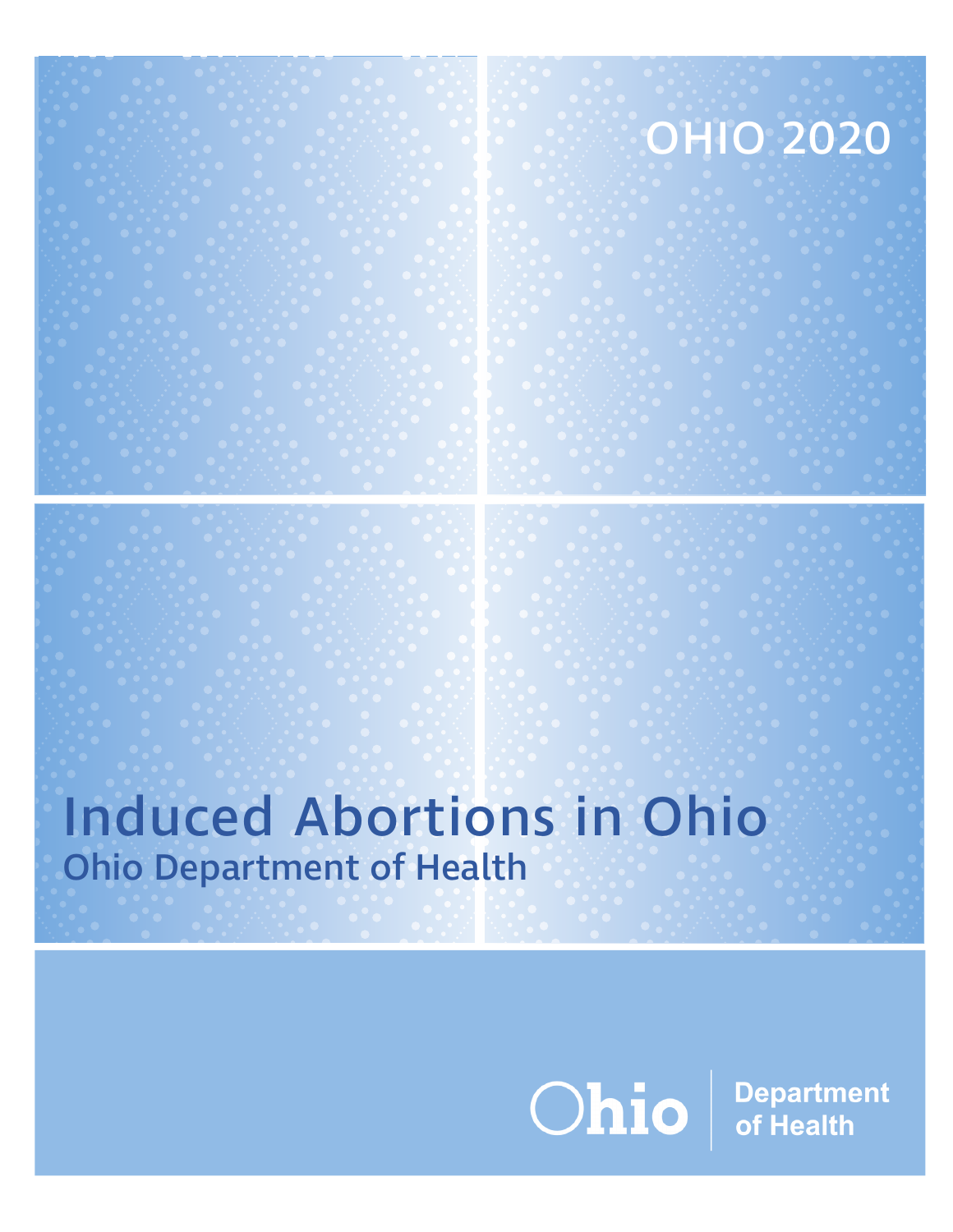# Induced Abortions in Ohio, 2020

# Prepared by:

# Statistical Analysis Unit Bureau of Vital Statistics

John Paulson Health Services Policy Supervisor 614-644-8507

Donna L. Smith Researcher 614-466-7545

September, 2021

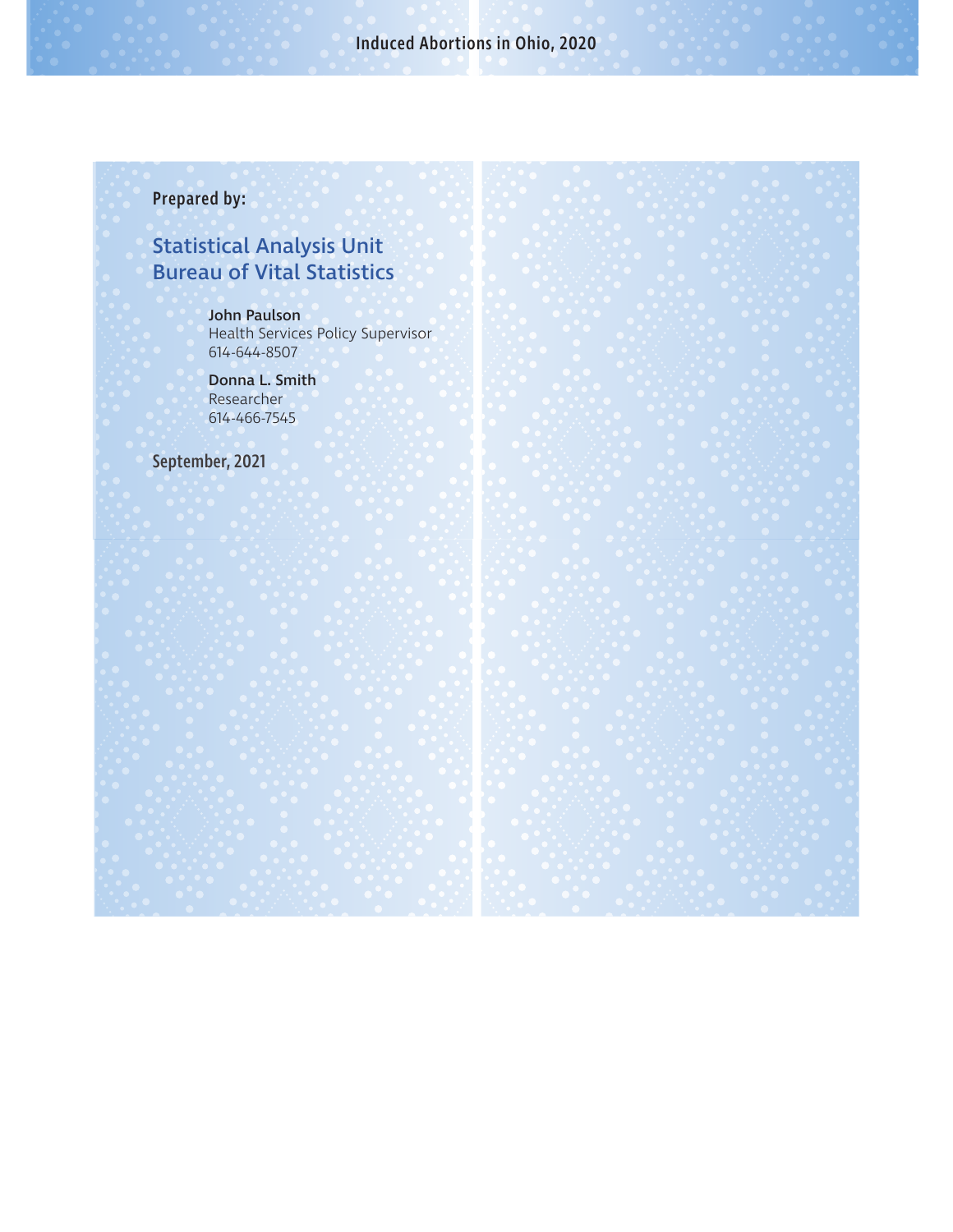#### Table of Contents

#### **Induced Abortion Summary** 1

| Figure 1        | Resident Induced Abortions, Ohio, 1977-2020                                                                                                                          | $\overline{2}$ |
|-----------------|----------------------------------------------------------------------------------------------------------------------------------------------------------------------|----------------|
| <b>Figure 2</b> | Selected Characteristics of Resident Induced Abortions in Ohio, 2020                                                                                                 | 3              |
| Figure 3        | Induced Abortions Reported in Ohio, by County of Occurrence, 2020                                                                                                    | 4              |
| Figure 4        | Abortion Ratios and Abortion Rates, by Year, Ohio Residents, 1993-2020                                                                                               | 5              |
| <b>Figure 5</b> | Induced Abortion Rates per 1,000 Women, by Age Group and Year, Ohio Residents,<br>2003-2020                                                                          | 6              |
| Figure 6        | Induced Abortion Ratios, by Age Group and Year, Ohio Residents, 2005-2020                                                                                            | $\overline{7}$ |
| <b>Figure 7</b> | Total Induced Abortions, by Weeks of Gestation and by Year, 1998-2020                                                                                                | 8              |
|                 |                                                                                                                                                                      |                |
| Table 1         | Induced Abortions Summary Table, Ohio, 2020                                                                                                                          | $\mathsf 9$    |
| Table 2         | Selected Characteristics of Induced Abortions Reported in Ohio, 2010-2020                                                                                            | 10             |
| Table 3         | Resident Induced Abortions Reported in Ohio, by County of Residence, 2010-2020                                                                                       | 12             |
| Table 4         | Resident Induced Abortions Reported in Ohio, by County of Residence and Age, 2020                                                                                    | 14             |
| Table 5a        | Resident Induced Abortions Reported in Ohio, by Selected Counties, Race,<br>and Broad Age Groups, 2020                                                               | 16             |
| Table 5b        | Resident Induced Abortions Reported in Ohio, by Selected Counties, Race,<br>and Age Group, 2020                                                                      | 20             |
| Table 6         | Induced Abortions Reported in Ohio, by County of Occurrence, 2006-2020                                                                                               | 22             |
| Table 7         | Induced Abortions Reported in Ohio, by Method of Termination and County<br>of Occurrence, 2020                                                                       | 23             |
| Table 8a        | Total Induced Abortions Reported in Ohio, by Gestational Age, 2020                                                                                                   | 24             |
| Table 8b        | Method Used to Determine Gestational Age of Fetus, Ohio, 2020                                                                                                        | 24             |
| Table 9         | Resident Induced Abortions Reported in Ohio, by Age of Women Obtaining<br>Abortion and by Number of Prior Induced Abortions, 2020                                    | 25             |
| Table 10a       | Total Induced Abortions in Ohio with Post-Abortion Complications, by Type of<br>Complication, 2020. Data Source: Confidential Abortion Reporting Form, Box 23.       | 26             |
| Table 10b       | Total Induced Abortions in Ohio with Post-Abortion Complications, by Type of<br>Complication, 2020. Data Source: Post-Abortion Care Report for Complications, Box 8. | 27             |

i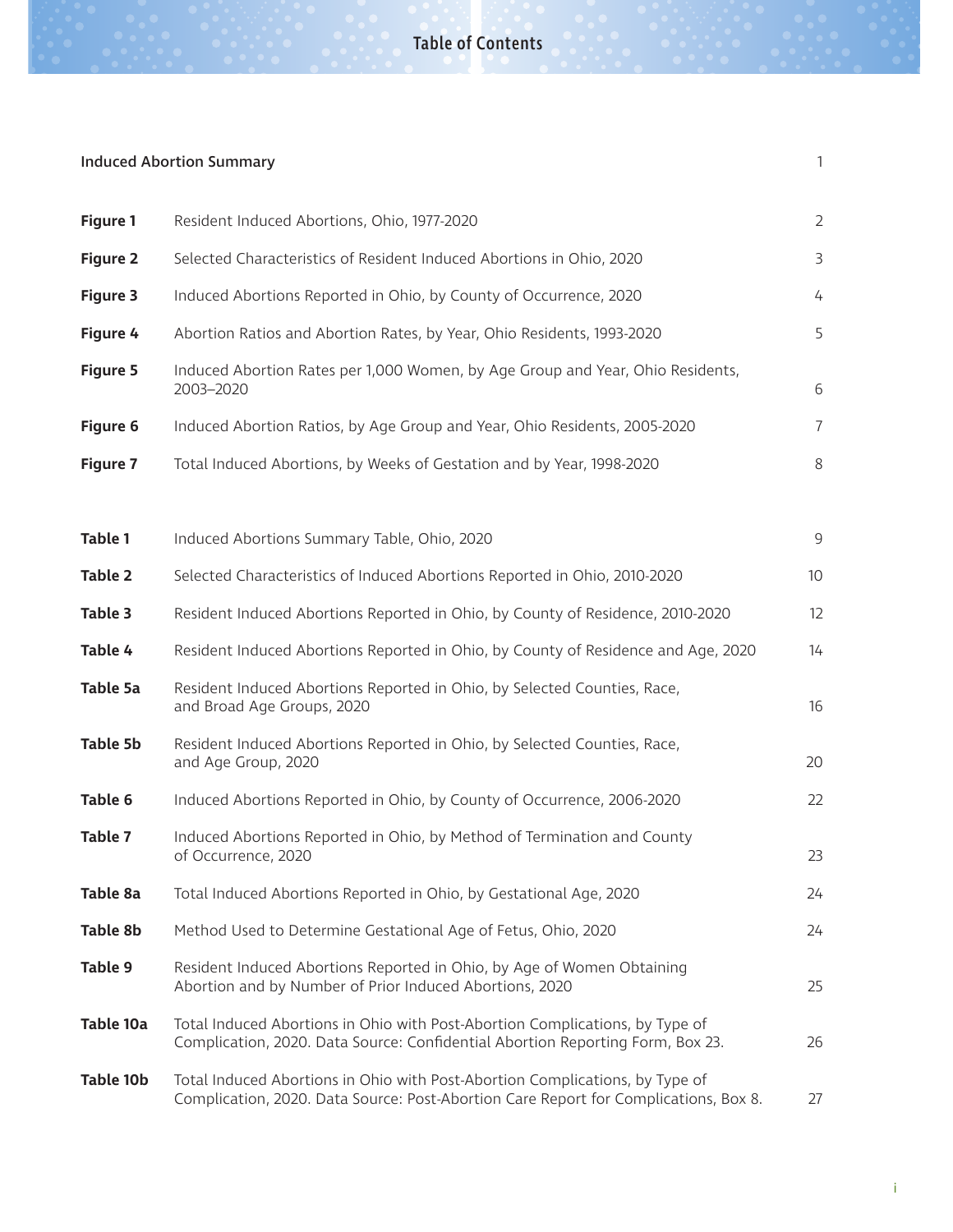| Table 11   | Total Induced Abortions in Ohio with Post-Abortion Complications, by Type of Complication<br>and Gestation Period, 2020. Data Source: Post-Abortion Care Report for Complications,<br>Box 4 and Box 8. | 28 |
|------------|--------------------------------------------------------------------------------------------------------------------------------------------------------------------------------------------------------|----|
| Table 12   | Resident Induced Abortions by Zip Code of Patient, Ohio, 2020                                                                                                                                          | 29 |
| Table 13   | Contraceptive History at Time of Conception and Contraception<br>Recommendations Provided at Discharge, Ohio, 2020                                                                                     | 35 |
| Table 14   | Pregnancy History of Women who Obtained Induced Terminations in Ohio, 2020                                                                                                                             | 36 |
| Table 15   | Selected Medical Information from Confidential Abortion Reports, Ohio, 2020                                                                                                                            | 37 |
| Table 16   | Type of Counseling Provided to Women Obtaining Terminations, Ohio, 2020                                                                                                                                | 37 |
| Table 17   | Timing of Medical Exam for Terminations Performed, Induced, or Attempted After 19<br>Completed Weeks Gestation, Ohio, 2020                                                                             | 37 |
| Table 18   | Viability Determination and Type of Testing Used to Determine Viability for Terminations<br>Performed, Induced, or Attempted After 19 Completed Weeks Gestation, Ohio, 2020                            | 38 |
| Table 19   | Probable Post-Fertilization Age (PPFA) Determination and Type of Method Used to<br>Determine PPFA for Terminations Performed, Induced, or Attempted After 19<br>Completed Weeks Gestation, Ohio, 2020  | 38 |
| Appendix I | Confidential Abortion Report Form                                                                                                                                                                      | 39 |
|            | Appendix II Post-Abortion Care Report for Complications Form                                                                                                                                           | 41 |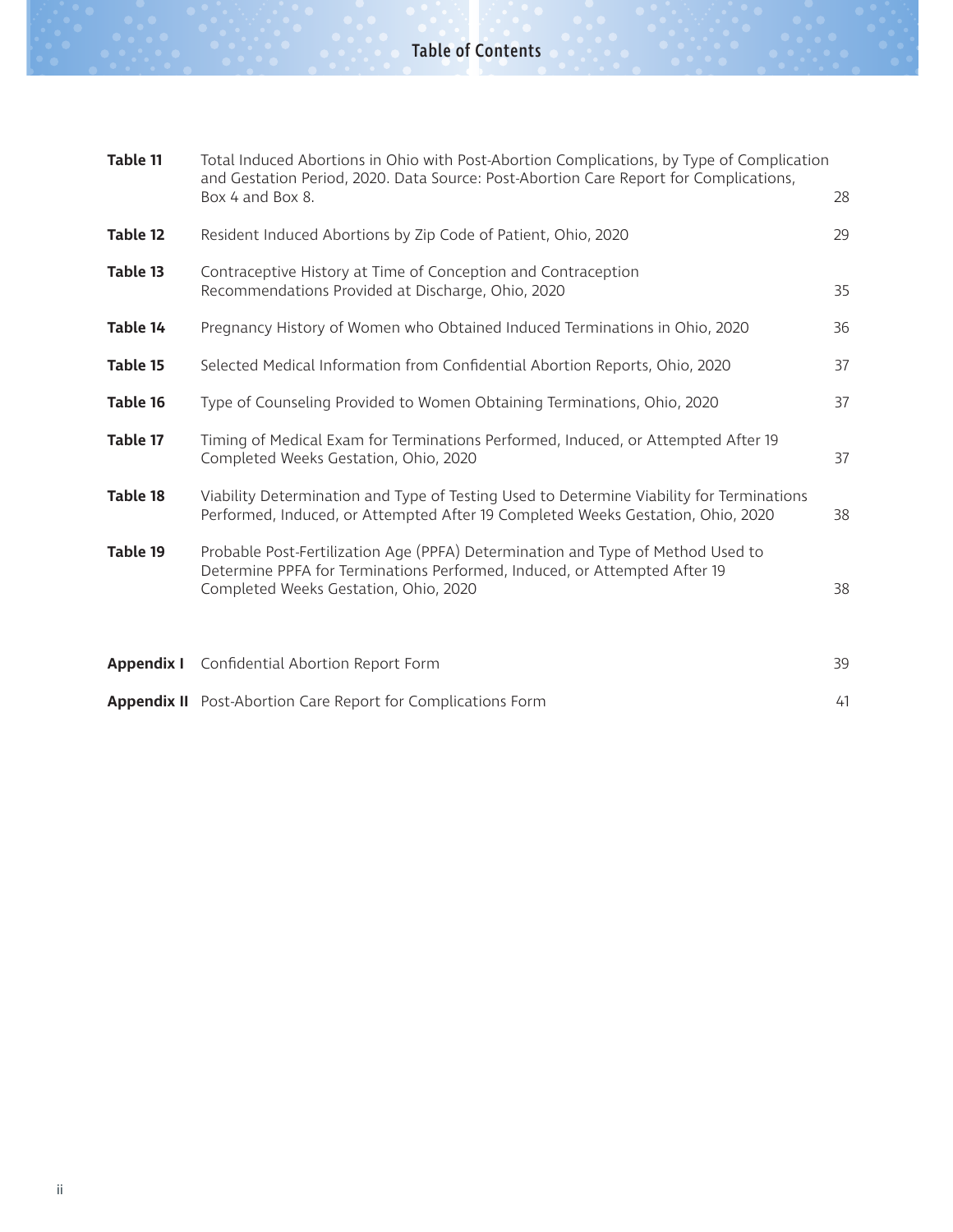#### Background

The 2020 Annual Abortion Report presents information derived from both the "Confidential Abortion Reports" and "Post-Abortion Care Reports for Complications" in Ohio; reporting forms are included as Appendices I and II. Readers should note that abortion statistics in this report are limited to terminations occurring in Ohio; they do not include Ohio residents who obtained abortions outside the state.

#### Characteristics of Induced Abortions Reported in Ohio, 2020

Induced abortion statistics have been prepared in Ohio since 1976. Several trend comparisons in the 2020 Annual Abortion Report date back to 2004. A total of 20,605 induced pregnancy terminations were reported in Ohio for 2020; including 19,438 obtained by Ohio resident women (94.3%). This represents a 3% increase in induced pregnancy terminations from 2019 to 2020. Overall, since 2000 there has been a steady decline in terminations. When examined from 2000 to 2020, the annual decline averaged approximately 720 per year (Figure 1).

Approximately one in twelve women who obtained abortions in 2020 were under 20 years of age; with another 29% between the ages of 20-24 years of age (Table 2). While the age distribution of women obtaining abortions has remained relatively unchanged since 2003, the age-specific abortion rates for women under age 25 have steadily decreased (Figure 5). Approximately 86% of women with known marital status who obtained abortions were never married, divorced, or widowed (Table 2). Approximately 14% of women who obtained abortions

and whose marital status was known were married or separated (Table 2). Approximately 44% of resident women who obtained abortions and for whom race was reported were White; 48% were African American; 3% were Asian/Pacific Islander; and 5% reported more than one race (Figure 2). Six percent of women with known ethnicity who obtained abortions were of Hispanic origin (Table 1).

The 2020 Ohio abortion rate was 8.7 per 1,000 resident women ages 15-44 years old; slightly increased from the rate in 2019 (Figure 4). The 2020 Ohio resident abortion ratio was 151 abortions per 1,000 live births; increased from the ratio in 2019 (Figure 4).

More than half of all induced abortions involved pregnancies of less than nine weeks (62%); with approximately 25% involving pregnancies of nine to twelve weeks (Table 2). The proportion involving abortions of less than nine weeks increased from 53% in 1998 while the proportion between nine and twelve weeks declined from 34% to 25% (Figure 7). There were 441 abortions in 2020 involving pregnancies of nineteen or more completed weeks of gestation (Table 2). That represents an increase from the 356 reported in 2019. The abortion reporting form requests methods used to determine gestational age: ultrasound was used in 93% of cases (Table 8b). The vast majority of reported abortions were obtained in six major metropolitan areas of Ohio (Table 6).

Mifepristone was the most used method of termination in 2020 (47%) (Table 7). That method has increased since 2015 when only 4% of terminations were non-surgical procedures using mifepristone. Curettage was reported as the second most frequent method with 8,323 procedures, followed by dilation and evacuation with 2,428 procedures.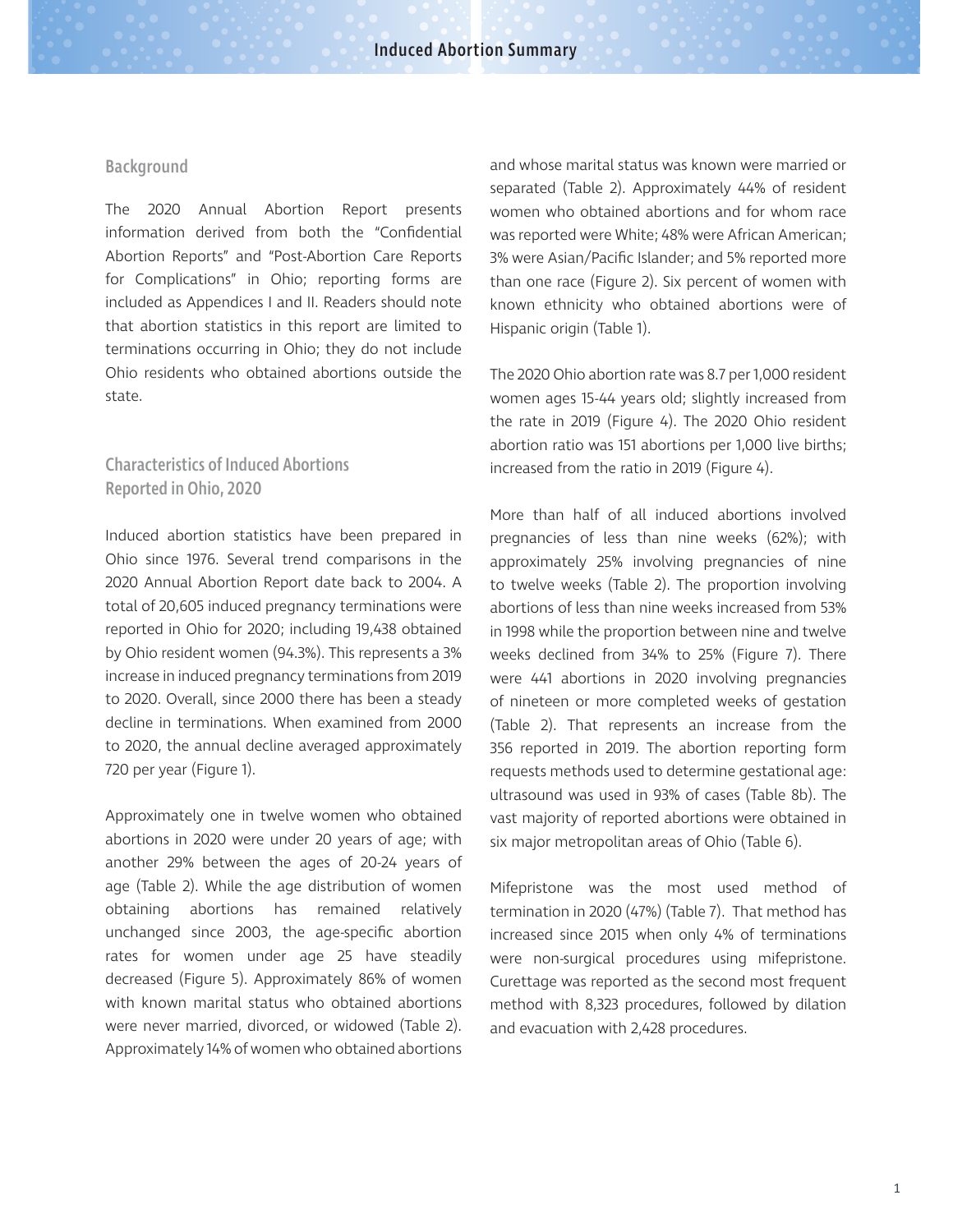Figure 1. Resident Induced Abortions, Ohio, 1977–2020



Year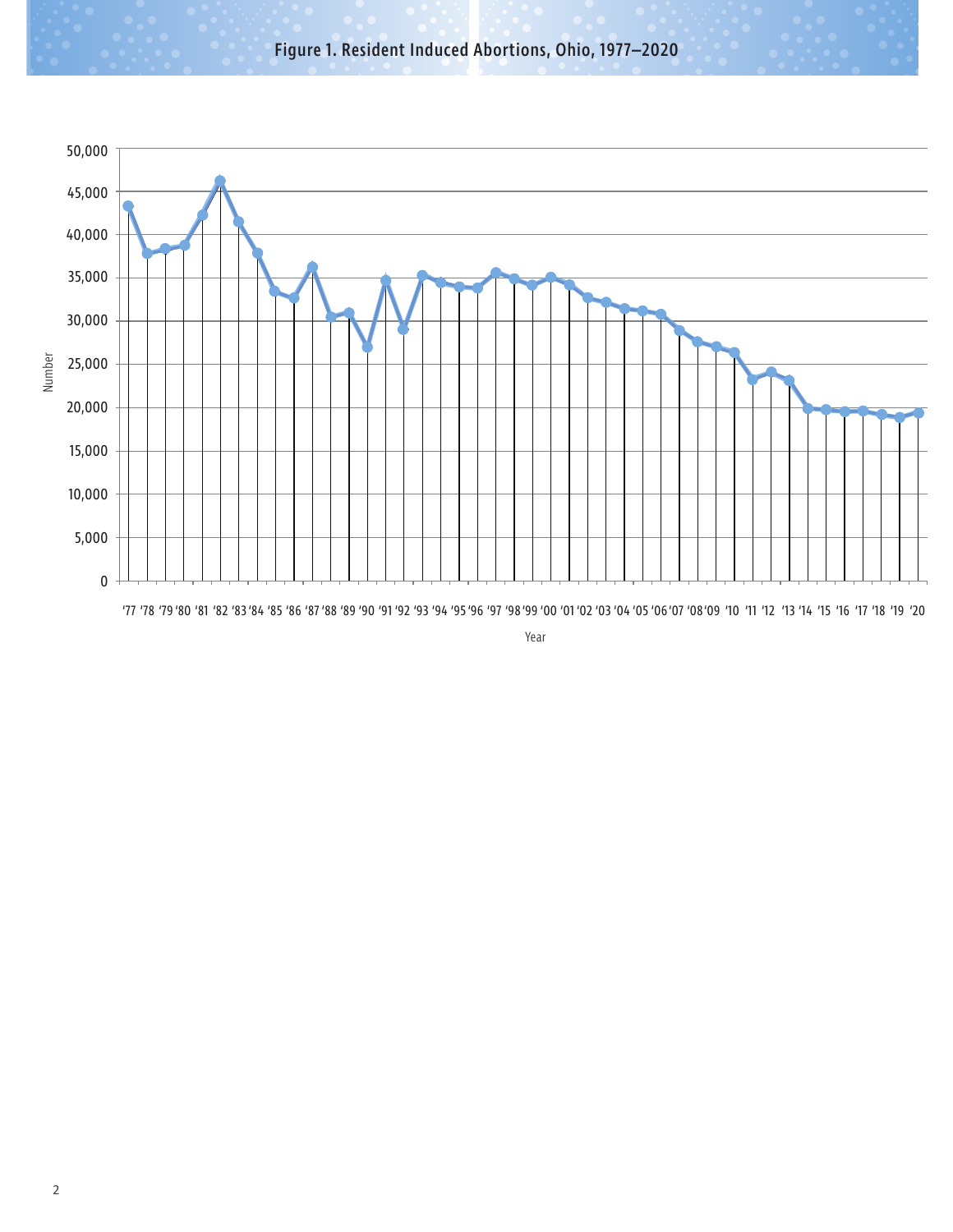# Figure 2. Selected Characteristics of Resident Induced Abortions in Ohio, 2020



Excludes unknown unless otherwise stated.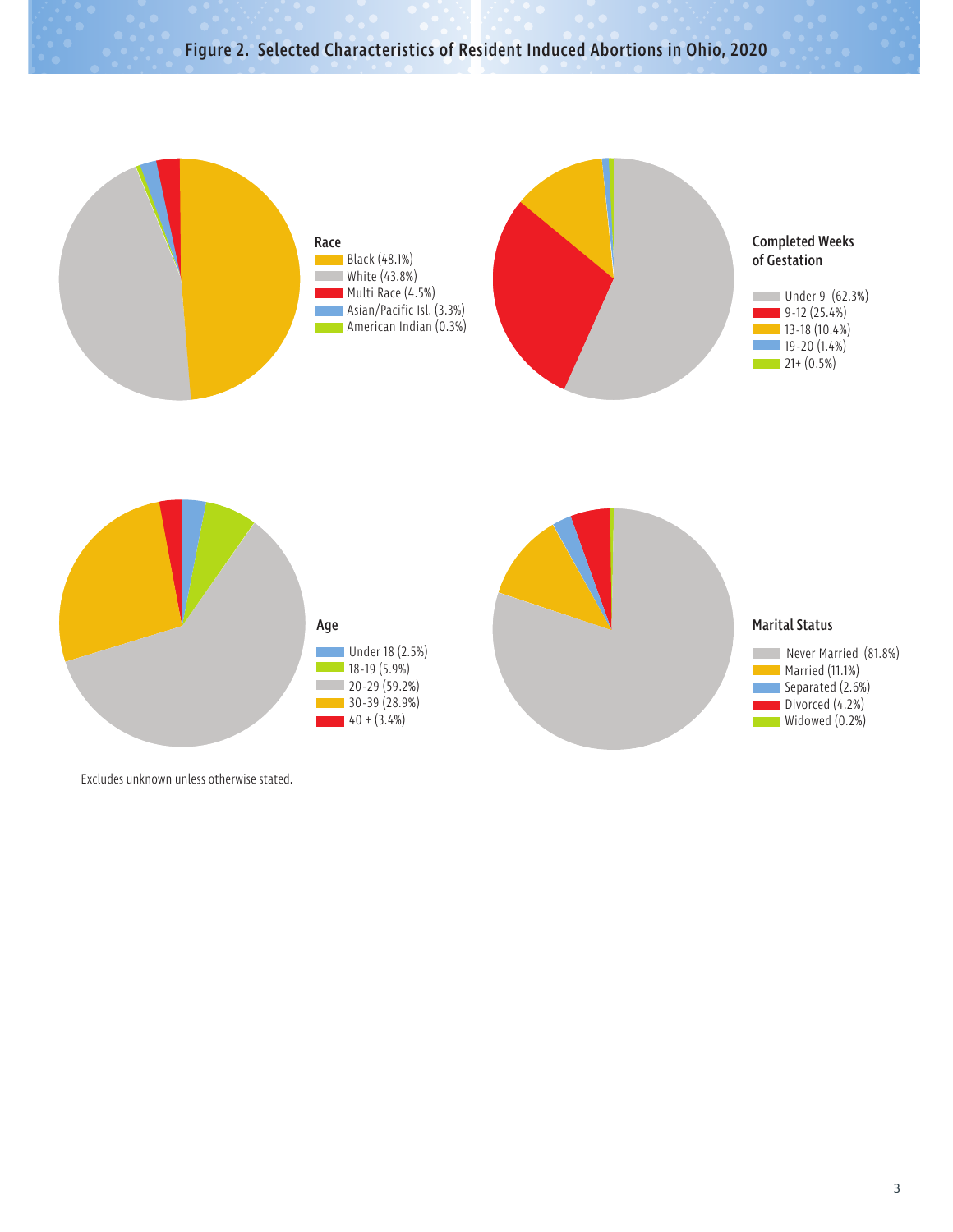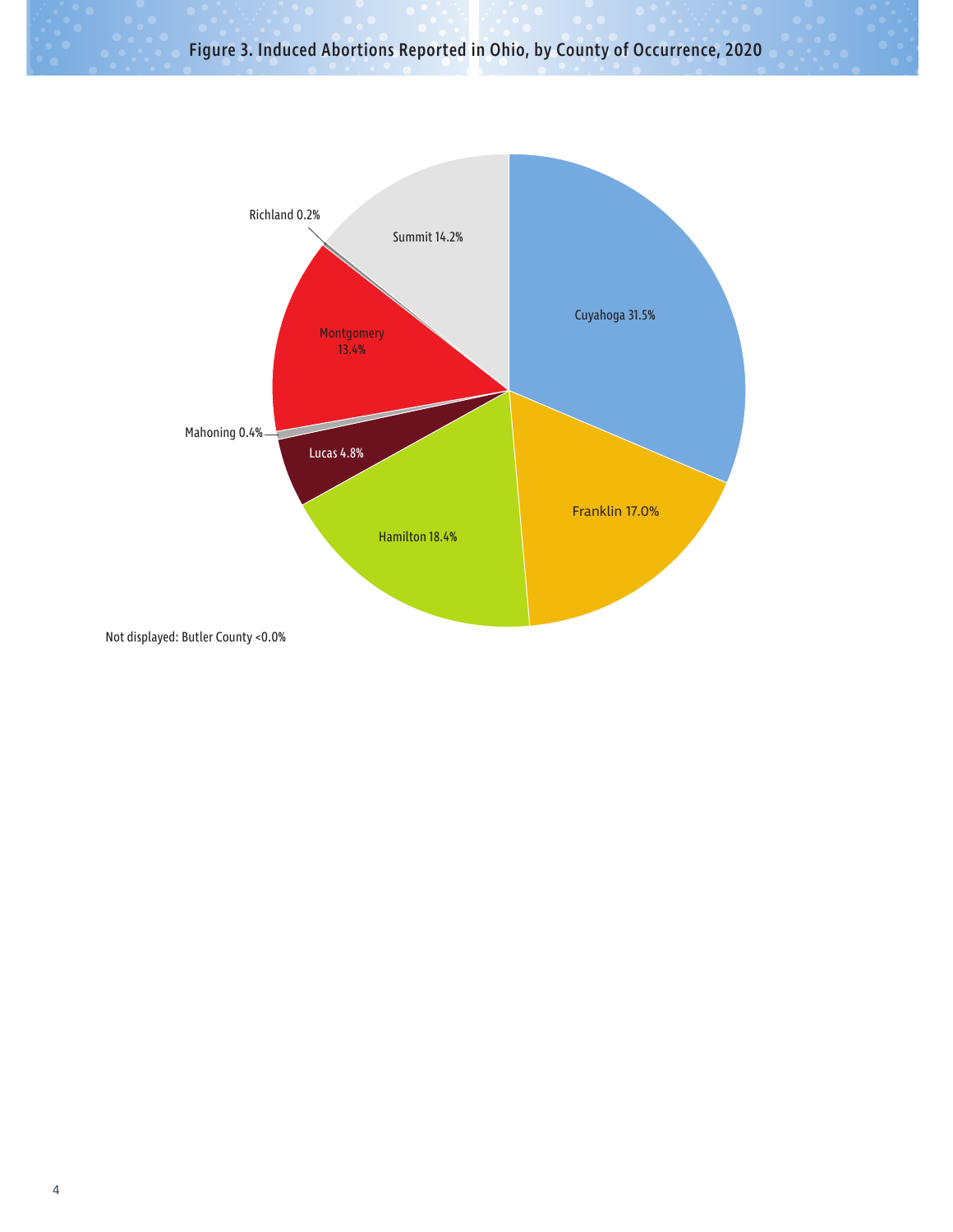



Abortion ratio is number of abortions per 1,000 live births. Abortion rate is number of abortions per 1,000 women ages 15-44.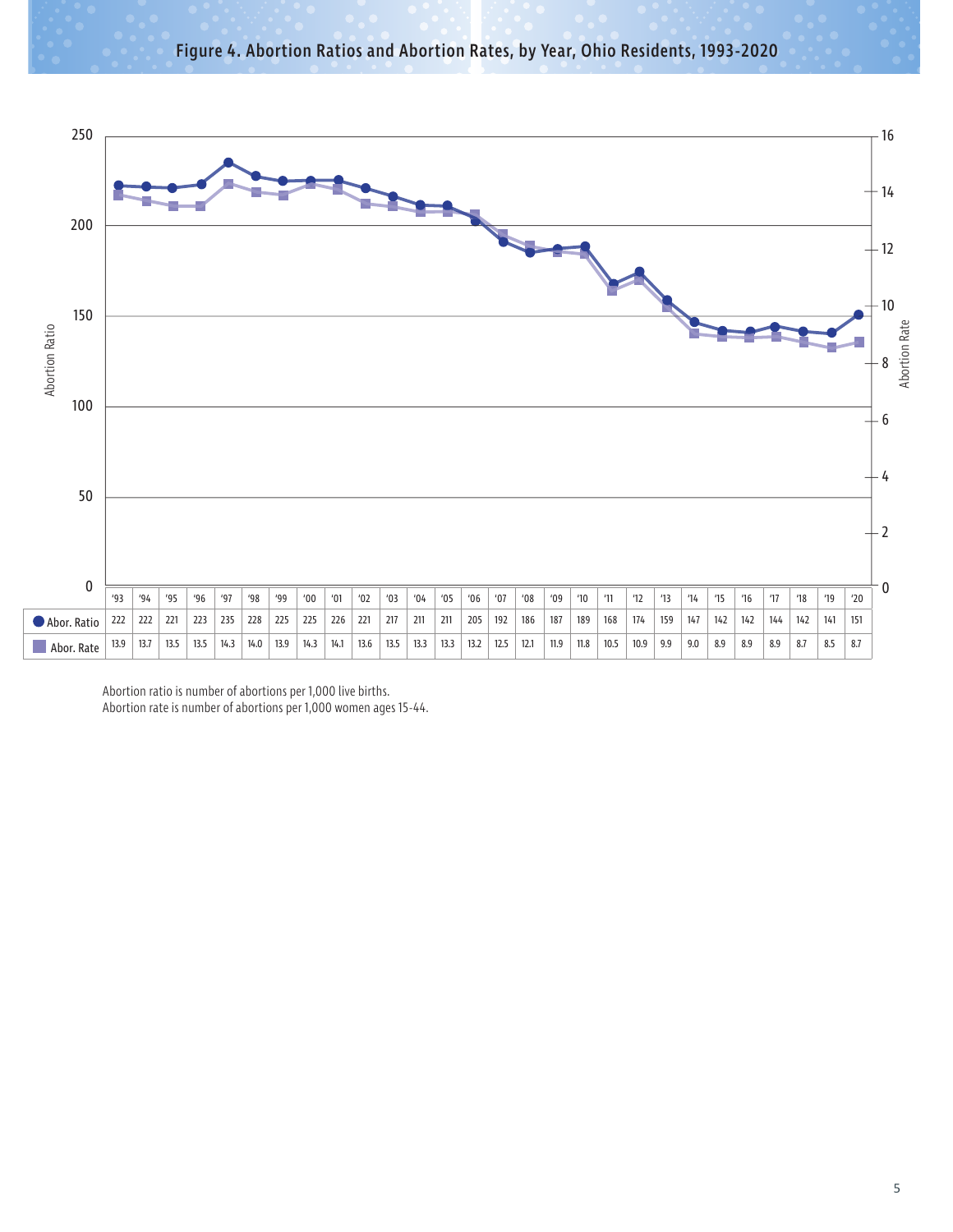#### Figure 5. Induced Abortion Rates per 1,000 Women, by Age Group and Year, Ohio Residents, 2003-2020

|                |                     | $21.0$ $\cdots$ $\cdots$ $\cdots$ $\cdots$ $\cdots$ $\cdots$ $\cdots$ $\cdots$ $\cdots$ $\cdots$ $\cdots$ $\cdots$ $\cdots$ $\cdots$ $\cdots$ $\cdots$ $\cdots$ $\cdots$ $\cdots$ $\cdots$ $\cdots$ $\cdots$ $\cdots$ $\cdots$ $\cdots$ $\cdots$ $\cdots$ $\cdots$ $\cdots$ $\cdots$ $\cdots$ $\cdots$ $\cdots$ $\cdots$ $\cdots$ $\cdots$ |           |           |           |           |           |           |
|----------------|---------------------|--------------------------------------------------------------------------------------------------------------------------------------------------------------------------------------------------------------------------------------------------------------------------------------------------------------------------------------------|-----------|-----------|-----------|-----------|-----------|-----------|
| Rate per 1,000 |                     | $16.0$ $\cdots$ $\cdots$ $\cdots$ $\cdots$ $\cdots$ $\cdots$ $\cdots$ $\cdots$ $\cdots$ $\cdots$ $\cdots$ $\cdots$ $\cdots$ $\cdots$ $\cdots$ $\cdots$ $\cdots$ $\cdots$ $\cdots$ $\cdots$ $\cdots$ $\cdots$ $\cdots$ $\cdots$ $\cdots$ $\cdots$ $\cdots$ $\cdots$ $\cdots$ $\cdots$ $\cdots$ $\cdots$ $\cdots$ $\cdots$ $\cdots$ $\cdots$ |           |           |           |           |           |           |
|                | 11.0                |                                                                                                                                                                                                                                                                                                                                            |           |           |           |           |           |           |
|                | $6.0\,$             |                                                                                                                                                                                                                                                                                                                                            |           |           |           |           |           |           |
|                | 1.0                 |                                                                                                                                                                                                                                                                                                                                            |           |           |           |           |           |           |
|                |                     | $15 - 17$                                                                                                                                                                                                                                                                                                                                  | $18 - 19$ | $20 - 24$ | $25 - 29$ | $30 - 34$ | $35 - 39$ | $40 - 44$ |
|                | ■2003               | 8.5                                                                                                                                                                                                                                                                                                                                        | 22.2      | 29.0      | 20.3      | 11.8      | 6.0       | 2.0       |
|                | $\blacksquare$ 2004 | 8.2                                                                                                                                                                                                                                                                                                                                        | 22.3      | 28.0      | 19.4      | 11.9      | 6.0       | 2.0       |
|                | ■2005               | 8.0                                                                                                                                                                                                                                                                                                                                        | 21.7      | 27.7      | 19.6      | 11.7      | 6.3       | 2.0       |
|                | ■2006               | 7.9                                                                                                                                                                                                                                                                                                                                        | 21.1      | 27.9      | 19.1      | 11.6      | 6.5       | 1.9       |
|                | ■2007               | 7.9                                                                                                                                                                                                                                                                                                                                        | 19.8      | 25.8      | 18.0      | 11.1      | 6.1       | 1.8       |
|                | $\blacksquare$ 2008 | 6.9                                                                                                                                                                                                                                                                                                                                        | 19.6      | 25.3      | 17.5      | 10.3      | 5.5       | 1.8       |
|                | ■2009               | 6.5                                                                                                                                                                                                                                                                                                                                        | 18.1      | 24.6      | 16.3      | 10.6      | 6.0       | 1.8       |
|                | $\Box$ 2010         | 6.0                                                                                                                                                                                                                                                                                                                                        | 17.3      | 23.6      | 17.2      | 10.5      | 5.8       | 1.9       |
|                | ■ 2011              | 4.6                                                                                                                                                                                                                                                                                                                                        | 13.8      | 20.9      | 15.7      | 9.6       | 5.3       | 1.9       |
|                | $\Box$ 2012         | 4.4                                                                                                                                                                                                                                                                                                                                        | 13.7      | 21.0      | 16.2      | 10.5      | 6.0       | 2.0       |
|                | ■2013               | 3.6                                                                                                                                                                                                                                                                                                                                        | 11.7      | 19.5      | 15.3      | 9.8       | 5.4       | 1.8       |
|                | $\Box$ 2014         | 3.1                                                                                                                                                                                                                                                                                                                                        | 9.1       | 17.2      | 14.5      | 9.0       | 5.5       | 1.5       |
|                | $\blacksquare$ 2015 | 2.8                                                                                                                                                                                                                                                                                                                                        | 9.2       | 16.3      | 15.5      | 9.0       | 5.3       | 1.5       |
|                | $\Box$ 2016         | 2.6                                                                                                                                                                                                                                                                                                                                        | 8.6       | 16.3      | 14.7      | 9.0       | 5.4       | 1.5       |
|                | ■2017               | 2.3                                                                                                                                                                                                                                                                                                                                        | 9.1       | 15.7      | 15.2      | 9.4       | 5.3       | 1.6       |
|                | $\Box$ 2018         | 2.4                                                                                                                                                                                                                                                                                                                                        | 8.0       | 15.2      | 15.0      | 9.4       | 5.0       | 1.5       |
|                | ■2019               | 2.0                                                                                                                                                                                                                                                                                                                                        | 7.8       | 14.8      | 14.4      | 9.5       | 5.1       | 1.7       |
|                | $\Box$ 2020         | 2.0                                                                                                                                                                                                                                                                                                                                        | 7.6       | 15.0      | 15.1      | 10.0      | 5.2       | 1.9       |

Age Group

Abortion rate is number of abortions per 1,000 female population in a specified age group.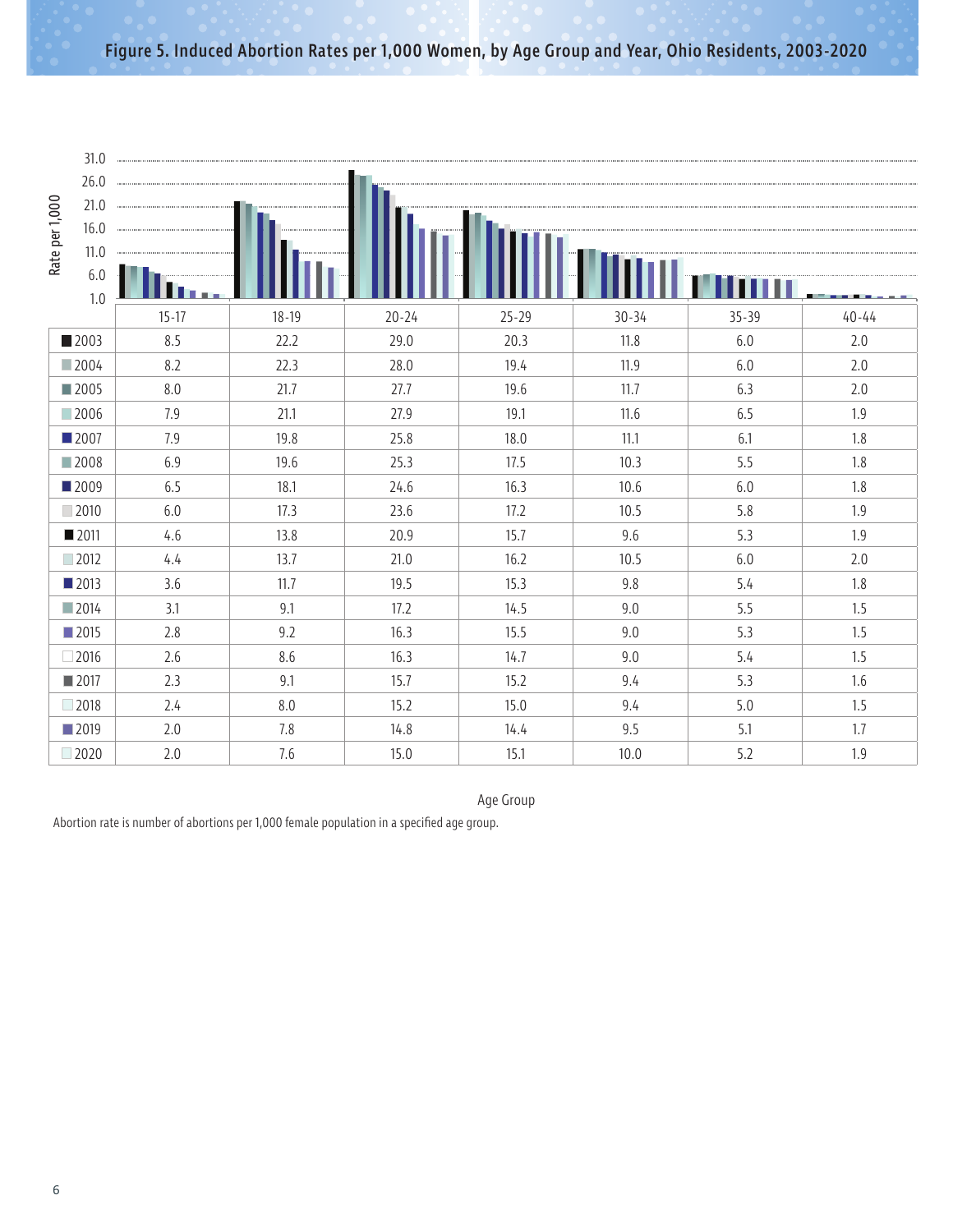Figure 6. Induced Abortion Ratios, by Age Group and Year, Ohio Residents, 2005-2020



Abortion ratio is number of abortions per 1,000 live births in a specified age group.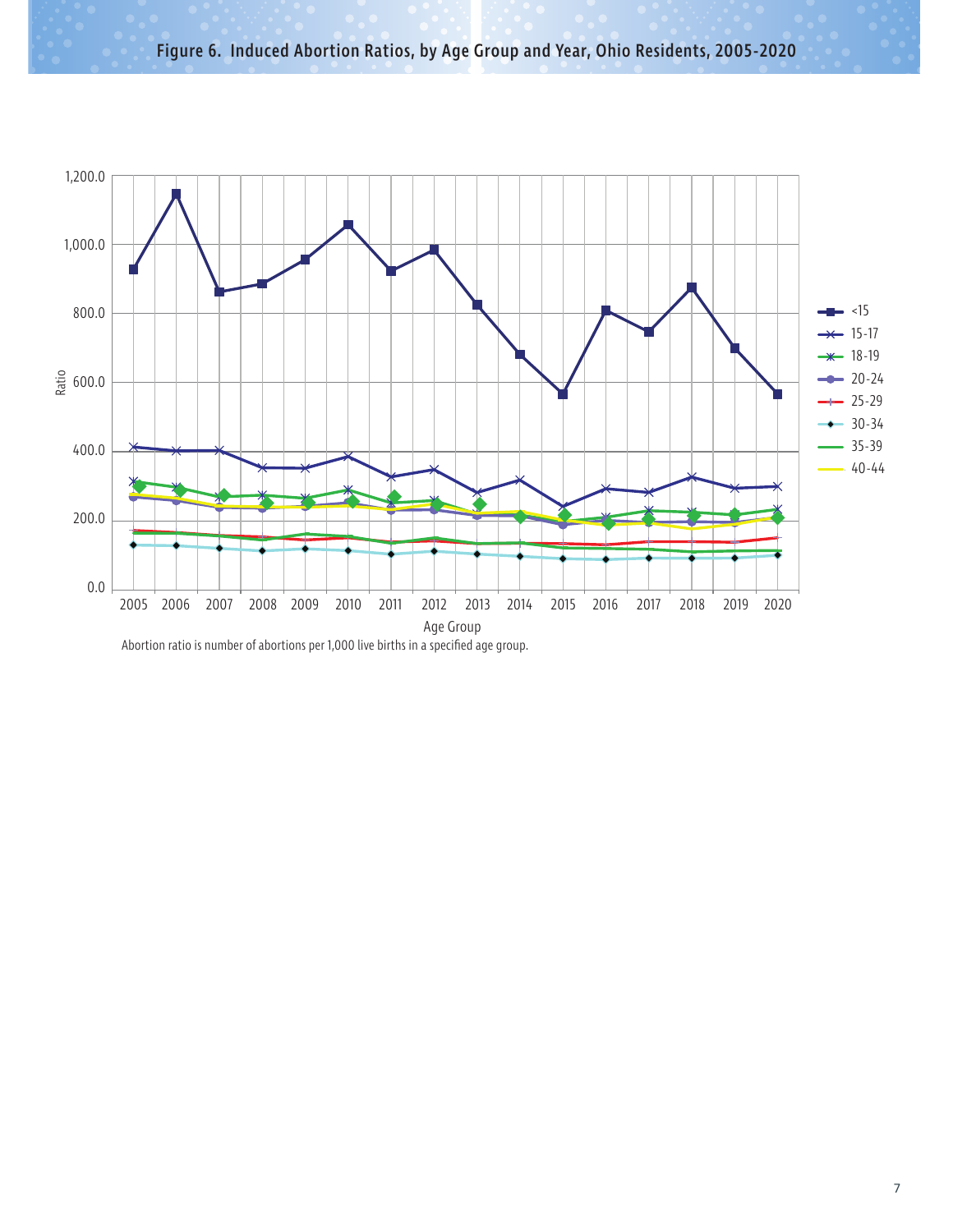

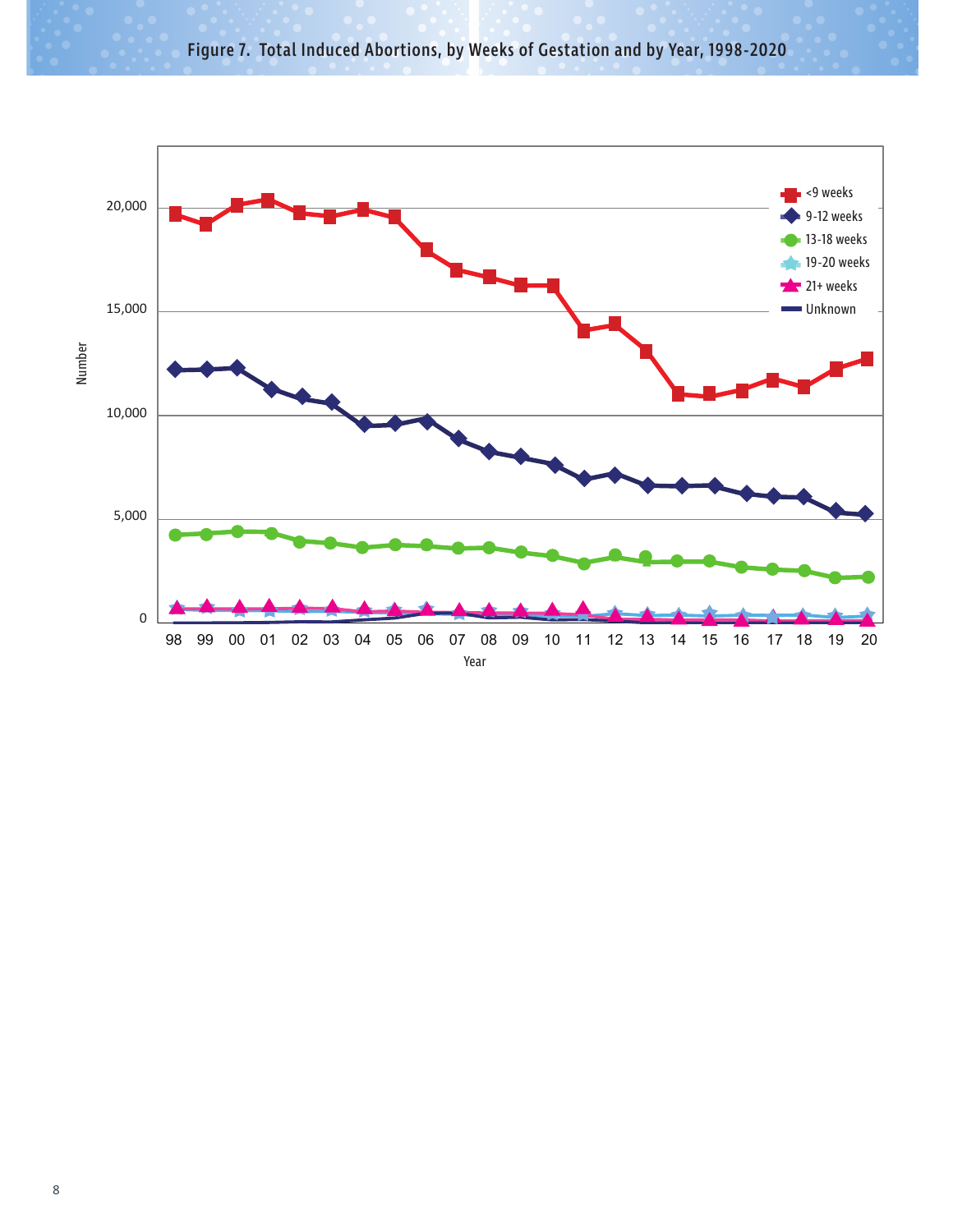| <b>CHARACTERISTICS</b>                  | 2020     | <b>PERCENT</b> |
|-----------------------------------------|----------|----------------|
| <b>TOTAL INDUCED ABORTIONS</b>          | 20,605   | 100.0          |
| <b>RESIDENCE:</b>                       |          |                |
| <b>Ohio Resident</b>                    | 19,438   | 94.3           |
| <b>Out-of-State Resident</b>            | 1,167    | 5.7            |
| <b>Not Reported</b>                     | $\bf{0}$ | 0.0            |
| AGE:                                    |          |                |
| <b>Under 18 Years</b>                   | 521      | 2.5            |
| <b>18-19 Years</b>                      | 1,233    | 6.0            |
| <b>20-24 Years</b>                      | 5,915    | 28.7           |
| <b>25-55 Years</b>                      | 12,936   | 62.8           |
| Age is outside of fertility range       | 0        | 0.0            |
| <b>Not Reported</b>                     | $\bf{0}$ | 0.0            |
| <b>RACE GROUP:</b>                      |          |                |
| White                                   | 8,667    | 42.1           |
| <b>Black</b>                            | 8,909    | 43.2           |
| American Indian                         | 63       | 0.3            |
| Asian/Pacific Islander                  | 618      | 3.0            |
| More than one race                      | 854      | 4.1            |
| <b>Unknown</b>                          | 1,096    | 5.3            |
| <b>Not Reported</b>                     | 398      | 1.9            |
| <b>HISPANIC:</b>                        |          |                |
| Non-Hispanic                            | 15,955   | 77.4           |
| <b>Hispanic</b>                         | 956      | 4.6            |
| <b>Unknown</b>                          | 3,694    | 17.9           |
| <b>Not Reported</b>                     | 0        | 0.0            |
| <b>LEVEL OF EDUCATION:</b>              |          |                |
| 8 <sup>th</sup> grade or less           | 150      | 0.7            |
| 9 to 12 <sup>th</sup> grade, no diploma | 2,193    | 10.6           |
| <b>High School graduate or GED</b>      | 7,864    | 38.2           |
| Some college credit, no degree          | 4,610    | 22.4           |
| <b>Associate Degree</b>                 | 1,379    | 6.7            |
| <b>Bachelor Degree</b>                  | 1,972    | 9.6            |
| <b>Masters Degree</b>                   | 580      | 2.8            |
| <b>Doctorate or Professional Degree</b> | 109      | 0.5            |
| <b>Unknown</b>                          | 1,748    | 8.5            |
| <b>Not Reported</b>                     | 0        | 0.0            |

| <b>MARITAL STATUS:</b>               |              |      |  |  |  |  |  |  |  |  |  |
|--------------------------------------|--------------|------|--|--|--|--|--|--|--|--|--|
| <b>Never Married</b>                 | 15,609       | 75.8 |  |  |  |  |  |  |  |  |  |
| <b>Married</b>                       | 2,140        | 10.4 |  |  |  |  |  |  |  |  |  |
| Separated                            | 518          | 2.5  |  |  |  |  |  |  |  |  |  |
| <b>Divorced</b>                      | 817          | 4.0  |  |  |  |  |  |  |  |  |  |
| Widowed                              | 40           | 0.2  |  |  |  |  |  |  |  |  |  |
| <b>Unknown</b>                       | 1,481        | 7.2  |  |  |  |  |  |  |  |  |  |
| <b>Not Reported</b>                  | $\mathbf{0}$ | 0.0  |  |  |  |  |  |  |  |  |  |
| <b>NUMBER OF LIVING CHILDREN:</b>    |              |      |  |  |  |  |  |  |  |  |  |
| <b>None</b>                          | 6,485        | 31.5 |  |  |  |  |  |  |  |  |  |
| One                                  | 5,010        | 24.3 |  |  |  |  |  |  |  |  |  |
| <b>Two or More</b>                   | 7,913        | 38.4 |  |  |  |  |  |  |  |  |  |
| <b>Not Reported</b>                  | 1,197        | 5.8  |  |  |  |  |  |  |  |  |  |
| <b>COMPLETED WEEKS OF GESTATION:</b> |              |      |  |  |  |  |  |  |  |  |  |
| <b>Less than 9 Weeks</b>             | 12,739       | 61.8 |  |  |  |  |  |  |  |  |  |
| 9-12 Weeks                           | 5,207        | 25.3 |  |  |  |  |  |  |  |  |  |
| <b>13-18 Weeks</b>                   | 2,218        | 10.8 |  |  |  |  |  |  |  |  |  |
| 19-20 Weeks                          | 328          | 1.6  |  |  |  |  |  |  |  |  |  |
| 21 Weeks and Over                    | 113          | 0.5  |  |  |  |  |  |  |  |  |  |
| <b>Not Reported</b>                  | 0.0          | 0.0  |  |  |  |  |  |  |  |  |  |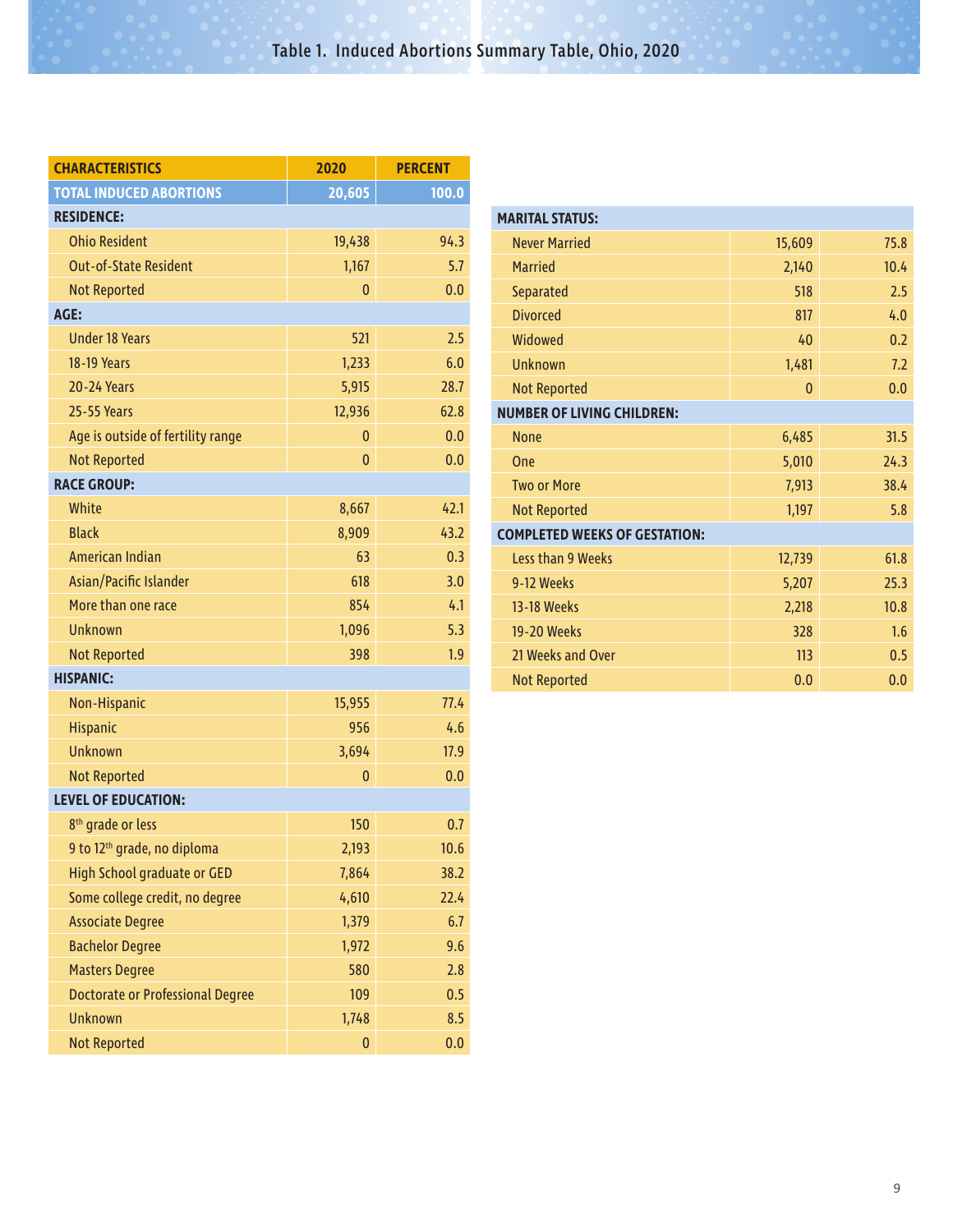# Table 2. Selected Characteristics of Induced Abortions Reported in Ohio, 2010-2020

| <b>Characteristic</b> |                                             | 2020         | 2019      | 2018         | 2017                       | 2016         | 2015         | 2014      | 2013           | 2012   | 2011   | 2010   |
|-----------------------|---------------------------------------------|--------------|-----------|--------------|----------------------------|--------------|--------------|-----------|----------------|--------|--------|--------|
|                       |                                             |              |           |              | <b>NUMBER OF ABORTIONS</b> |              |              |           |                |        |        |        |
|                       | <b>TOTAL INDUCED ABORTIONS</b>              | 20,605       | 20,102    | 20,425       | 20,893                     | 20,672       | 20,976       | 21,186    | 23,216         | 25,473 | 24,764 | 28,123 |
|                       | <b>Ohio Resident</b>                        | 19,438       | 18,913    | 19,213       | 19,615                     | 19,543       | 19,765       | 20,018    | 22,011         | 24,080 | 23,250 | 26,322 |
| Residence             | Out-of-State Resident                       | 1,167        | 1,189     | 1,212        | 1,278                      | 1,129        | 1,211        | 1,168     | 1,205          | 1,393  | 1,511  | 1,801  |
|                       | <b>Under 15 Years</b>                       | 52           | 63        | 54           | 61                         | 76           | 73           | 77        | 111            | 130    | 125    | 182    |
|                       | <b>15-17 Years</b>                          | 469          | 475       | 571          | 576                        | 622          | 615          | 753       | 863            | 1,074  | 1,132  | 1,500  |
|                       | <b>18-19 Years</b>                          | 1,233        | 1,262     | 1,313        | 1,448                      | 1,373        | 1,499        | 1,500     | 1,936          | 2,255  | 2,367  | 3,009  |
|                       | <b>20-24 Years</b>                          | 5,915        | 5,887     | 6,128        | 6,323                      | 6,651        | 6,809        | 7,157     | 8,004          | 8,623  | 8,545  | 9,562  |
|                       | <b>25-29 Years</b>                          | 6,285        | 6,057     | 6,206        | 6,216                      | 5,921        | 5,975        | 5,590     | 5,806          | 6,204  | 6,014  | 6,636  |
| Age                   | <b>30-34 Years</b>                          | 3,945        | 3,720     | 3,639        | 3,646                      | 3,457        | 3,441        | 3,459     | 3,693          | 3,993  | 3,640  | 3,937  |
|                       | <b>35-39 Years</b>                          | 1,993        | 1,983     | 1,912        | 2,013                      | 1,968        | 1,909        | 1,967     | 1,919          | 2,163  | 1,949  | 2,244  |
|                       | <b>40-44 Years</b>                          | 680          | 617       | 553          | 575                        | 558          | 602          | 611       | 675            | 759    | 730    | 752    |
|                       | <b>45 Years and Older</b>                   | 33           | 38        | 49           | 35                         | 46           | 53           | 48        | 37             | 46     | 48     | 43     |
|                       | Age is Outside of<br><b>Fertility Range</b> | $\mathbf{0}$ | $\pmb{0}$ | $\bf{0}$     | $\mathbf{0}$               | $\mathbf{0}$ | $\mathbf{0}$ | 3         | 27             |        |        |        |
|                       | <b>Not Reported</b>                         | $\pmb{0}$    | $\pmb{0}$ | $\mathbf{0}$ | $\mathbf{0}$               | $\pmb{0}$    | $\bf{0}$     | 21        | 145            | 226    | 214    | 258    |
|                       | Less than Grade 9                           | 150          | 190       | 175          | 190                        | 179          | 194          | 213       | 272            | 334    | 342    | 445    |
|                       | Grade 9-12                                  | 10,057       | 9,736     | 9,654        | 9,894                      | 9,995        | 9,738        | 10,161    | 12,321         | 13,932 | 15,155 | 17,276 |
| Education             | One Or More<br><b>College Years</b>         | 8,650        | 8,846     | 9,041        | 9,538                      | 9,425        | 9,403        | 9,390     | 9,566          | 10,177 | 8,789  | 9,857  |
|                       | None/Unknown                                | 1,748        | 1,330     | 1,555        | 1,271                      | 1,073        | 1,641        | 1,422     | 1,057          | 1,030  | 478    | 545    |
|                       | White                                       | 8,667        | 9,015     | 9,578        | 9,988                      | 9,975        | 10,338       | 10,775    | 11,796         | 13,109 | 13,340 | 15,127 |
|                       | <b>Black</b>                                | 8,909        | 8,374     | 8,204        | 8,340                      | 8,387        | 8,421        | 8,253     | 9,075          | 9,694  | 9,178  | 10,528 |
| Race                  | Asian/Pacific Islander                      | 618          | 680       | 692          | 732                        | 636          | 615          | 635       | 636            | 697    | 610    | 654    |
|                       | Other/Unknown/<br><b>Not Reported</b>       | 2,411        | 2,033     | 1,951        | 1,833                      | 1,674        | 1,602        | 1,523     | 1,709          | 1,973  | 1,636  | 1,814  |
|                       | <b>Never Married</b>                        | 15,609       | 15,080    | 14,755       | 15,079                     | 13,115       | 12,512       | 14,552    | 17,738         | 19,618 | 19,224 | 21,876 |
|                       | <b>Married</b>                              | 2,140        | 2,120     | 2,140        | 2,274                      | 1,978        | 1,855        | 2,145     | 2,295          | 2,514  | 2,632  | 2,813  |
| Marital               | Separated                                   | 518          | 483       | 530          | 486                        | 480          | 503          | 558       | 591            | 626    | 681    | 716    |
| <b>Status</b>         | <b>Divorced</b>                             | 817          | 889       | 906          | 1,055                      | 1,008        | 984          | 1,153     | 1,282          | 1,405  | 1,334  | 1,558  |
|                       | Widowed                                     | 40           | 58        | 42           | 54                         | 49           | 48           | 53        | 49             | 60     | 67     | 59     |
|                       | Unknown                                     | 1,481        | 1,472     | 2,052        | 1,945                      | 4,042        | 5,074        | 2,725     | 1,261          | 1,250  | 826    | 1,101  |
|                       | No Children                                 | 6,485        | 7,074     | 7,294        | 7,620                      | 7,417        | 7,694        | 7,464     | 7,871          | 8,323  | 7,657  | 9,598  |
| Number<br>of Living   | <b>One Child</b>                            | 5,010        | 4,963     | 5,288        | 5,307                      | 5,403        | 5,532        | 5,676     | 6,168          | 6,841  | 6,658  | 7,578  |
| Children              | Two or More Children                        | 7,913        | 7,585     | 7,665        | 7,748                      | 7,584        | 7,600        | 7,562     | 8,168          | 9,027  | 8,577  | 9,709  |
|                       | <b>Not Reported</b>                         | 1,197        | 480       | 178          | 218                        | 268          | 150          | 484       | 1,009          | 1,282  | 1,872  | 1,238  |
|                       | Less than 9 Weeks                           | 12,739       | 12,257    | 11,374       | 11,784                     | 11,230       | 10,910       | 11,088    | 13,128         | 14,364 | 14,105 | 16,283 |
|                       | 9-12 Weeks                                  | 5,207        | 5,321     | 6,047        | 6,084                      | 6,250        | 6,632        | 6,624     | 6,624          | 7,220  | 6,909  | 7,672  |
| Completed<br>Weeks of | 13-18 Weeks                                 | 2,218        | 2,168     | 2,516        | 2,571                      | 2,684        | 2,956        | 2,964     | 2,925          | 3,176  | 2,897  | 3,223  |
| Gestation             | 19-20 Weeks                                 | 328          | 261       | 382          | 364                        | 368          | 333          | 377       | 359            | 445    | 318    | 345    |
|                       | 21 Weeks and Over                           | 113          | 95        | 106          | 90                         | 140          | 145          | 133       | 173            | 180    | 378    | 458    |
|                       | Not Reported                                | $\pmb{0}$    | $\bf{0}$  | 0            | $\pmb{0}$                  | $\pmb{0}$    | $\pmb{0}$    | $\pmb{0}$ | 7 <sup>1</sup> | 88     | 157    | 142    |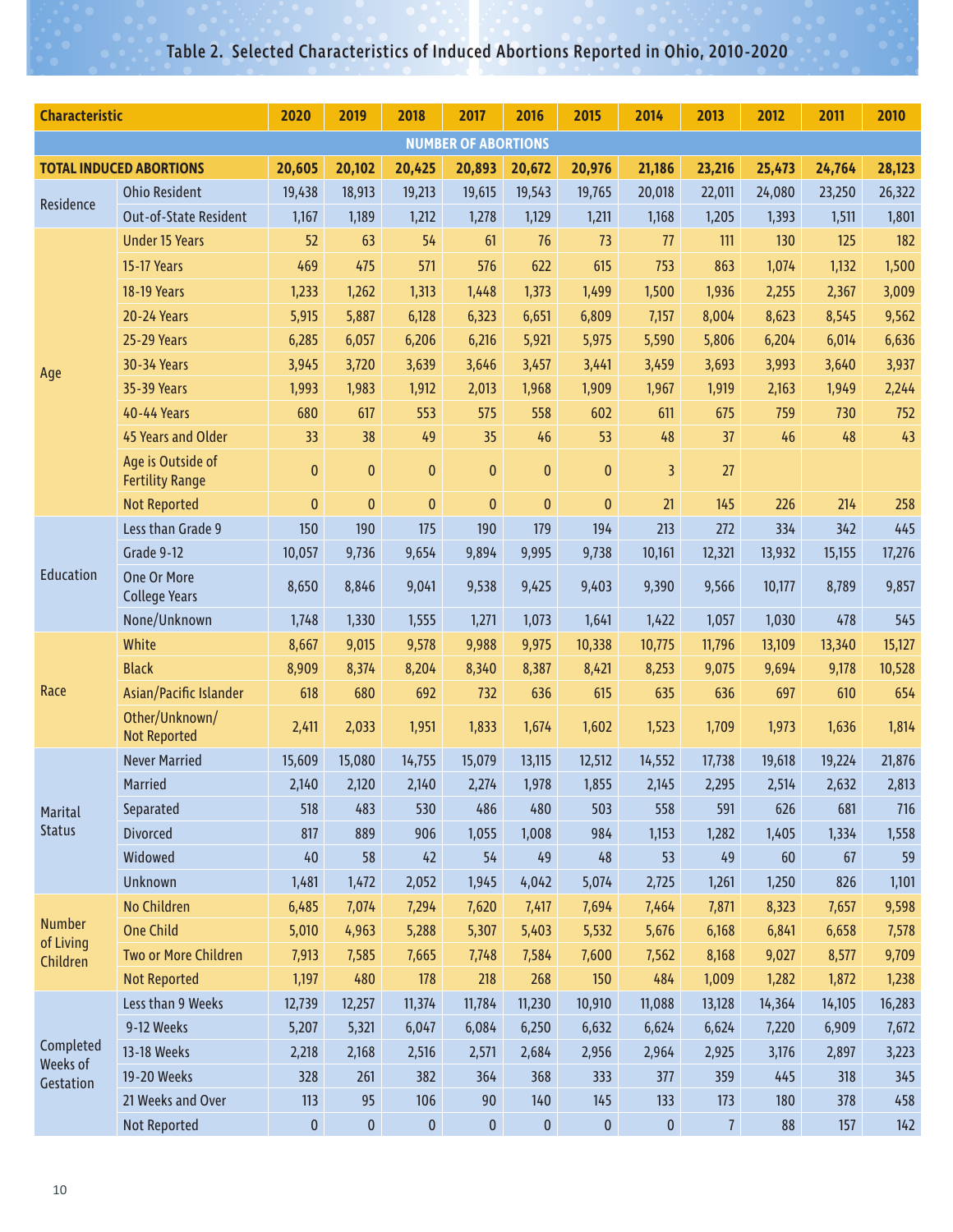# Table 2. Selected Characteristics of Induced Abortions Reported in Ohio, 2010-2020 (Part 2)

| <b>CHARACTERISTIC</b> |                                             | 2020  | 2019  | 2018  | 2017                           | 2016  | 2015  | 2014  | 2013  | 2012  | 2011  | 2010    |
|-----------------------|---------------------------------------------|-------|-------|-------|--------------------------------|-------|-------|-------|-------|-------|-------|---------|
|                       |                                             |       |       |       | <b>PERCENTAGE DISTRIBUTION</b> |       |       |       |       |       |       |         |
|                       | <b>TOTAL INDUCED ABORTIONS</b>              | 100.0 | 100.0 | 100.0 | 100.0                          | 100.0 | 100.0 | 100.0 | 100.0 | 100.0 | 100.0 | 100.0   |
| Residence             | <b>Ohio Resident</b>                        | 94.3  | 94.1  | 94.1  | 93.9                           | 94.5  | 94.2  | 94.5  | 94.8  | 94.5  | 93.9  | 93.6    |
|                       | Out-of-State Resident                       | 5.7   | 5.9   | 5.9   | 6.1                            | 5.5   | 5.8   | 5.5   | 5.2   | 5.5   | 6.1   | 6.4     |
|                       | <b>Under 15 Years</b>                       | 0.3   | 0.3   | 0.2   | 0.3                            | 0.4   | 0.3   | 0.4   | 0.5   | 0.5   | 0.5   | 0.6     |
|                       | <b>15-17 Years</b>                          | 2.3   | 2.4   | 2.8   | 2.8                            | 3.0   | 2.9   | 3.6   | 3.7   | 4.2   | 4.6   | 5.3     |
|                       | <b>18-19 Years</b>                          | 6.0   | 6.3   | 6.4   | 6.9                            | 6.6   | 7.1   | 7.1   | 8.3   | 8.9   | 9.6   | 10.7    |
|                       | <b>20-24 Years</b>                          | 28.7  | 29.3  | 30.0  | 30.3                           | 32.2  | 32.5  | 33.8  | 34.5  | 33.9  | 34.5  | 34.0    |
|                       | <b>25-29 Years</b>                          | 30.5  | 30.1  | 30.4  | 29.8                           | 28.6  | 28.5  | 26.4  | 25.0  | 24.4  | 24.3  | 23.6    |
| Age                   | <b>30-34 Years</b>                          | 19.2  | 18.5  | 17.8  | 17.5                           | 16.7  | 16.4  | 16.3  | 15.9  | 15.7  | 14.7  | 14.0    |
|                       | <b>35-39 Years</b>                          | 9.7   | 9.9   | 9.4   | 9.6                            | 9.5   | 9.1   | 9.3   | 8.3   | 8.5   | 7.9   | 8.0     |
|                       | <b>40-44 Years</b>                          | 3.3   | 3.1   | 2.7   | 2.8                            | 2.7   | 2.9   | 2.9   | 2.9   | 3.0   | 2.9   | 2.7     |
|                       | <b>45 Years and Older</b>                   | 0.2   | 0.2   | 0.2   | 0.2                            | 0.2   | 0.3   | 0.2   | 0.2   | 0.2   | 0.2   | 0.2     |
|                       | Age is Outside of<br><b>Fertility Range</b> | 0.0   | 0.0   | 0.0   | 0.0                            | 0.0   | 0.0   | 0.0   | 0.1   |       |       |         |
|                       | <b>Not Reported</b>                         | 0.0   | 0.0   | 0.0   | 0.0                            | 0.0   | 0.0   | 0.1   | 0.6   | 0.9   | 0.9   | 0.9     |
|                       | Less than Grade 9                           | 0.7   | 1.0   | 0.9   | 0.9                            | 0.9   | 0.9   | 1.0   | 1.2   | 1.3   | 1.4   | 1.6     |
|                       | Grade 9-12                                  | 48.8  | 48.4  | 47.3  | 47.4                           | 48.4  | 46.4  | 48.0  | 53.1  | 54.7  | 61.2  | 61.4    |
| Education             | One or More<br><b>College Years</b>         | 42.0  | 44.0  | 44.3  | 45.7                           | 45.6  | 44.8  | 44.3  | 41.2  | 40.0  | 35.5  | 35.0    |
|                       | None/Unknown                                | 8.5   | 6.6   | 7.6   | 6.1                            | 5.2   | 7.8   | 6.7   | 4.6   | 4.0   | 1.9   | 1.9     |
|                       | White                                       | 42.1  | 44.9  | 46.9  | 47.8                           | 48.3  | 49.3  | 50.8  | 50.8  | 51.5  | 53.9  | 53.8    |
|                       | <b>Black</b>                                | 43.2  | 41.7  | 40.2  | 39.9                           | 40.6  | 40.1  | 39.0  | 39.1  | 38.1  | 37.1  | 37.4    |
| Race                  | Asian/Pacific Islander                      | 3.0   | 3.4   | 3.4   | 3.5                            | 3.1   | 2.9   | 3.0   | 2.7   | 2.7   | 2.5   | 2.3     |
|                       | Other/Unknown/<br><b>Not Reported</b>       | 11.7  | 10.1  | 9.6   | 8.8                            | 8.1   | 7.6   | 7.2   | 7.4   | 7.7   | 6.6   | 6.5     |
|                       | <b>Never Married</b>                        | 75.8  | 75.0  | 72.2  | 72.2                           | 63.4  | 59.6  | 68.7  | 76.4  | 77.0  | 77.6  | 77.8    |
|                       | Married                                     | 10.4  | 10.6  | 10.5  | 10.9                           | 9.6   | 8.8   | 10.1  | 9.9   | 9.9   | 10.6  | 10.0    |
| Marital               | Separated                                   | 2.5   | 2.4   | 2.6   | 2.3                            | 2.3   | 2.4   | 2.6   | 2.5   | 2.5   | 2.7   | 2.5     |
| <b>Status</b>         | <b>Divorced</b>                             | 4.0   | 4.4   | 4.4   | 5.1                            | 4.9   | 4.7   | 5.4   | 5.5   | 5.5   | 5.4   | 5.5     |
|                       | Widowed                                     | 0.2   | 0.3   | 0.2   | 0.3                            | 0.2   | 0.2   | 0.3   | 0.2   | 0.2   | 0.3   | 0.2     |
|                       | Unknown                                     | 7.2   | 7.3   | 10.0  | 9.3                            | 19.6  | 24.2  | 12.9  | 5.4   | 4.9   | 3.3   | 3.9     |
|                       | No Children                                 | 31.5  | 35.2  | 35.7  | 36.5                           | 35.9  | 36.7  | 35.2  | 33.9  | 32.7  | 30.9  | 34.1    |
| <b>Number</b>         | <b>One Child</b>                            | 24.3  | 24.7  | 25.9  | 25.4                           | 26.1  | 26.4  | 26.8  | 26.6  | 26.9  | 26.9  | 26.9    |
| of Living<br>Children | <b>Two or More Children</b>                 | 38.4  | 37.7  | 37.5  | 37.1                           | 36.7  | 36.2  | 35.7  | 35.2  | 35.4  | 34.6  | 34.5    |
|                       | <b>Not Reported</b>                         | 5.8   | 2.4   | 0.9   | 1.0                            | 1.3   | 0.7   | 2.3   | 4.3   | 5.0   | 7.6   | 4.4     |
|                       | Less than 9 Weeks                           | 61.8  | 61.0  | 55.7  | 56.4                           | 54.3  | 52.0  | 52.3  | 56.5  | 56.4  | 57.0  | 57.9    |
|                       | 9-12 Weeks                                  | 25.3  | 26.5  | 29.6  | 29.1                           | 30.2  | 31.6  | 31.3  | 28.5  | 28.3  | 27.9  | 27.3    |
| Completed             | 13-18 Weeks                                 | 10.8  | 10.8  | 12.3  | 12.3                           | 13.0  | 14.1  | 14.0  | 12.6  | 12.5  | 11.7  | 11.5    |
| Weeks of<br>Gestation | 19-20 Weeks                                 | 1.6   | 1.3   | 1.9   | 1.7                            | 1.8   | 1.6   | 1.8   | 1.5   | 1.7   | 0.9   | 1.2     |
|                       | 21 Weeks and Over                           | 0.5   | 0.5   | 0.5   | 0.4                            | 0.7   | 0.7   | 0.6   | 0.7   | 0.7   | 1.5   | $1.6\,$ |
|                       | Not Reported                                | 0.0   | 0.0   | 0.0   | 0.0                            | 0.0   | 0.0   | 0.0   | 0.0   | 0.3   | 0.6   | $0.5\,$ |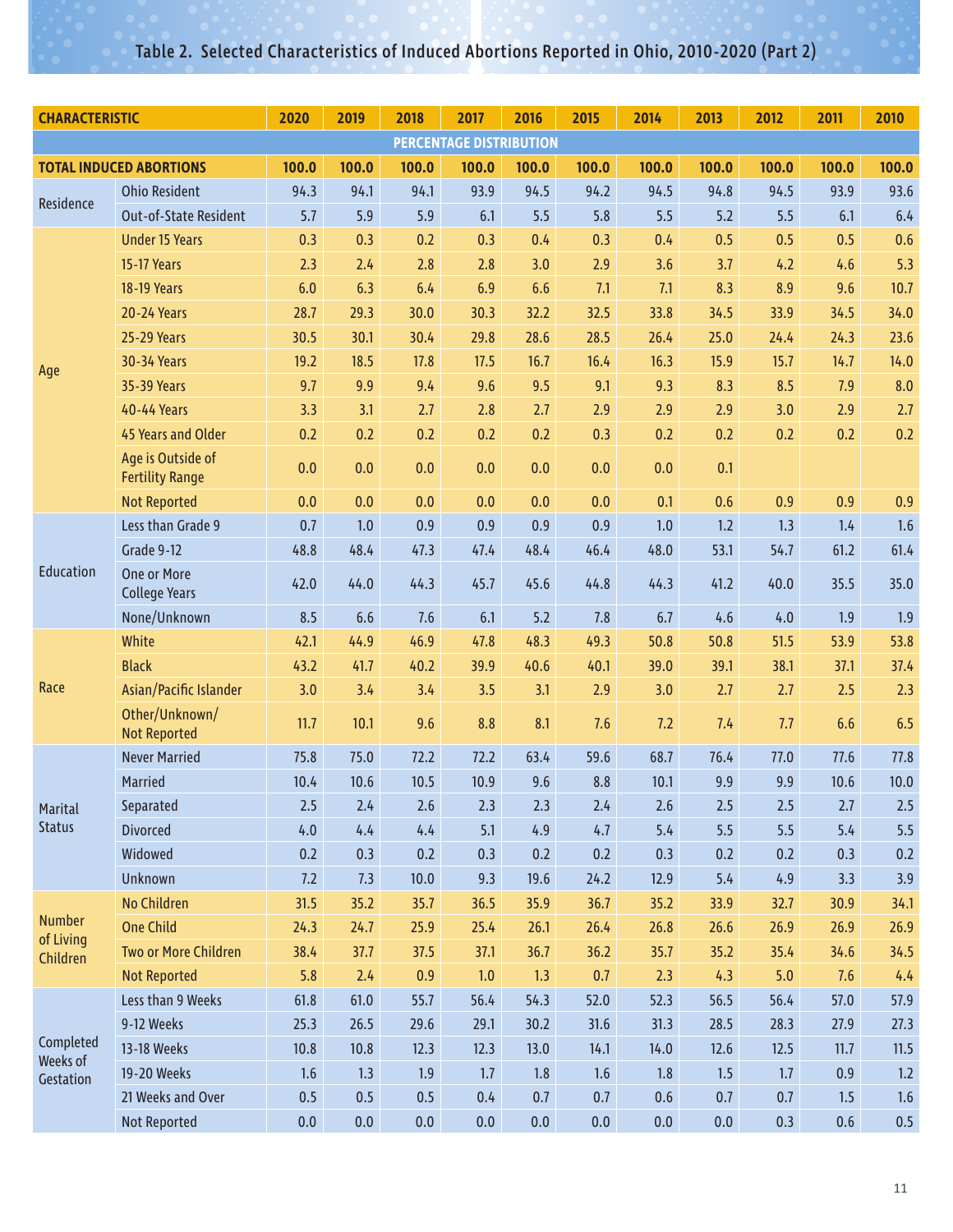| <b>RESIDENCE</b> | 2020      | 2019           | 2018            | 2017             | 2016             | 2015           | 2014             | 2013           | 2012           | 2011             | 2010                  |
|------------------|-----------|----------------|-----------------|------------------|------------------|----------------|------------------|----------------|----------------|------------------|-----------------------|
| <b>OHIO</b>      | 19,438    | 18,913         | 19,213          | 19,615           | 19,543           | 19,765         | 20,018           | 22,011         | 24,080         | 23,250           | 26,322                |
| <b>Adams</b>     | 19        | 15             | 13              | 17               | 11               | 10             | 15               | 18             | 11             | 17               | 22                    |
| Allen            | 107       | 95             | 98              | 105              | 93               | 98             | 78               | 90             | 142            | 146              | 191                   |
| <b>Ashland</b>   | 31        | 39             | 33              | 31               | 42               | 44             | 54               | 34             | 42             | 42               | 47                    |
| Ashtabula        | 95        | 109            | 121             | 116              | 110              | 108            | 129              | 147            | 149            | 157              | 175                   |
| <b>Athens</b>    | 54        | 64             | 44              | 77               | 74               | 82             | 66               | 79             | 89             | 83               | 109                   |
| Auglaize         | 26        | 26             | 24              | 19               | 25               | 24             | 23               | 32             | 22             | 28               | 28                    |
| <b>Belmont</b>   | 9         | 5              | 11              | $\boldsymbol{6}$ | 13               | 14             | 10               | 14             | 18             | $\overline{7}$   | 18                    |
| <b>Brown</b>     | 23        | 27             | 15              | 27               | 22               | 33             | 34               | 38             | 28             | 32               | 37                    |
| <b>Butler</b>    | 545       | 488            | 504             | 515              | 454              | 528            | 527              | 580            | 624            | 559              | 690                   |
| Carroll          | 18        | 20             | 25              | 15               | 20               | 24             | 25               | 21             | 24             | 28               | 23                    |
| Champaign        | 30        | 30             | 30              | 19               | 30               | 38             | 34               | 34             | 29             | 33               | 44                    |
| Clark            | 198       | 159            | 167             | 143              | 149              | 166            | 152              | 182            | 191            | 202              | 232                   |
| Clermont         | 178       | 158            | 176             | 201              | 202              | 195            | 213              | 233            | 269            | 233              | 258                   |
| Clinton          | 32        | 27             | 32              | 32               | 36               | 34             | 32               | 31             | 30             | 40               | 40                    |
| Columbiana       | 42        | 44             | 46              | 60               | 44               | 67             | 62               | 83             | 73             | 86               | 100                   |
| Coshocton        | 16        | 17             | 16              | 20               | 23               | 16             | 24               | 25             | 17             | 20               | 19                    |
| Crawford         | 32        | 38             | 37              | 47               | 34               | 35             | 32               | 32             | 30             | 33               | 32                    |
| Cuyahoga         | 4,523     | 4,381          | 4,518           | 4,721            | 4,921            | 4,895          | 5,185            | 5,499          | 5,663          | 5,828            | 6,598                 |
| <b>Darke</b>     | 29        | 25             | 25              | 24               | 25               | 25             | 22               | 21             | 36             | 27               | 32                    |
| <b>Defiance</b>  | 10        | 26             | 18              | 19               | 14               | 11             | 14               | 16             | 29             | 33               | 34                    |
| <b>Delaware</b>  | 131       | 149            | 118             | 149              | 132              | 149            | 141              | 145            | 155            | 164              | 144                   |
| Erie             | 110       | 114            | 121             | 131              | 123              | 111            | 96               | 161            | 151            | 101              | 161                   |
| <b>Fairfield</b> | 151       | 123            | 136             | 118              | 149              | 141            | 136              | 144            | 163            | 149              | 163                   |
| Fayette          | 20        | 20             | 22              | 23               | 20               | 19             | 25               | 33             | 34             | 26               | 37                    |
| <b>Franklin</b>  | 3,115     | 3,166          | 3,056           | 3,258            | 3,158            | 3,333          | 3,376            | 3,448          | 3,771          | 3,529            | 3,448                 |
| <b>Fulton</b>    | 19        | 22             | 21              | 28               | 27               | $18\,$         | 11               | 23             | 35             | 42               | 35                    |
| Gallia           | $6\,$     | $\overline{1}$ | $\overline{9}$  | $\boldsymbol{6}$ | $\overline{9}$   | $\overline{7}$ | 8                | $\overline{7}$ | 5              | 10               | $6\phantom{1}6$<br>94 |
| Geauga<br>Greene | 69        | 77<br>201      | 75              | 78<br>207        | 69               | 63<br>208      | 69               | 92             | 89             | 89               |                       |
| <b>Guernsey</b>  | 173<br>19 | 25             | 173<br>20       | 32               | 150<br>33        | 31             | 182<br>36        | 200<br>33      | 242<br>22      | 218<br>22        | 267<br>45             |
| Hamilton         | 2,345     | 2,124          | 2,055           | 2,114            | 2,067            | 2,225          | 2,151            | 2,232          | 2,500          | 2,374            | 2,785                 |
| Hancock          | 37        | 39             | 51              | 52               | 45               | 49             | 30               | 72             | 74             | 51               | $76\,$                |
| <b>Hardin</b>    | 14        | 21             | $17$            | 14               | 24               | $16$           | 11               | 26             | $26\,$         | 22               | $20\,$                |
| <b>Harrison</b>  | 5         | $\frac{1}{4}$  | $\overline{3}$  | $\overline{3}$   | $\overline{3}$   | $9\,$          | $\overline{1}$   | 5              | $\overline{1}$ | $\boldsymbol{6}$ | 10                    |
| <b>Henry</b>     | 10        | 11             | 14              | 13               | $\overline{7}$   | 15             | $\overline{7}$   | 22             | 13             | 17               | ${\bf 28}$            |
| <b>Highland</b>  | $20\,$    | 16             | 29              | 24               | $18\,$           | 36             | 23               | 27             | 27             | 24               | 38                    |
| <b>Hocking</b>   | 13        | $\overline{9}$ | 10              | $17\,$           | $18\,$           | 13             | 15               | 23             | 19             | 26               | $26$                  |
| <b>Holmes</b>    | 5         | 14             | $\bf 8$         | 5                | $\boldsymbol{6}$ | $7\phantom{.}$ | 15               | $10$           | $\bf 8$        | $16$             | 22                    |
| Huron            | 39        | 55             | 53              | $44$             | 52               | 51             | 36               | 71             | 67             | 59               | 64                    |
| <b>Jackson</b>   | 17        | 15             | 23              | 16               | 25               | $18\,$         | 13               | 21             | 17             | 23               | 24                    |
| Jefferson        | $\bf 8$   | $\overline{7}$ | $6\phantom{1}6$ | $\bf 8$          | $\bf 8$          | 12             | 5                | 12             | 14             | 9                | $\boldsymbol{9}$      |
| Knox             | 41        | 49             | 35              | 43               | 46               | 39             | 35               | 42             | 65             | 43               | 59                    |
| Lake             | 355       | 346            | 315             | 339              | 361              | 336            | 339              | 395            | 443            | 460              | 492                   |
| Lawrence         | $\bf 8$   | $\overline{4}$ | $11$            | $10$             | $\sqrt{4}$       | $\overline{7}$ | $\boldsymbol{6}$ | 15             | 13             | $\boldsymbol{6}$ | $16\,$                |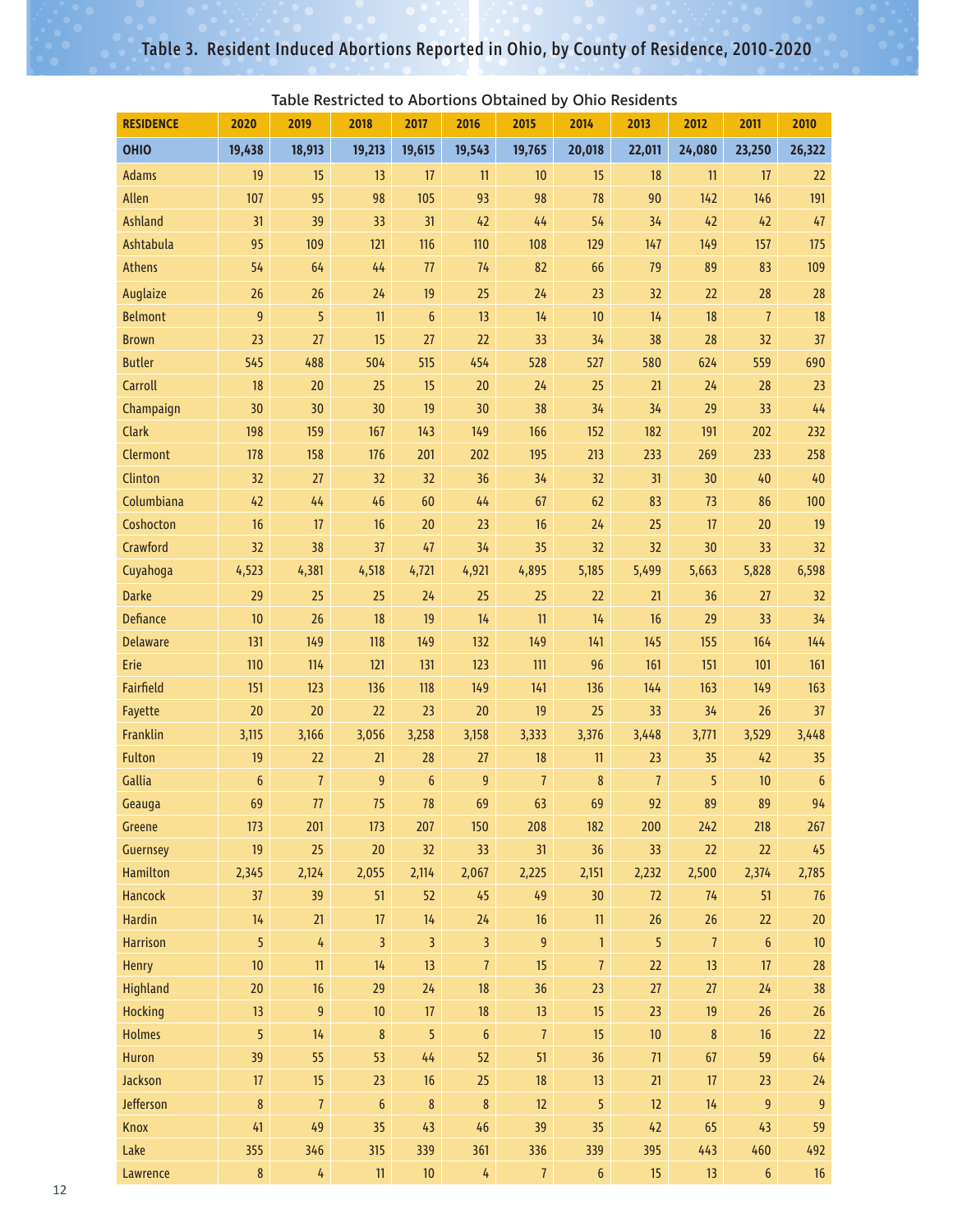<mark>Not Reported | 1 0 0</mark> 0 0 0 0 21 136 294 0 0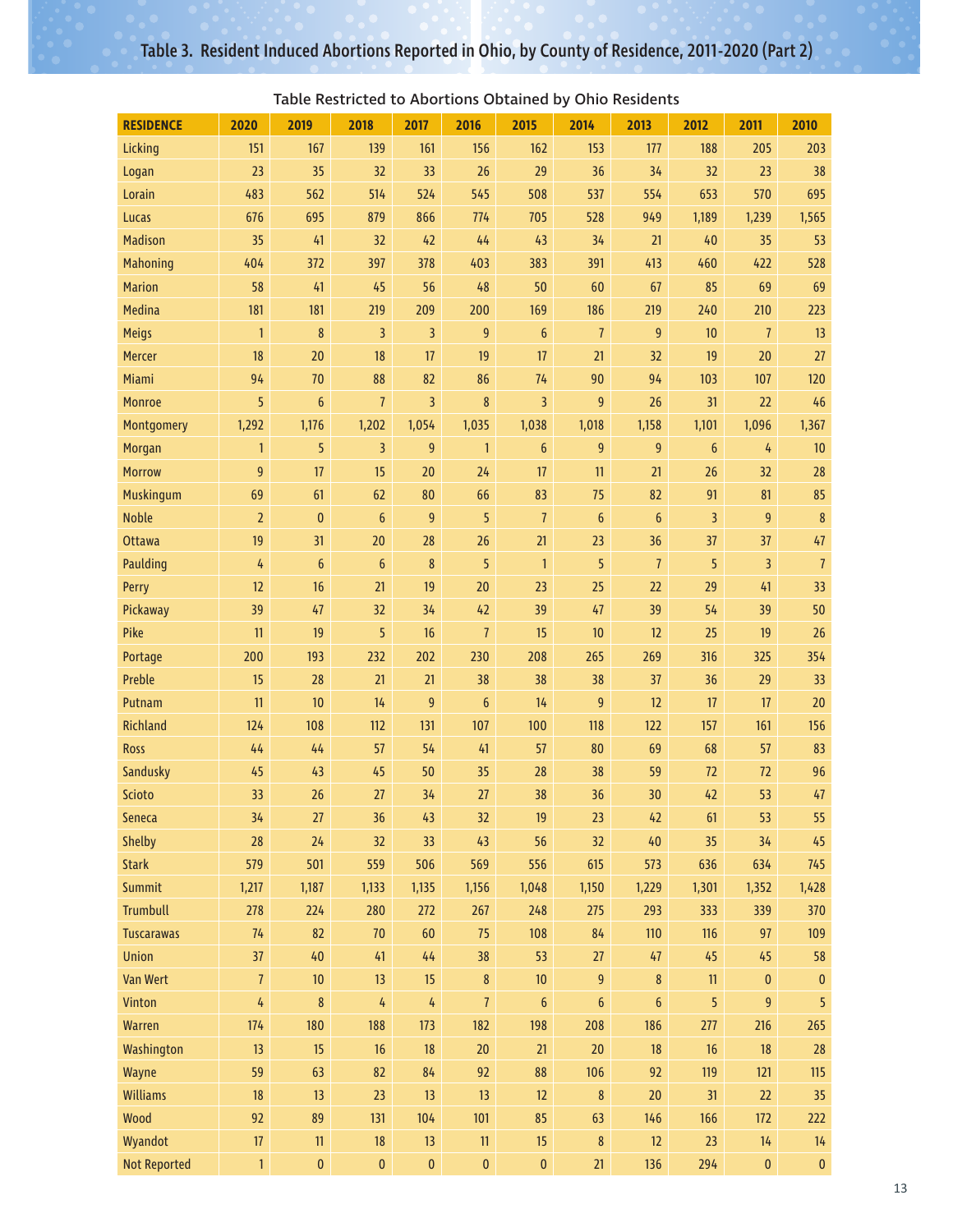| <b>AGE GROUP</b>                                 |                                       |                                                                         |                                                                              |                                                                            |                                                                      |                                                                    |                                                                       |                                                                |                                                    |                                                                   |                                                                             |                                                              |                                                                                  |                                                                         |
|--------------------------------------------------|---------------------------------------|-------------------------------------------------------------------------|------------------------------------------------------------------------------|----------------------------------------------------------------------------|----------------------------------------------------------------------|--------------------------------------------------------------------|-----------------------------------------------------------------------|----------------------------------------------------------------|----------------------------------------------------|-------------------------------------------------------------------|-----------------------------------------------------------------------------|--------------------------------------------------------------|----------------------------------------------------------------------------------|-------------------------------------------------------------------------|
| <b>RESIDENCE</b>                                 | <b>Total</b>                          | <15                                                                     | 15                                                                           | 16                                                                         | 17                                                                   | 18                                                                 | 19                                                                    | $20 - 24$                                                      | $25 - 29$                                          | $30 - 34$                                                         | 35-39                                                                       | $40 - 44$                                                    | $45+$                                                                            | *Not Rep/<br><b>Unclassifiable</b>                                      |
| <b>OHIO TOTAL</b>                                | 19,438                                | 51                                                                      | 92                                                                           | 127                                                                        | 224                                                                  | 496                                                                | 653                                                                   | 5,550                                                          | 5,955                                              | 3,742                                                             | 1,883                                                                       | 633                                                          | 32                                                                               | $\boldsymbol{0}$                                                        |
| <b>Adams</b>                                     | 19                                    | $\pmb{0}$                                                               | $\mathbf{0}$                                                                 | $\pmb{0}$                                                                  | $\pmb{0}$                                                            | $\mathbf{0}$                                                       | $\pmb{0}$                                                             | $6\,$                                                          | 5                                                  | $\overline{7}$                                                    | $\pmb{0}$                                                                   | $\mathbf{1}$                                                 | $\mathbf{0}$                                                                     | $\pmb{0}$                                                               |
| Allen                                            | 107                                   | $\bf{0}$                                                                | $\mathbf{0}$                                                                 | $\overline{2}$                                                             | $\mathbf{1}$                                                         | 4                                                                  | 5                                                                     | 42                                                             | 27                                                 | 15                                                                | 10                                                                          | $\mathbf{1}$                                                 | $\mathbf{0}$                                                                     | $\bf{0}$                                                                |
| <b>Ashland</b>                                   | 31                                    | $\bf{0}$                                                                | $\mathbf{0}$                                                                 | $\mathbf{0}$                                                               | $\mathbf{1}$                                                         | $\mathbf{1}$                                                       | $\mathbf{1}$                                                          | $\overline{9}$                                                 | 11                                                 | $\boldsymbol{6}$                                                  | $\overline{2}$                                                              | $\bf{0}$                                                     | $\mathbf{0}$                                                                     | $\pmb{0}$                                                               |
| Ashtabula                                        | 95                                    | $\pmb{0}$                                                               | $\mathbf{1}$                                                                 | $\overline{2}$                                                             | $\mathbf{1}$                                                         | $\pmb{0}$                                                          | $\overline{2}$                                                        | 29                                                             | 26                                                 | 18                                                                | 11                                                                          | 5                                                            | $\bf{0}$                                                                         | 0                                                                       |
| Athens                                           | 54                                    | $\mathbf{0}$                                                            | $\mathbf{0}$                                                                 | $\bf{0}$                                                                   | $\mathbf{1}$                                                         | $\mathbf{1}$                                                       | $\mathbf{1}$                                                          | 28                                                             | 10                                                 | $\boldsymbol{6}$                                                  | 4                                                                           | $\overline{3}$                                               | $\mathbf{0}$                                                                     | 0                                                                       |
| Auglaize                                         | 26                                    | $\mathbf{0}$                                                            | $\mathbf{0}$                                                                 | $\bf{0}$                                                                   | $\pmb{0}$                                                            | $\mathbf{1}$                                                       | $\mathbf{1}$                                                          | $\overline{9}$                                                 | $\overline{\mathbf{3}}$                            | 5                                                                 | 4                                                                           | $\overline{3}$                                               | $\mathbf{0}$                                                                     | $\bf{0}$                                                                |
| <b>Belmont</b>                                   | 9                                     | $\mathbf{0}$                                                            | $\mathbf{0}$                                                                 | $\mathbf{0}$                                                               | $\bf{0}$                                                             | $\pmb{0}$                                                          | $\mathbf{1}$                                                          | $\mathbf{0}$                                                   | $\overline{1}$                                     | $\mathbf{1}$                                                      | $\bf{0}$                                                                    | $\mathbf{0}$                                                 | $\mathbf{0}$                                                                     | $\bf{0}$                                                                |
| <b>Brown</b>                                     | 23                                    | $\pmb{0}$                                                               | $\mathbf{1}$                                                                 | $\bf{0}$                                                                   | $\pmb{0}$                                                            | $\mathbf{1}$                                                       | $\mathbf{1}$                                                          | 5                                                              | $\boldsymbol{6}$                                   | 4                                                                 | $\overline{2}$                                                              | $\overline{2}$                                               | $\mathbf{1}$                                                                     | $\pmb{0}$                                                               |
| <b>Butler</b>                                    | 545                                   | $\mathbf{1}$                                                            | $\mathbf{1}$                                                                 | 6                                                                          | $\overline{7}$                                                       | 12                                                                 | 21                                                                    | 153                                                            | 146                                                | 105                                                               | 63                                                                          | 29                                                           | $\mathbf{1}$                                                                     | $\bf{0}$                                                                |
| Carroll                                          | 18                                    | $\mathbf{0}$                                                            | $\mathbf{0}$                                                                 | $\mathbf{0}$                                                               | $\pmb{0}$                                                            | $\pmb{0}$                                                          | $\pmb{0}$                                                             | $6\phantom{1}$                                                 | $\mathbf{1}$                                       | $9\,$                                                             | $\mathbf{1}$                                                                | $\mathbf{1}$                                                 | $\mathbf{0}$                                                                     | $\mathbf{0}$                                                            |
| Champaign                                        | 30                                    | $\bf{0}$                                                                | $\mathbf{0}$                                                                 | $\mathbf{1}$                                                               | $\bf{0}$                                                             | $\mathbf{1}$                                                       | $\mathbf{0}$                                                          | 10                                                             | $9\,$                                              | $\boldsymbol{6}$                                                  | 3                                                                           | $\mathbf{0}$                                                 | $\mathbf{0}$                                                                     | 0                                                                       |
| Clark                                            | 198                                   | $\bf{0}$                                                                | $\mathbf{1}$                                                                 | $\mathbf{0}$                                                               | $\boldsymbol{6}$                                                     | 12                                                                 | $\overline{1}$<br>10                                                  | 56<br>48                                                       | 55                                                 | 37<br>30                                                          | 23<br>27                                                                    | $\mathbf{1}$                                                 | $\mathbf{0}$                                                                     | $\bf{0}$                                                                |
| Clermont<br>Clinton                              | 178<br>32                             | $\mathbf{0}$                                                            | $\mathbf{1}$                                                                 | $\mathbf{1}$                                                               | 4                                                                    | $\boldsymbol{6}$                                                   |                                                                       |                                                                | 46                                                 | $\mathbf{1}$                                                      |                                                                             | 5<br>$\mathbf{1}$                                            | $\pmb{0}$<br>$\mathbf{0}$                                                        | 0                                                                       |
| Columbiana                                       | 42                                    | $\mathbf{0}$<br>$\bf{0}$                                                | $\overline{2}$<br>$\mathbf{0}$                                               | $\mathbf{0}$<br>$\mathbf{0}$                                               | $\mathbf{1}$<br>$\mathbf{1}$                                         | $\mathbf{0}$<br>$\overline{2}$                                     | $\mathbf{1}$<br>$\mathbf{1}$                                          | 13<br>$9\,$                                                    | $9\,$<br>$9\,$                                     | 15                                                                | 4<br>4                                                                      | $\mathbf{1}$                                                 | $\mathbf{0}$                                                                     | $\bf{0}$<br>0                                                           |
| Coshocton                                        | 16                                    | $\mathbf{0}$                                                            | $\mathbf{1}$                                                                 | $\mathbf{0}$                                                               | $\pmb{0}$                                                            | $\pmb{0}$                                                          | $\pmb{0}$                                                             | 5                                                              | 5                                                  | $\overline{3}$                                                    | $\mathbf{1}$                                                                | $\mathbf{1}$                                                 | $\mathbf{0}$                                                                     | $\bf{0}$                                                                |
| Crawford                                         | 32                                    | $\mathbf{0}$                                                            | $\mathbf{0}$                                                                 | $\mathbf{1}$                                                               | $\mathbf{1}$                                                         | $\mathbf{1}$                                                       | $\mathbf{1}$                                                          | 10                                                             | 10                                                 | $\boldsymbol{6}$                                                  | $\mathbf{1}$                                                                | $\mathbf{1}$                                                 | $\pmb{0}$                                                                        | 0                                                                       |
| Cuyahoga                                         | 4,523                                 | 11                                                                      | 24                                                                           | 26                                                                         | 46                                                                   | 125                                                                | 150                                                                   | 1,225                                                          | 1,463                                              | 911                                                               | 410                                                                         | 125                                                          | $\overline{7}$                                                                   | $\bf{0}$                                                                |
| <b>Darke</b>                                     | 29                                    | $\mathbf{0}$                                                            | $\mathbf{0}$                                                                 | $\mathbf{1}$                                                               | $\mathbf{1}$                                                         | $\mathbf{1}$                                                       | $\pmb{0}$                                                             | $10$                                                           | $\bf 8$                                            | 3                                                                 | $\mathbf{1}$                                                                | 3                                                            | $\mathbf{1}$                                                                     | $\bf{0}$                                                                |
| <b>Defiance</b>                                  | 10                                    | $\bf{0}$                                                                | $\mathbf{0}$                                                                 | $\mathbf{0}$                                                               | $\mathbf{0}$                                                         | $\pmb{0}$                                                          | $\pmb{0}$                                                             | $\overline{2}$                                                 | $\boldsymbol{6}$                                   | $\mathbf{1}$                                                      | $\mathbf{1}$                                                                | $\mathbf{0}$                                                 | $\mathbf{0}$                                                                     | $\mathbf{0}$                                                            |
| <b>Delaware</b>                                  | 131                                   | $\pmb{0}$                                                               | $\mathbf{0}$                                                                 | 3                                                                          | $\pmb{0}$                                                            | 3                                                                  | 5                                                                     | 25                                                             | 38                                                 | 33                                                                | 17                                                                          | $\overline{7}$                                               | $\pmb{0}$                                                                        | $\bf{0}$                                                                |
| Erie                                             | 110                                   | $\bf{0}$                                                                | $\mathbf{0}$                                                                 | $\mathbf{0}$                                                               | $\mathbf{1}$                                                         | $\mathbf{1}$                                                       | 5                                                                     | 29                                                             | 41                                                 | 20                                                                | $9\,$                                                                       | 4                                                            | $\mathbf{0}$                                                                     | $\bf{0}$                                                                |
| Fairfield                                        | 151                                   | $\pmb{0}$                                                               | $\mathbf{1}$                                                                 | $\mathbf{0}$                                                               | $\mathbf{1}$                                                         | $\overline{2}$                                                     | 5                                                                     | 45                                                             | 41                                                 | 28                                                                | 14                                                                          | 13                                                           | $\mathbf{1}$                                                                     | $\bf{0}$                                                                |
| Fayette                                          | 20                                    | $\bf{0}$                                                                | $\mathbf{0}$                                                                 | $\mathbf{0}$                                                               | $\pmb{0}$                                                            | $\pmb{0}$                                                          | $\mathbf{1}$                                                          | 9                                                              | $\overline{2}$                                     | 4                                                                 | $\mathbf{1}$                                                                | $\overline{3}$                                               | $\pmb{0}$                                                                        | $\pmb{0}$                                                               |
| Franklin                                         | 3,115                                 | 13                                                                      | 8                                                                            | 18                                                                         | 22                                                                   | 56                                                                 | 79                                                                    | 863                                                            | 979                                                | 644                                                               | 323                                                                         | 103                                                          | $\overline{7}$                                                                   | 0                                                                       |
| Fulton                                           | 19                                    | $\mathbf{0}$                                                            | $\mathbf{0}$                                                                 | $\pmb{0}$                                                                  | $\pmb{0}$                                                            | $\pmb{0}$                                                          | $\mathbf{1}$                                                          | 3                                                              | $\boldsymbol{8}$                                   | $\overline{2}$                                                    | 5                                                                           | $\mathbf{0}$                                                 | $\mathbf{0}$                                                                     | $\bf{0}$                                                                |
| Gallia                                           | $6\phantom{1}$                        | $\pmb{0}$                                                               | $\bf{0}$                                                                     | $\mathbf{0}$                                                               | $\mathbf{1}$                                                         | $\pmb{0}$                                                          | $\pmb{0}$                                                             | 3                                                              | $\mathbf{1}$                                       | $\mathbf{1}$                                                      | $\mathbf{0}$                                                                | $\mathbf{0}$                                                 | $\mathbf{0}$                                                                     | $\overline{0}$                                                          |
| Geauga                                           | 69                                    | $\pmb{0}$                                                               | $\bf{0}$                                                                     | $\bf{0}$                                                                   | $\mathbf{1}$                                                         | $\mathbf{1}$                                                       | $\mathbf{1}$                                                          | 21                                                             | 22                                                 | 9                                                                 | 9                                                                           | 5                                                            | $\pmb{0}$                                                                        | 0                                                                       |
| Greene                                           | 173                                   | $\pmb{0}$                                                               | $\pmb{0}$                                                                    | $\overline{2}$                                                             | $\overline{2}$                                                       | $\boldsymbol{8}$                                                   | 5                                                                     | 61                                                             | 43                                                 | 30 <sub>o</sub>                                                   | 14                                                                          | $\boldsymbol{8}$                                             | $\mathbf 0$                                                                      | $\pmb{0}$                                                               |
| Guernsey                                         | 19                                    | $\mathbf{0}$                                                            | $\mathbf{0}$                                                                 | $\mathbf{0}$                                                               | $\pmb{0}$                                                            | $\mathbf{1}$                                                       | $\mathbf{1}$                                                          | $\overline{7}$                                                 | 5                                                  | 4                                                                 | $\mathbf{1}$                                                                | $\mathbf{0}$                                                 | $\mathbf{0}$                                                                     | $\mathbf{0}$                                                            |
| Hamilton                                         | 2,345                                 | 8                                                                       | 11                                                                           | 13                                                                         | 30 <sub>o</sub>                                                      | 52                                                                 | 86                                                                    | 681                                                            | 682                                                | 468                                                               | 249                                                                         | 63                                                           | $\overline{2}$                                                                   | $\pmb{0}$                                                               |
| Hancock                                          | 37                                    | $\pmb{0}$                                                               | $\mathbf{0}$                                                                 | $\mathbf{1}$                                                               | $\pmb{0}$                                                            | $\pmb{0}$                                                          | $\pmb{0}$                                                             | 14                                                             | 9                                                  | $\boldsymbol{6}$                                                  | 4                                                                           | $\overline{3}$                                               | $\pmb{0}$                                                                        | $\mathbf{0}$                                                            |
| <b>Hardin</b>                                    | 14                                    | $\pmb{0}$                                                               | $\mathbf{0}$                                                                 | $\mathbf{1}$                                                               | $\mathbf{1}$                                                         | $\mathbf{1}$                                                       | $\mathbf{1}$                                                          | $\mathbf{1}$                                                   | $\frac{1}{4}$                                      | $\overline{2}$                                                    | $\overline{2}$                                                              | $\mathbf{1}$                                                 | $\pmb{0}$                                                                        | $\pmb{0}$                                                               |
| <b>Harrison</b>                                  | 5                                     | $\pmb{0}$                                                               | $\mathbf{0}$                                                                 | $\pmb{0}$                                                                  | $\pmb{0}$                                                            | $\pmb{0}$                                                          | $\pmb{0}$                                                             | $\mathbf{1}$                                                   | $\overline{3}$                                     | $\pmb{0}$                                                         | $\pmb{0}$                                                                   | $\mathbf{1}$                                                 | $\pmb{0}$                                                                        | $\mathbf{0}$                                                            |
| Henry                                            | 10                                    | $\pmb{0}$                                                               | $\mathbf{0}$                                                                 | $\pmb{0}$                                                                  | $\pmb{0}$                                                            | $\pmb{0}$                                                          | $\pmb{0}$                                                             | $\mathbf{1}$                                                   | $\frac{1}{4}$                                      | 3                                                                 | $\overline{2}$                                                              | $\mathbf{0}$                                                 | $\pmb{0}$                                                                        | $\mathbf{0}$                                                            |
| <b>Highland</b>                                  | 20                                    | $\pmb{0}$                                                               | $\pmb{0}$                                                                    | $\pmb{0}$                                                                  | $\pmb{0}$                                                            | $\pmb{0}$                                                          | $\overline{2}$                                                        | $\overline{7}$                                                 | 5                                                  | $\overline{3}$                                                    | $\overline{3}$                                                              | $\pmb{0}$                                                    | $\pmb{0}$                                                                        | $\bf{0}$                                                                |
| <b>Hocking</b>                                   | 13                                    | $\pmb{0}$                                                               | $\pmb{0}$                                                                    | $\pmb{0}$                                                                  | $\pmb{0}$                                                            | $\pmb{0}$                                                          | $\mathbf{1}$                                                          | 5 <sup>5</sup>                                                 | $\overline{7}$                                     | $\pmb{0}$                                                         | $\pmb{0}$                                                                   | $\mathbf{0}$                                                 | $\pmb{0}$                                                                        | $\pmb{0}$                                                               |
| <b>Holmes</b>                                    | 5                                     | $\pmb{0}$                                                               | $\pmb{0}$                                                                    | $\pmb{0}$                                                                  | $\pmb{0}$                                                            | $\pmb{0}$                                                          | $\pmb{0}$                                                             | $\overline{2}$                                                 | $\overline{2}$                                     | $\mathbf{1}$                                                      | $\pmb{0}$                                                                   | $\pmb{0}$                                                    | $\pmb{0}$                                                                        | $\pmb{0}$                                                               |
| Huron                                            | 39                                    | $\pmb{0}$                                                               | $\pmb{0}$                                                                    | $\pmb{0}$                                                                  | $\pmb{0}$                                                            | $\mathbf{1}$                                                       | $\pmb{0}$                                                             | 15                                                             | $\bf 8$                                            | 11                                                                | $\overline{3}$                                                              | $\mathbf{1}$                                                 | $\pmb{0}$                                                                        | $\pmb{0}$                                                               |
|                                                  |                                       |                                                                         |                                                                              |                                                                            |                                                                      |                                                                    |                                                                       |                                                                |                                                    |                                                                   |                                                                             |                                                              |                                                                                  |                                                                         |
|                                                  |                                       |                                                                         |                                                                              |                                                                            |                                                                      |                                                                    |                                                                       |                                                                |                                                    |                                                                   |                                                                             |                                                              |                                                                                  |                                                                         |
|                                                  |                                       |                                                                         |                                                                              |                                                                            |                                                                      |                                                                    |                                                                       |                                                                |                                                    |                                                                   |                                                                             |                                                              |                                                                                  |                                                                         |
|                                                  |                                       |                                                                         |                                                                              |                                                                            |                                                                      |                                                                    |                                                                       |                                                                |                                                    |                                                                   |                                                                             |                                                              |                                                                                  |                                                                         |
| Jackson<br>Jefferson<br>Knox<br>Lake<br>Lawrence | 17<br>$\bf 8$<br>41<br>355<br>$\,8\,$ | $\pmb{0}$<br>$\pmb{0}$<br>$\pmb{0}$<br>$\pmb{0}$<br>$\mathsf{O}\xspace$ | $\pmb{0}$<br>$\pmb{0}$<br>$\pmb{0}$<br>$\overline{3}$<br>$\mathsf{O}\xspace$ | $\pmb{0}$<br>$\pmb{0}$<br>$\pmb{0}$<br>$\mathbf{1}$<br>$\mathsf{O}\xspace$ | $\overline{3}$<br>$\pmb{0}$<br>$\pmb{0}$<br>5<br>$\mathsf{O}\xspace$ | $\mathbf{1}$<br>$\mathbf{1}$<br>$\pmb{0}$<br>$9\,$<br>$\mathbf{1}$ | $\pmb{0}$<br>$\pmb{0}$<br>$\overline{3}$<br>15<br>$\mathsf{O}\xspace$ | $\overline{3}$<br>$\overline{2}$<br>13<br>88<br>$\overline{3}$ | 5<br>$\overline{3}$<br>11<br>101<br>$\overline{3}$ | $\overline{3}$<br>$\mathbf{1}$<br>11<br>77<br>$\mathsf{O}\xspace$ | $\mathbf{1}$<br>$\mathbf{1}$<br>$\overline{2}$<br>40<br>$\mathsf{O}\xspace$ | $\pmb{0}$<br>$\pmb{0}$<br>$\mathbf{0}$<br>15<br>$\mathbf{1}$ | $\mathbf{1}$<br>$\pmb{0}$<br>$\mathbf{1}$<br>$\mathbf{1}$<br>$\mathsf{O}\xspace$ | $\pmb{0}$<br>$\pmb{0}$<br>$\pmb{0}$<br>$\pmb{0}$<br>$\mathsf{O}\xspace$ |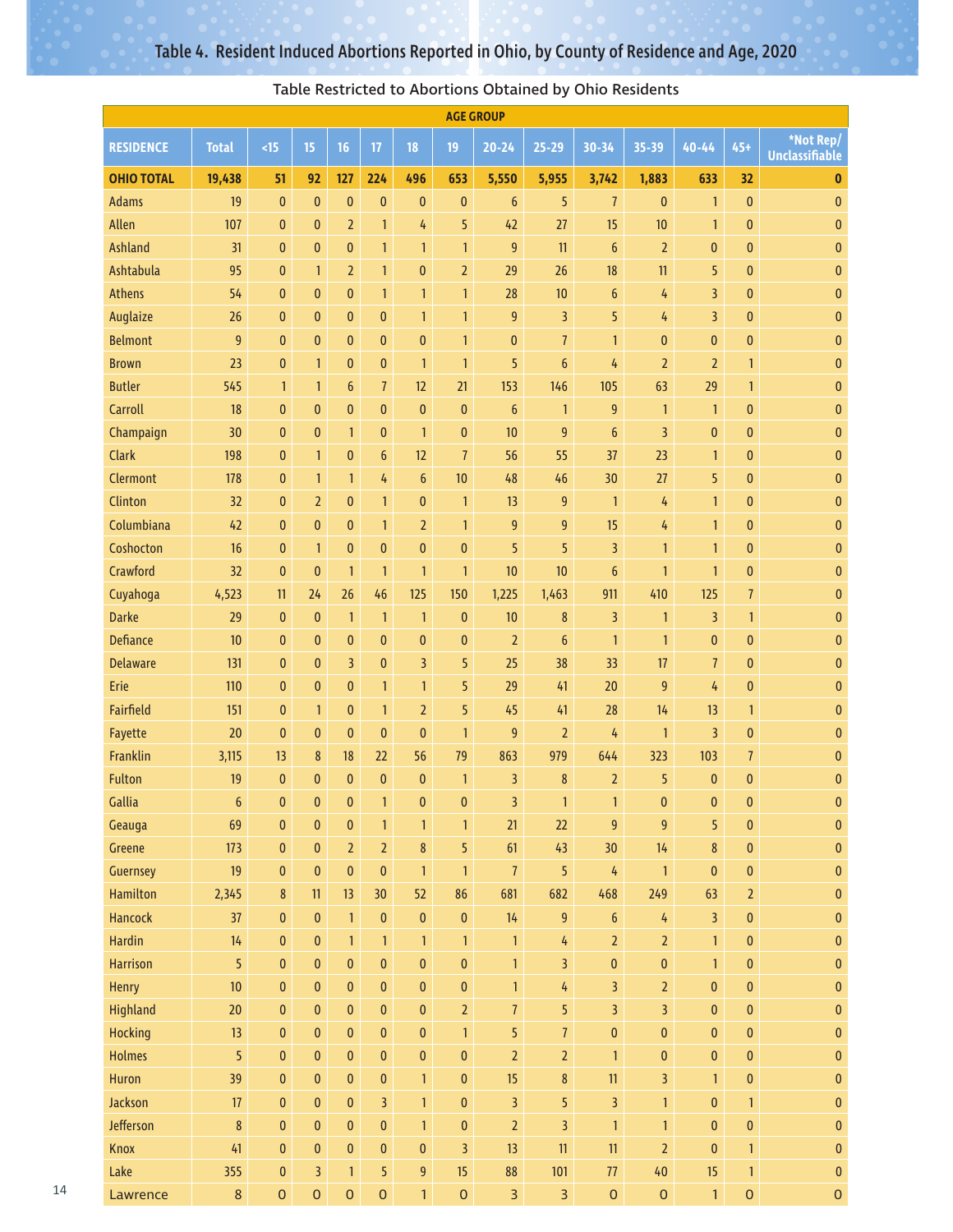| <b>AGE GROUP</b>    |                      |                           |                           |                           |                                |                             |                                           |                             |                      |                                  |                                  |                           |                        |                                    |
|---------------------|----------------------|---------------------------|---------------------------|---------------------------|--------------------------------|-----------------------------|-------------------------------------------|-----------------------------|----------------------|----------------------------------|----------------------------------|---------------------------|------------------------|------------------------------------|
| <b>RESIDENCE</b>    | <b>Total</b>         | <15                       | 15                        | 16                        | 17                             | 18                          | 19                                        | $20 - 24$                   | $25 - 29$            | $30 - 34$                        | 35-39                            | $40 - 44$                 | $45+$                  | *Not Rep/<br><b>Unclassifiable</b> |
| Licking             | 151                  | $\pmb{0}$                 | $\pmb{0}$                 | $\bf{0}$                  | $\overline{2}$                 | 5                           | 5                                         | 36                          | 42                   | 37                               | 20                               | 4                         | $\mathbf{0}$           | $\mathbf{0}$                       |
| Logan               | 23                   | $\pmb{0}$                 | $\mathbf{1}$              | $\mathbf{1}$              | $\bf{0}$                       | $\pmb{0}$                   | $\mathbf{1}$                              | $\overline{7}$              | $\overline{7}$       | 3                                | 3                                | $\pmb{0}$                 | $\mathbf{0}$           | $\pmb{0}$                          |
| Lorain              | 483                  | $\overline{2}$            | 5                         | 4                         | 9                              | 16                          | 12                                        | 131                         | 150                  | 85                               | 53                               | 15                        | $\mathbf{1}$           | $\pmb{0}$                          |
| Lucas               | 676                  | $\mathbf{0}$              | 4                         | 5                         | $\overline{2}$                 | 20                          | 23                                        | 194                         | 231                  | 112                              | 63                               | 22                        | $\pmb{0}$              | $\pmb{0}$                          |
| <b>Madison</b>      | 35                   | $\mathbf{0}$              | $\mathbf{0}$              | $\bf{0}$                  | $\bf{0}$                       | $\bf{0}$                    | $\overline{2}$                            | $\overline{7}$              | 15                   | $6\,$                            | 3                                | $\overline{2}$            | $\pmb{0}$              | $\pmb{0}$                          |
| Mahoning            | 404                  | $\overline{3}$            | $\mathbf{1}$              | 5                         | $\boldsymbol{6}$               | 11                          | 19                                        | 112                         | 142                  | 66                               | 26                               | 12                        | $\mathbf{1}$           | $\pmb{0}$                          |
| <b>Marion</b>       | 58                   | $\mathbf{1}$              | 0                         | $\pmb{0}$                 | $\mathbf{0}$                   | 4                           | 4                                         | 12                          | 19                   | $\bf 8$                          | 8                                | $\overline{2}$            | $\bf{0}$               | $\pmb{0}$                          |
| Medina              | 181                  | $\mathbf{0}$              | $\mathbf{0}$              | 3                         | $\mathbf{1}$                   | $\mathbf{1}$                | 8                                         | 44                          | 47                   | 43                               | 21                               | 13                        | $\mathbf{0}$           | $\pmb{0}$                          |
| <b>Meigs</b>        | $\mathbf{1}$         | $\bf{0}$                  | $\bf{0}$                  | $\mathbf{0}$              | $\pmb{0}$                      | $\pmb{0}$                   | 0                                         | $\mathbf{0}$                | $\pmb{0}$            | $\mathbf{1}$                     | $\pmb{0}$                        | $\bf{0}$                  | $\mathbf{0}$           | $\pmb{0}$                          |
| Mercer              | 18                   | $\pmb{0}$                 | $\mathbf{0}$              | $\pmb{0}$                 | $\mathbf{1}$                   | $\mathbf{1}$                | $\mathbf{1}$                              | 3                           | 3                    | $\overline{2}$                   | 4                                | $\overline{3}$            | $\mathbf{0}$           | $\pmb{0}$                          |
| Miami               | 94                   | $\mathbf{1}$              | $\mathbf{1}$              | $\bf{0}$                  | $\bf{0}$                       | $\overline{2}$              | 4                                         | 24                          | 20                   | 21                               | 13                               | $\bf 8$                   | $\bf{0}$               | $\pmb{0}$                          |
| Monroe              | 5                    | $\bf{0}$                  | $\mathbf{0}$              | $\bf{0}$                  | $\bf{0}$                       | $\bf{0}$                    | 0                                         | $\mathbf{1}$                | $\overline{2}$       | $\mathbf{1}$                     | $\mathbf{1}$                     | $\mathbf{0}$              | $\bf{0}$               | $\pmb{0}$                          |
| Montgomery          | 1,292                | 6                         | $9\,$                     | 5                         | 15                             | 27                          | 41                                        | 378                         | 417                  | 250                              | 110                              | 34                        | $\bf{0}$               | $\pmb{0}$                          |
| Morgan              | $\mathbf{1}$         | $\bf{0}$                  | $\mathbf{0}$              | $\pmb{0}$                 | $\bf{0}$                       | $\bf{0}$                    | 0                                         | $\mathbf{0}$                | $\mathbf{1}$         | $\bf{0}$                         | 0                                | $\mathbf{0}$              | $\bf{0}$               | $\pmb{0}$                          |
| <b>Morrow</b>       | $\overline{9}$       | $\pmb{0}$                 | $\pmb{0}$                 | $\bf{0}$                  | $\pmb{0}$                      | $\bf{0}$                    | $\pmb{0}$                                 | 3                           | $\overline{2}$       | 3                                | 0                                | $\mathbf{1}$              | $\pmb{0}$              | $\pmb{0}$                          |
| Muskingum           | 69                   | $\bf{0}$                  | $\mathbf{0}$              | $\bf{0}$                  | $\pmb{0}$                      | $\mathbf{1}$                | 0                                         | 32                          | 20                   | 8                                | 5                                | $\overline{3}$            | $\pmb{0}$              | $\pmb{0}$                          |
| <b>Noble</b>        | $\overline{2}$       | $\pmb{0}$                 | $\overline{0}$            | $\pmb{0}$                 | $\pmb{0}$                      | $\pmb{0}$                   | $\bf{0}$                                  | $\pmb{0}$                   | $\mathbf{1}$         | 0                                | $\mathbf{1}$                     | $\pmb{0}$                 | $\pmb{0}$              | $\pmb{0}$                          |
| <b>Ottawa</b>       | 19                   | $\pmb{0}$                 | $\mathbf{0}$              | $\bf{0}$                  | $\bf{0}$                       | $\mathbf{1}$                | $\overline{2}$                            | 4                           | 3                    | 4                                | 3                                | $\overline{2}$            | $\bf{0}$               | $\pmb{0}$                          |
| Paulding            | 4                    | $\pmb{0}$                 | $\pmb{0}$                 | $\pmb{0}$                 | $\pmb{0}$                      | $\pmb{0}$                   | $\mathbf{1}$                              | $\mathbf{1}$                | $\pmb{0}$            | $\overline{2}$                   | $\mathbf 0$                      | $\pmb{0}$                 | $\bf{0}$               | $\pmb{0}$                          |
| Perry               | 12                   | $\bf{0}$                  | $\mathbf{1}$              | $\bf{0}$                  | $\bf{0}$                       | $\mathbf{1}$                | 0                                         | $6\phantom{.}6$             | $\mathbf{1}$         | $\overline{2}$                   | $\mathbf{1}$                     | $\bf{0}$                  | $\pmb{0}$              | $\pmb{0}$                          |
| Pickaway            | 39                   | $\bf{0}$                  | $\mathbf{0}$              | $\pmb{0}$                 | $\pmb{0}$                      | $\pmb{0}$                   | $\bf{0}$                                  | 11                          | 14                   | $\overline{7}$                   | $\overline{7}$                   | $\mathbf{0}$              | $\pmb{0}$              | $\pmb{0}$                          |
| Pike                | 11                   | $\bf{0}$                  | $\bf{0}$                  | $\pmb{0}$                 | $\pmb{0}$                      | $\bf{0}$                    | 0                                         | $\overline{7}$              | 3                    | 0                                | 0                                | $\mathbf{0}$              | $\mathbf{1}$           | $\pmb{0}$                          |
| Portage             | 200                  | $\bf{0}$                  | $\bf{0}$                  | $\overline{2}$            | $\mathbf{1}$                   | $9\,$                       | 3                                         | 75                          | 56                   | 30                               | 18                               | 5                         | $\mathbf{1}$           | $\pmb{0}$                          |
| Preble              | 15                   | $\bf{0}$                  | $\bf{0}$                  | $\bf{0}$                  | $\bf{0}$                       | $\bf{0}$                    | $\mathbf{1}$                              | 5                           | 4                    | $\overline{2}$                   | $\mathbf{1}$                     | $\overline{2}$            | $\bf{0}$               | $\pmb{0}$                          |
| Putnam              | 11                   | $\mathbf{0}$              | $\mathbf{0}$              | $\bf{0}$                  | $\mathbf{1}$                   | $\mathbf{0}$                | $\mathbf{1}$                              | 4                           | $\overline{2}$       | $\overline{2}$                   | $\mathbf{1}$                     | $\mathbf{0}$              | $\bf{0}$               | $\pmb{0}$                          |
| Richland            | 124                  | $\mathbf{0}$              | $\mathbf{0}$              | $\mathbf{0}$              | 4                              | $\boldsymbol{6}$            | $\overline{2}$                            | 50                          | 30                   | 23                               | 6                                | 3                         | $\mathbf{0}$           | $\pmb{0}$                          |
| Ross                | 44                   | $\pmb{0}$                 | $\mathbf{0}$              | $\pmb{0}$                 | $\mathbf{1}$                   | $\overline{2}$              | $\overline{2}$                            | 15                          | 10                   | $\overline{1}$                   | 4                                | $\overline{3}$            | $\pmb{0}$              | $\pmb{0}$                          |
| Sandusky            | 45                   | $\mathbf{0}$              | $\mathbf{0}$              | $\overline{\mathbf{c}}$   | $\mathbf{1}$                   | 3                           | 3                                         | 9                           | 12                   | 5                                | $6\phantom{1}$                   | 3                         | 1                      | $\mathbf{0}$                       |
| Scioto              | 33                   | $\bf{0}$                  | $\bf{0}$                  | $\pmb{0}$                 | $\mathbf{1}$                   | 0                           | 4                                         | $\overline{9}$              | $\overline{7}$       | $\bf 8$                          | 3                                | $\mathbf{1}$              | $\bf{0}$               | $\mathbf{0}$                       |
| Seneca              | 34                   | $\pmb{0}$                 | $\mathbf{0}$              | $\pmb{0}$                 | $\pmb{0}$                      | 3                           | $\overline{2}$                            | $\bf{8}$                    | 13                   | 4                                | 4                                | $\pmb{0}$                 | $\pmb{0}$              | $\pmb{0}$                          |
| <b>Shelby</b>       | 28                   | $\pmb{0}$                 | $\mathbf{0}$              | $\overline{2}$            | $\pmb{0}$                      | $\overline{2}$              | $\mathbf{1}$                              | $\overline{9}$              | $\overline{7}$       | $6\phantom{a}$                   | $\mathbf{1}$                     | $\mathbf{0}$              | $\pmb{0}$              | $\pmb{0}$                          |
| <b>Stark</b>        | 579                  | 3                         | 4                         | $\boldsymbol{6}$          | 10                             | 13                          | 21                                        | 176                         | 185                  | 106                              | 41                               | 14                        | $\pmb{0}$              | $\pmb{0}$                          |
| <b>Summit</b>       | 1,217                | $\mathbf{1}$              | $\bf 8$                   | $\overline{7}$            | 20                             | 34                          | 50                                        | 362                         | 381                  | 211                              | 102                              | 39                        | $\overline{2}$         | $\pmb{0}$                          |
| <b>Trumbull</b>     | 278                  | $\pmb{0}$                 | $\mathbf{1}$              | $\overline{2}$            | $\frac{1}{4}$                  | $\bf 8$                     | $\bf 8$                                   | 95                          | 88                   | 38                               | 25                               | 9                         | $\pmb{0}$              | $\pmb{0}$                          |
| <b>Tuscarawas</b>   | 74<br>37             | $\pmb{0}$                 | $\pmb{0}$                 | $\overline{2}$            | $\overline{2}$<br>$\mathbf{1}$ | $\frac{1}{4}$               | 3                                         | 24                          | 21                   | 13                               | 5                                | $\pmb{0}$<br>$\mathbf{1}$ | $\pmb{0}$              | $\pmb{0}$                          |
| Union               |                      | $\pmb{0}$                 | $\pmb{0}$                 | $\pmb{0}$                 |                                | $\mathbf{1}$                | $\pmb{0}$                                 | 11                          | $\overline{7}$       | 9                                | $\boldsymbol{6}$                 |                           | $\mathbf{1}$           | $\pmb{0}$                          |
| Van Wert            | $\overline{1}$       | $\pmb{0}$<br>$\pmb{0}$    | $\mathbf{1}$              | $\pmb{0}$                 | $\pmb{0}$                      | $\mathbf{1}$                | $\pmb{0}$                                 | $\pmb{0}$<br>$\overline{3}$ | $\pmb{0}$            | $\overline{2}$                   | 3                                | $\pmb{0}$<br>$\mathbf{1}$ | $\pmb{0}$              | $\pmb{0}$                          |
| Vinton              | $\frac{1}{4}$<br>174 |                           | $\pmb{0}$                 | $\bf{0}$                  | $\pmb{0}$                      | $\pmb{0}$                   | $\pmb{0}$                                 |                             | $\pmb{0}$            | $\pmb{0}$                        | $\pmb{0}$                        |                           | $\pmb{0}$              | $\pmb{0}$                          |
| Warren              | 13                   | $\mathbf{0}$              | $\mathbf{1}$              | $\mathbf{1}$              | $\overline{2}$<br>$\pmb{0}$    | 5                           | 5                                         | $40\,$                      | 46                   | 41                               | 22                               | 10<br>$\mathbf{1}$        | $\mathbf{1}$           | $\pmb{0}$<br>$\pmb{0}$             |
| Washington<br>Wayne | 59                   | $\pmb{0}$<br>$\pmb{0}$    | $\pmb{0}$<br>$\mathbf{0}$ | $\pmb{0}$<br>$\pmb{0}$    | $\mathbf{1}$                   | $\pmb{0}$<br>$\overline{2}$ | $\mathbf{1}$<br>$\overline{2}$            | $\overline{2}$<br>26        | $\overline{7}$<br>14 | $\mathbf{1}$<br>$\boldsymbol{6}$ | $\mathbf{1}$<br>$\boldsymbol{8}$ | $\pmb{0}$                 | $\pmb{0}$<br>$\pmb{0}$ | $\pmb{0}$                          |
| <b>Williams</b>     | 18                   |                           |                           | $\mathbf 0$               |                                | $\overline{2}$              | $\overline{2}$                            | $\overline{9}$              |                      | $\overline{2}$                   | $\mathbf{1}$                     |                           |                        | $\pmb{0}$                          |
|                     | 92                   | $\mathbf{1}$              | $\pmb{0}$                 |                           | $\mathbf{1}$                   |                             |                                           |                             | $\pmb{0}$            |                                  |                                  | $\pmb{0}$                 | $\pmb{0}$              |                                    |
| Wood<br>Wyandot     | 17                   | $\mathbf{0}$<br>$\pmb{0}$ | $\mathbf{0}$<br>$\bf{0}$  | $\mathbf{1}$<br>$\pmb{0}$ | $\mathbf{0}$<br>$\pmb{0}$      | 5<br>$\pmb{0}$              | $\overline{\mathbf{3}}$<br>$\overline{2}$ | 22<br>5                     | 28<br>$\bf 8$        | 15<br>$\pmb{0}$                  | $10\,$<br>$\mathbf{1}$           | $\bf 8$<br>$\mathbf{1}$   | $\bf{0}$<br>$\pmb{0}$  | $\pmb{0}$<br>$\pmb{0}$             |
|                     |                      |                           |                           |                           |                                |                             |                                           |                             |                      |                                  |                                  |                           |                        |                                    |
| <b>Not Reported</b> | $\mathbf{1}$         | $\pmb{0}$                 | $\bf{0}$                  | $\mathbf{0}$              | $\pmb{0}$                      | $\pmb{0}$                   | $\mathbf 0$                               | $\mathbf{1}$                | $\pmb{0}$            | $\mathbf 0$                      | $\mathbf 0$                      | $\pmb{0}$                 | $\pmb{0}$              | $\pmb{0}$                          |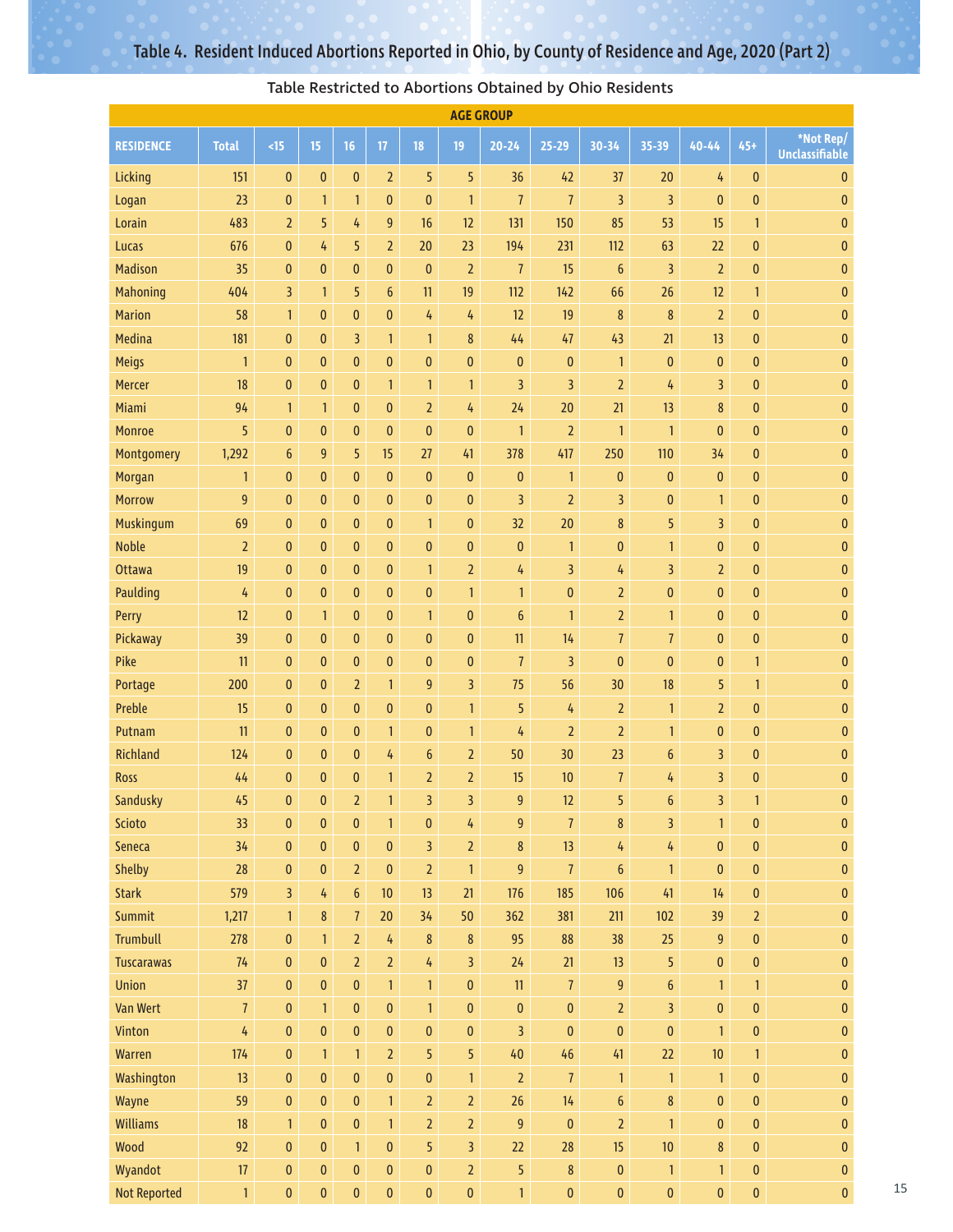| <b>Age Group</b>           |               |                |                         |                |                  |                  |                |                |                                   |  |  |  |
|----------------------------|---------------|----------------|-------------------------|----------------|------------------|------------------|----------------|----------------|-----------------------------------|--|--|--|
| <b>County of Residence</b> | Race*         | <b>Total</b>   | <b>Under</b><br>18      | $18-19$        | $20 - 29$        | 30-39            | 40-49          | $50+$          | Not Rep/<br><b>Unclassifiable</b> |  |  |  |
|                            | <b>TOTAL</b>  | 19,438         | 494                     | 1,149          | 11,505           | 5,625            | 663            | $\overline{2}$ | $\mathbf{0}$                      |  |  |  |
| <b>OHIO</b>                | White         | 7,918          | 183                     | 447            | 4,542            | 2,377            | 369            | $\pmb{0}$      | $\bf{0}$                          |  |  |  |
|                            | <b>Black</b>  | 8,688          | 230                     | 542            | 5,373            | 2,350            | 191            | $\overline{2}$ | $\pmb{0}$                         |  |  |  |
|                            | Other/Unknown | 2,832          | 81                      | 160            | 1,590            | 898              | 103            | $\bf{0}$       | $\bf{0}$                          |  |  |  |
|                            | <b>TOTAL</b>  | 107            | $\overline{\mathbf{3}}$ | 9              | 69               | 25               | $\mathbf{1}$   | $\pmb{0}$      | $\bf{0}$                          |  |  |  |
| Allen                      | White         | 47             | $\mathbf{1}$            | 4              | 29               | 12               | $\mathbf{1}$   | $\mathbf{0}$   | 0                                 |  |  |  |
|                            | <b>Black</b>  | 34             | $\pmb{0}$               | 4              | 24               | $6\phantom{1}$   | $\pmb{0}$      | $\mathbf{0}$   | $\pmb{0}$                         |  |  |  |
|                            | Other/Unknown | 26             | $\overline{2}$          | $\mathbf{1}$   | 16               | $\overline{7}$   | $\pmb{0}$      | $\pmb{0}$      | $\pmb{0}$                         |  |  |  |
|                            | <b>TOTAL</b>  | 95             | 4                       | $\overline{2}$ | 55               | 29               | 5              | $\pmb{0}$      | $\bf{0}$                          |  |  |  |
|                            | White         | 84             | 4                       | $\overline{2}$ | $48\,$           | 25               | 5              | $\pmb{0}$      | $\bf{0}$                          |  |  |  |
| Ashtabula                  | <b>Black</b>  | 5              | $\bf{0}$                | $\mathbf{0}$   | $\overline{3}$   | $\overline{2}$   | $\bf{0}$       | $\mathbf{0}$   | $\mathbf{0}$                      |  |  |  |
|                            | Other/Unknown | $6\phantom{1}$ | $\bf{0}$                | $\bf{0}$       | 4                | $\overline{2}$   | $\bf{0}$       | $\mathbf{0}$   | $\pmb{0}$                         |  |  |  |
|                            | <b>TOTAL</b>  | 54             | $\mathbf{1}$            | $\overline{2}$ | 38               | $10$             | $\overline{3}$ | $\pmb{0}$      | $\pmb{0}$                         |  |  |  |
|                            | White         | $40$           | $\mathbf{1}$            | $\mathbf{1}$   | 26               | $\overline{9}$   | $\overline{3}$ | $\mathbf 0$    | $\pmb{0}$                         |  |  |  |
| Athens                     | <b>Black</b>  | $\overline{7}$ | $\pmb{0}$               | $\mathbf{1}$   | $\boldsymbol{6}$ | $\pmb{0}$        | $\pmb{0}$      | $\pmb{0}$      | $\pmb{0}$                         |  |  |  |
|                            | Other/Unknown | $\overline{7}$ | $\mathbf{0}$            | $\pmb{0}$      | 6                | $\mathbf{1}$     | $\mathbf{0}$   | $\mathbf 0$    | $\mathbf 0$                       |  |  |  |
|                            | <b>TOTAL</b>  | 545            | 15                      | 33             | 299              | 168              | 30             | $\bf{0}$       | $\pmb{0}$                         |  |  |  |
|                            | White         | 280            | 9                       | 14             | 158              | 80               | 19             | $\pmb{0}$      | $\pmb{0}$                         |  |  |  |
| <b>Butler</b>              | <b>Black</b>  | 143            | $\overline{3}$          | 9              | 72               | 52               | $\overline{7}$ | $\mathbf{0}$   | $\bf{0}$                          |  |  |  |
|                            | Other/Unknown | 122            | $\overline{\mathbf{3}}$ | $10$           | 69               | 36               | 4              | $\mathbf 0$    | $\pmb{0}$                         |  |  |  |
|                            | <b>TOTAL</b>  | 198            | $\overline{7}$          | 19             | $111$            | 60               | $\mathbf{1}$   | $\mathbf 0$    | $\pmb{0}$                         |  |  |  |
|                            | White         | 109            | 4                       | 13             | 58               | 33               | $\mathbf{1}$   | $\bf{0}$       | $\pmb{0}$                         |  |  |  |
| Clark                      | <b>Black</b>  | 63             | $\mathbf{1}$            | $\overline{2}$ | 39               | 21               | $\bf{0}$       | $\mathbf 0$    | $\bf{0}$                          |  |  |  |
|                            | Other/Unknown | 26             | $\overline{2}$          | 4              | 14               | $6\phantom{1}$   | $\mathbf{0}$   | $\pmb{0}$      | $\pmb{0}$                         |  |  |  |
|                            | <b>TOTAL</b>  | 178            | $6\phantom{1}$          | 16             | 94               | 57               | 5              | $\mathbf 0$    | $\pmb{0}$                         |  |  |  |
|                            | White         | 142            | $6\phantom{1}$          | 13             | 76               | 42               | 5              | $\mathbf 0$    | $\pmb{0}$                         |  |  |  |
| Clermont                   | <b>Black</b>  | 15             | $\pmb{0}$               | $\overline{2}$ | $\overline{7}$   | $\boldsymbol{6}$ | $\bf{0}$       | $\bf{0}$       | $\pmb{0}$                         |  |  |  |
|                            | Other/Unknown | 21             | $\bf{0}$                | $\mathbf{1}$   | $11\,$           | 9                | $\bf{0}$       | $\bf{0}$       | $\bf{0}$                          |  |  |  |
|                            | <b>TOTAL</b>  | 42             | $\mathbf{1}$            | $\overline{3}$ | $18\,$           | 19               | $\mathbf{1}$   | $\pmb{0}$      | $\pmb{0}$                         |  |  |  |
|                            | White         | 35             | $\mathbf{1}$            | $\overline{2}$ | 16               | 15               | $\mathbf{1}$   | $\pmb{0}$      | $\pmb{0}$                         |  |  |  |
| Columbiana                 | <b>Black</b>  | $\overline{2}$ | $\pmb{0}$               | $\bf{0}$       | $\overline{2}$   | $\pmb{0}$        | $\pmb{0}$      | $\pmb{0}$      | $\pmb{0}$                         |  |  |  |
|                            | Other/Unknown | $\overline{5}$ | $\bf{0}$                | $\mathbf{1}$   | $\pmb{0}$        | $\frac{1}{4}$    | $\mathbf 0$    | $\bf{0}$       | $\pmb{0}$                         |  |  |  |
|                            | <b>TOTAL</b>  | 4,523          | 107                     | 275            | 2,688            | 1,321            | 131            | $\mathbf{1}$   | $\bf{0}$                          |  |  |  |
|                            | White         | 1,022          | 13                      | 46             | 580              | 341              | 42             | $\pmb{0}$      | $\pmb{0}$                         |  |  |  |
| Cuyahoga                   | <b>Black</b>  | 3,003          | $\bf 84$                | 203            | 1,818            | 831              | 66             | $\mathbf{1}$   | $\pmb{0}$                         |  |  |  |
|                            | Other/Unknown | 498            | $10$                    | 26             | 290              | 149              | 23             | 0              | $\pmb{0}$                         |  |  |  |
|                            | <b>TOTAL</b>  | 131            | $\overline{\mathbf{3}}$ | 8              | 63               | $50\,$           | $\overline{7}$ | $\pmb{0}$      | $\pmb{0}$                         |  |  |  |
|                            | White         | 78             | $\overline{\mathbf{3}}$ | $\overline{7}$ | 39               | 27               | $\overline{2}$ | 0              | $\pmb{0}$                         |  |  |  |
| Delaware                   | <b>Black</b>  | $17\,$         | $\bf{0}$                | $\mathbf 0$    | $10\,$           | $\boldsymbol{6}$ | $\mathbf{1}$   | $\pmb{0}$      | $\pmb{0}$                         |  |  |  |
|                            | Other/Unknown | $36\,$         | $\pmb{0}$               | $\mathbf{1}$   | 14               | $17\,$           | $\frac{1}{4}$  | $\pmb{0}$      | $\pmb{0}$                         |  |  |  |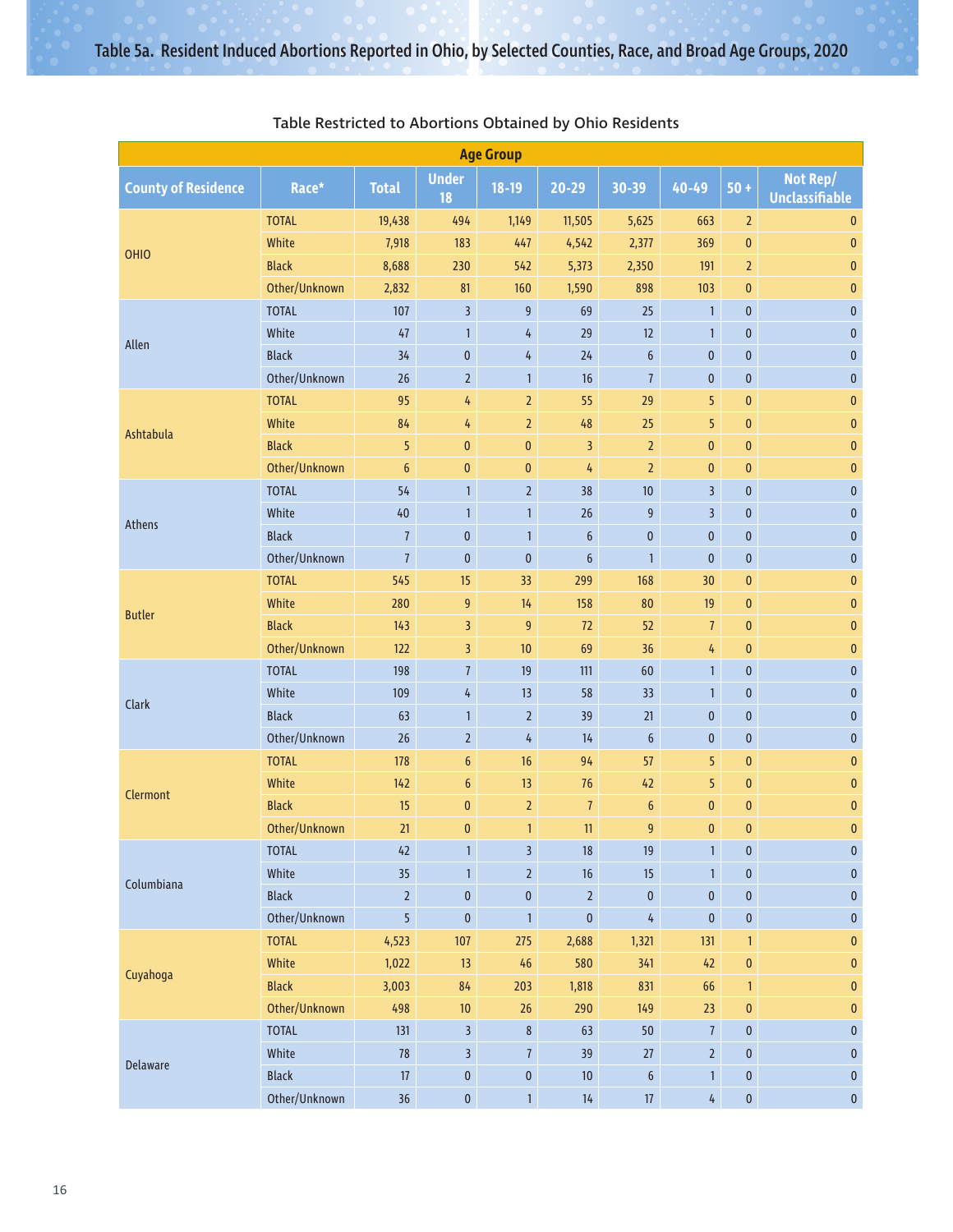| <b>Age Group</b>           |               |                         |                    |                         |                         |                  |                |              |                                   |  |  |  |  |
|----------------------------|---------------|-------------------------|--------------------|-------------------------|-------------------------|------------------|----------------|--------------|-----------------------------------|--|--|--|--|
| <b>County of Residence</b> | Race*         | <b>Total</b>            | <b>Under</b><br>18 | $18 - 19$               | $20 - 29$               | 30-39            | 40-49          | $50+$        | Not Rep/<br><b>Unclassifiable</b> |  |  |  |  |
|                            | <b>TOTAL</b>  | 110                     | $\mathbf{1}$       | $\boldsymbol{6}$        | 70                      | 29               | 4              | $\mathbf{0}$ | 0                                 |  |  |  |  |
| Erie                       | White         | 69                      | $\pmb{0}$          | 4                       | $40$                    | 21               | 4              | $\mathbf{0}$ | $\pmb{0}$                         |  |  |  |  |
|                            | <b>Black</b>  | 21                      | $\mathbf{1}$       | $\mathbf{1}$            | 17                      | $\overline{2}$   | $\mathbf{0}$   | $\mathbf{0}$ | $\pmb{0}$                         |  |  |  |  |
|                            | Other/Unknown | 20                      | $\pmb{0}$          | $\mathbf{1}$            | 13                      | $\boldsymbol{6}$ | $\pmb{0}$      | $\mathbf{0}$ | $\pmb{0}$                         |  |  |  |  |
|                            | <b>TOTAL</b>  | 151                     | $\overline{2}$     | $\overline{7}$          | 86                      | 42               | 13             | $\mathbf{1}$ | $\mathbf 0$                       |  |  |  |  |
|                            | White         | 89                      | $\mathbf{1}$       | 5                       | 49                      | 26               | 8              | $\pmb{0}$    | $\bf{0}$                          |  |  |  |  |
| Fairfield                  | <b>Black</b>  | 46                      | $\mathbf{1}$       | $\mathbf{1}$            | 30                      | 10               | 3              | $\mathbf{1}$ | $\pmb{0}$                         |  |  |  |  |
|                            | Other/Unknown | 16                      | $\pmb{0}$          | $\mathbf{1}$            | $\overline{7}$          | $6\phantom{1}$   | $\overline{2}$ | $\pmb{0}$    | $\pmb{0}$                         |  |  |  |  |
|                            | <b>TOTAL</b>  | 3,115                   | 61                 | 135                     | 1,842                   | 967              | 110            | $\pmb{0}$    | $\pmb{0}$                         |  |  |  |  |
| Franklin                   | White         | 1,007                   | 18                 | 42                      | 597                     | 308              | 42             | $\mathbf{0}$ | $\pmb{0}$                         |  |  |  |  |
|                            | <b>Black</b>  | 1,485                   | 29                 | 66                      | 902                     | 448              | $40$           | $\mathbf{0}$ | $\pmb{0}$                         |  |  |  |  |
|                            | Other/Unknown | 623                     | 14                 | 27                      | 343                     | 211              | 28             | $\mathbf{0}$ | $\mathbf{0}$                      |  |  |  |  |
|                            | <b>TOTAL</b>  | 173                     | 4                  | 13                      | 104                     | 44               | $\bf 8$        | $\pmb{0}$    | $\pmb{0}$                         |  |  |  |  |
|                            | White         | 105                     | 4                  | $\,8\,$                 | 57                      | 31               | 5              | $\pmb{0}$    | $\pmb{0}$                         |  |  |  |  |
| Greene                     | <b>Black</b>  | 50                      | 0                  | $\overline{\mathbf{3}}$ | 41                      | 3                | 3              | $\pmb{0}$    | $\pmb{0}$                         |  |  |  |  |
|                            | Other/Unknown | 18                      | $\mathbf 0$        | $\overline{2}$          | 6                       | 10               | $\mathbf{0}$   | $\pmb{0}$    | $\pmb{0}$                         |  |  |  |  |
|                            | <b>TOTAL</b>  | 2,345                   | 62                 | 138                     | 1,363                   | 717              | 65             | $\mathbf{0}$ | $\pmb{0}$                         |  |  |  |  |
|                            | White         | 657                     | 12                 | 31                      | 379                     | 204              | 31             | $\mathbf{0}$ | $\pmb{0}$                         |  |  |  |  |
| Hamilton                   | <b>Black</b>  | 1,339                   | 43                 | 85                      | 789                     | 399              | 23             | $\pmb{0}$    | $\pmb{0}$                         |  |  |  |  |
|                            | Other/Unknown | 349                     | $\overline{7}$     | 22                      | 195                     | 114              | 11             | $\mathbf{0}$ | $\pmb{0}$                         |  |  |  |  |
|                            | <b>TOTAL</b>  | 37                      | $\mathbf{1}$       | $\pmb{0}$               | 23                      | $10$             | $\overline{3}$ | $\mathbf 0$  | $\pmb{0}$                         |  |  |  |  |
|                            | White         | 28                      | 0                  | $\bf{0}$                | $20\,$                  | $6\phantom{1}$   | $\overline{2}$ | 0            | $\pmb{0}$                         |  |  |  |  |
| Hancock                    | <b>Black</b>  | $\overline{4}$          | $\mathbf{1}$       | $\pmb{0}$               | $\pmb{0}$               | $\overline{3}$   | $\mathbf{0}$   | $\mathbf 0$  | $\pmb{0}$                         |  |  |  |  |
|                            | Other/Unknown | 5                       | 0                  | $\pmb{0}$               | $\overline{\mathbf{3}}$ | $\mathbf{1}$     | $\mathbf{1}$   | 0            | $\pmb{0}$                         |  |  |  |  |
|                            | <b>TOTAL</b>  | $\bf 8$                 | $\mathbf{0}$       | $\mathbf{1}$            | 5                       | $\overline{2}$   | $\bf{0}$       | $\mathbf{0}$ | $\pmb{0}$                         |  |  |  |  |
|                            | White         | $\boldsymbol{6}$        | $\pmb{0}$          | $\mathbf{1}$            | 4                       | $\mathbf{1}$     | $\mathbf{0}$   | $\mathbf{0}$ | $\pmb{0}$                         |  |  |  |  |
| Jefferson                  | <b>Black</b>  | $\mathbf{1}$            | $\mathbf{0}$       | $\pmb{0}$               | $\mathbf{1}$            | $\bf{0}$         | $\bf{0}$       | $\bf{0}$     | $\pmb{0}$                         |  |  |  |  |
|                            | Other/Unknown | $\mathbf{1}$            | $\mathbf{0}$       | $\bf{0}$                | $\mathbf{0}$            | $\mathbf{1}$     | $\overline{0}$ | $\mathbf{0}$ | $\pmb{0}$                         |  |  |  |  |
|                            | <b>TOTAL</b>  | 41                      | 0                  | 3                       | 24                      | 13               | $\mathbf{1}$   | 0            | $\mathbf 0$                       |  |  |  |  |
|                            | White         | $36$                    | 0                  | $\overline{\mathbf{3}}$ | $20\,$                  | 12               | $\mathbf{1}$   | $\pmb{0}$    | $\pmb{0}$                         |  |  |  |  |
| Knox                       | <b>Black</b>  | $\overline{2}$          | 0                  | $\pmb{0}$               | $\overline{2}$          | $\pmb{0}$        | 0              | $\pmb{0}$    | $\pmb{0}$                         |  |  |  |  |
|                            | Other/Unknown | $\overline{\mathbf{3}}$ | $\pmb{0}$          | $\pmb{0}$               | $\overline{2}$          | $\mathbf{1}$     | $\pmb{0}$      | 0            | $\pmb{0}$                         |  |  |  |  |
|                            | <b>TOTAL</b>  | 355                     | 9                  | $24$                    | 189                     | $117$            | $16\,$         | $\pmb{0}$    | $\pmb{0}$                         |  |  |  |  |
|                            | White         | 220                     | 4                  | 18                      | $112$                   | 73               | 13             | $\mathbf{0}$ | $\pmb{0}$                         |  |  |  |  |
| Lake                       | <b>Black</b>  | 92                      | 4                  | $\overline{5}$          | 52                      | 30 <sub>o</sub>  | $\mathbf{1}$   | $\mathbf{0}$ | $\pmb{0}$                         |  |  |  |  |
|                            | Other/Unknown | 43                      | $\mathbf{1}$       | $\mathbf{1}$            | 25 <sub>1</sub>         | 14               | $\overline{2}$ | $\pmb{0}$    | $\pmb{0}$                         |  |  |  |  |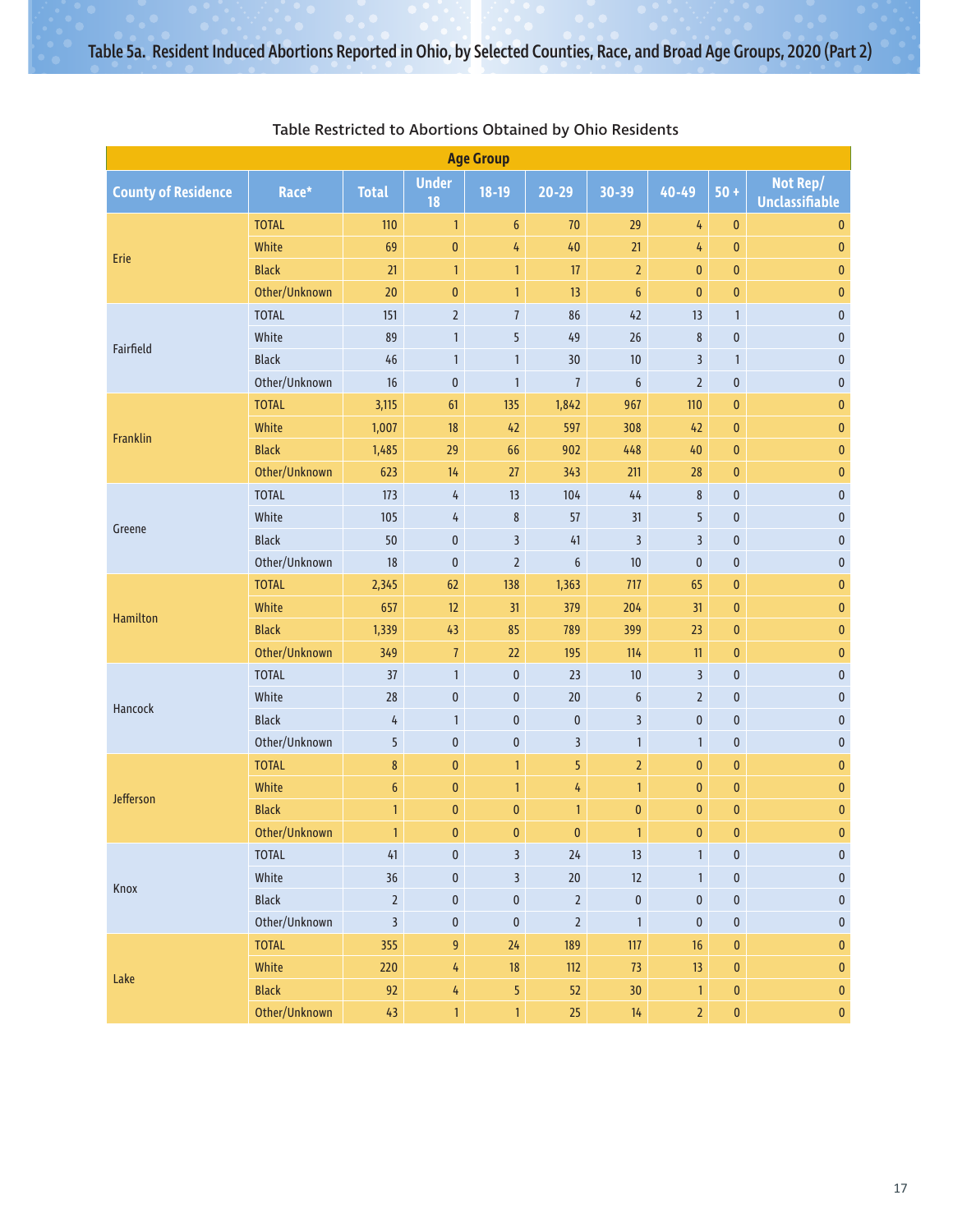|                            |               |                  |                         | <b>Age Group</b>        |                  |                |                         |              |                                   |
|----------------------------|---------------|------------------|-------------------------|-------------------------|------------------|----------------|-------------------------|--------------|-----------------------------------|
| <b>County of Residence</b> | Race*         | <b>Total</b>     | <b>Under</b><br>18      | $18-19$                 | $20 - 29$        | 30-39          | 40-49                   | $50+$        | Not Rep/<br><b>Unclassifiable</b> |
|                            | <b>TOTAL</b>  | 151              | $\overline{2}$          | 10                      | 78               | 57             | 4                       | $\bf{0}$     | $\bf{0}$                          |
| Licking                    | White         | 110              | $\mathbf{1}$            | $\overline{\mathbf{3}}$ | 66               | 38             | $\overline{2}$          | $\bf{0}$     | $\bf{0}$                          |
|                            | <b>Black</b>  | 15               | $\mathbf{0}$            | 4                       | 4                | $6\phantom{1}$ | $\mathbf{1}$            | $\bf{0}$     | $\pmb{0}$                         |
|                            | Other/Unknown | 26               | $\mathbf{1}$            | $\overline{\mathbf{3}}$ | $\bf 8$          | 13             | $\mathbf{1}$            | $\bf{0}$     | $\pmb{0}$                         |
|                            | <b>TOTAL</b>  | 483              | 20                      | 28                      | 281              | 138            | 16                      | $\mathbf 0$  | $\pmb{0}$                         |
| Lorain                     | White         | 271              | 13                      | 13                      | 147              | 86             | 12                      | $\pmb{0}$    | $\pmb{0}$                         |
|                            | <b>Black</b>  | 122              | $\overline{2}$          | 12                      | 75               | 32             | $\mathbf{1}$            | $\pmb{0}$    | $\pmb{0}$                         |
|                            | Oth/Unk       | 90               | 5                       | $\overline{\mathbf{3}}$ | 59               | 20             | $\overline{3}$          | $\mathbf 0$  | $\pmb{0}$                         |
|                            | <b>TOTAL</b>  | 676              | 11                      | 43                      | 425              | 175            | 22                      | $\bf{0}$     | $\pmb{0}$                         |
| Lucas                      | White         | 250              | $\overline{2}$          | 16                      | 146              | 75             | 11                      | $\bf{0}$     | $\pmb{0}$                         |
|                            | <b>Black</b>  | 283              | $\overline{7}$          | 20                      | 182              | 65             | 9                       | $\mathbf{0}$ | $\pmb{0}$                         |
|                            | Other/Unknown | 143              | $\overline{2}$          | $\overline{7}$          | 97               | 35             | $\overline{2}$          | $\mathbf{0}$ | $\mathbf{0}$                      |
|                            | <b>TOTAL</b>  | 404              | 15                      | 30                      | 254              | 92             | 13                      | $\mathbf 0$  | $\pmb{0}$                         |
| Mahoning                   | White         | 151              | $\overline{\mathbf{3}}$ | $10$                    | 93               | 37             | $\bf 8$                 | $\pmb{0}$    | $\pmb{0}$                         |
|                            | <b>Black</b>  | 212              | 11                      | 17                      | 135              | 45             | 4                       | $\mathbf 0$  | $\pmb{0}$                         |
|                            | Other/Unknown | 41               | $\mathbf{1}$            | $\overline{3}$          | 26               | 10             | $\mathbf{1}$            | $\pmb{0}$    | $\pmb{0}$                         |
|                            | <b>TOTAL</b>  | 58               | $\mathbf{1}$            | 8                       | 31               | 16             | $\overline{2}$          | $\mathbf{0}$ | $\pmb{0}$                         |
| <b>Marion</b>              | White         | 49               | $\mathbf{0}$            | $\boldsymbol{6}$        | 27               | 14             | $\overline{2}$          | $\mathbf{0}$ | $\pmb{0}$                         |
|                            | <b>Black</b>  | 5                | $\mathbf 0$             | $\overline{2}$          | 3                | $\pmb{0}$      | $\bf{0}$                | $\bf{0}$     | $\pmb{0}$                         |
|                            | Other/Unknown | 4                | $\mathbf{1}$            | $\mathbf{0}$            | $\mathbf{1}$     | $\overline{2}$ | $\mathbf{0}$            | $\bf{0}$     | $\pmb{0}$                         |
|                            | <b>TOTAL</b>  | 181              | 4                       | $\overline{9}$          | 91               | 64             | 13                      | $\pmb{0}$    | $\pmb{0}$                         |
| Medina                     | White         | 155              | $\overline{3}$          | 8                       | 75               | 57             | 12                      | $\mathbf 0$  | $\pmb{0}$                         |
|                            | <b>Black</b>  | $\bf 8$          | $\mathbf{0}$            | $\mathbf{1}$            | $\overline{7}$   | $\bf{0}$       | $\mathbf{0}$            | $\pmb{0}$    | $\pmb{0}$                         |
|                            | Other/Unknown | 18               | $\mathbf{1}$            | $\pmb{0}$               | $\boldsymbol{9}$ | $\overline{1}$ | $\mathbf{1}$            | $\pmb{0}$    | $\pmb{0}$                         |
|                            | <b>TOTAL</b>  | 94               | $\overline{2}$          | $\boldsymbol{6}$        | 44               | 34             | $\boldsymbol{8}$        | $\pmb{0}$    | $\pmb{0}$                         |
| Miami                      | White         | 78               | $\mathbf{0}$            | 4                       | 38               | 29             | $\overline{7}$          | $\bf{0}$     | $\pmb{0}$                         |
|                            | <b>Black</b>  | $6\phantom{1}$   | $\mathbf{0}$            | $\mathbf{0}$            | 4                | $\overline{2}$ | $\bf{0}$                | $\mathbf 0$  | $\pmb{0}$                         |
|                            | Other/Unknown | 10               | $\overline{2}$          | $\overline{2}$          | $\overline{2}$   | $\overline{3}$ | $\mathbf{1}$            | $\mathbf{0}$ | $\pmb{0}$                         |
|                            | <b>TOTAL</b>  | 1,292            | 35                      | 68                      | 795              | 360            | 34                      | $\pmb{0}$    | $\pmb{0}$                         |
| Montgomery                 | White         | 401              | 12                      | 22                      | 220              | 129            | $18\,$                  | $\pmb{0}$    | $\pmb{0}$                         |
|                            | <b>Black</b>  | 742              | 16                      | 41                      | 497              | $175$          | 13                      | $\pmb{0}$    | $\pmb{0}$                         |
|                            | Other/Unknown | 149              | $\overline{7}$          | 5                       | ${\bf 78}$       | 56             | $\overline{\mathbf{3}}$ | $\pmb{0}$    | $\pmb{0}$                         |
|                            | <b>TOTAL</b>  | 200              | $\overline{3}$          | $12$                    | 131              | 48             | $\boldsymbol{6}$        | $\pmb{0}$    | $\pmb{0}$                         |
|                            | White         | 133              | $\overline{2}$          | 9                       | 86               | 31             | 5                       | $\mathbf 0$  | $\pmb{0}$                         |
| Portage                    | <b>Black</b>  | 47               | $\mathbf{1}$            | $\overline{2}$          | 34               | $10\,$         | $\pmb{0}$               | $\pmb{0}$    | $\pmb{0}$                         |
|                            | Other/Unknown | $20$             | $\pmb{0}$               | $\mathbf{1}$            | 11               | $\overline{1}$ | $\mathbf{1}$            | $\pmb{0}$    | $\pmb{0}$                         |
|                            | <b>TOTAL</b>  | 124              | 4                       | $\bf 8$                 | 80               | 29             | 3                       | $\pmb{0}$    | $\pmb{0}$                         |
|                            | White         | 74               | $\overline{2}$          | $\boldsymbol{6}$        | $44$             | $20\,$         | $\overline{2}$          | $\pmb{0}$    | $\pmb{0}$                         |
| Richland                   | <b>Black</b>  | 33               | $\overline{2}$          | $\mathbf{1}$            | $24$             | $6\phantom{.}$ | $\pmb{0}$               | $\pmb{0}$    | $\pmb{0}$                         |
|                            | Other/Unknown | $17\phantom{.0}$ | $\pmb{0}$               | $\mathbf{1}$            | 12 <sup>°</sup>  | $\overline{3}$ | $\mathbf{1}$            | $\pmb{0}$    | $\pmb{0}$                         |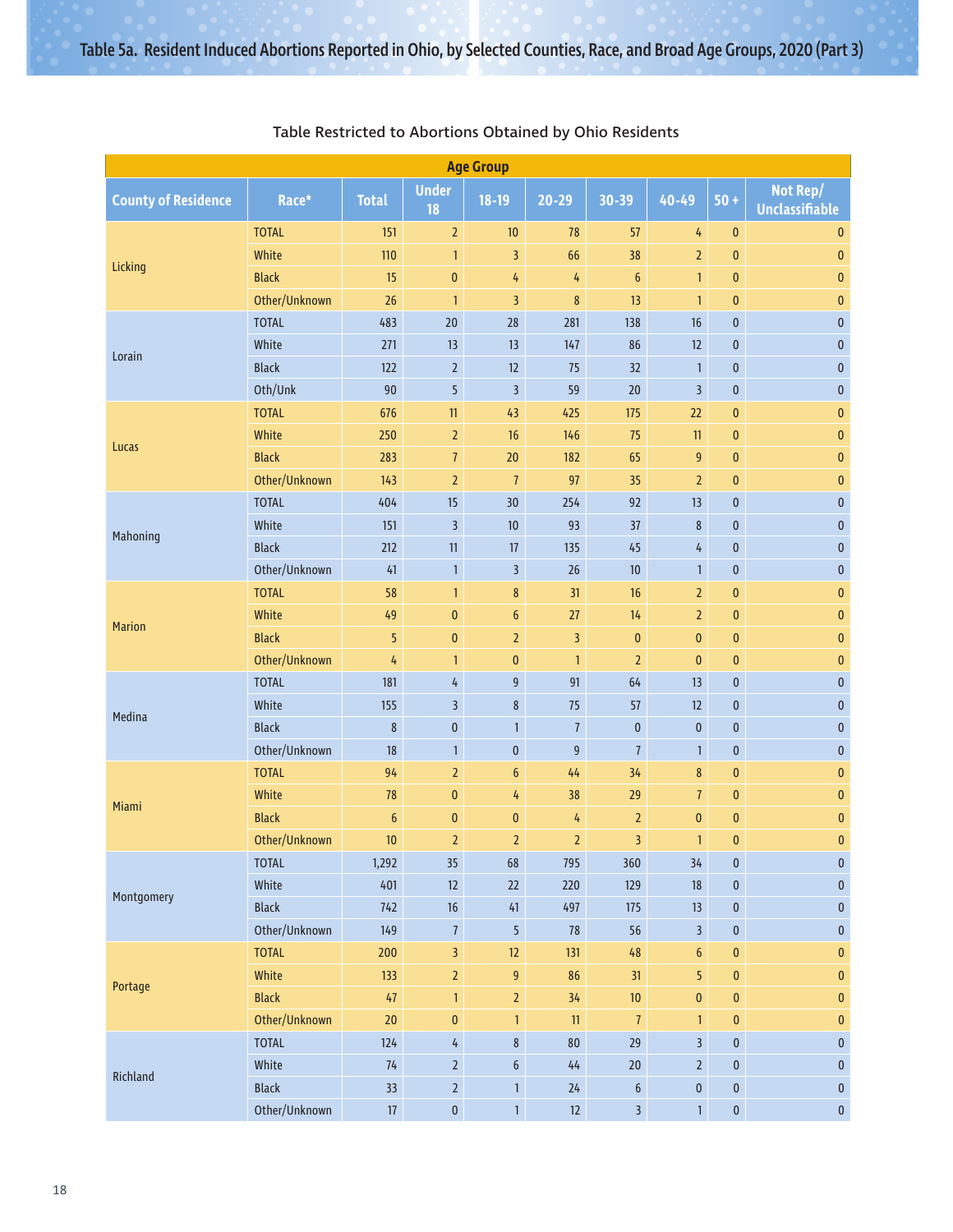| <b>Age Group</b>           |               |                         |                 |                         |                 |                |                  |              |                                   |  |  |  |  |
|----------------------------|---------------|-------------------------|-----------------|-------------------------|-----------------|----------------|------------------|--------------|-----------------------------------|--|--|--|--|
| <b>County of Residence</b> | Race*         | <b>Total</b>            | <b>Under 18</b> | $18-19$                 | $20 - 29$       | $30 - 39$      | 40-49            | $50 +$       | Not Rep/<br><b>Unclassifiable</b> |  |  |  |  |
|                            | <b>TOTAL</b>  | 45                      | $\overline{3}$  | $\boldsymbol{6}$        | 21              | 11             | 4                | $\bf{0}$     | $\bf{0}$                          |  |  |  |  |
| Sandusky                   | White         | 35                      | $\mathbf{1}$    | 5                       | 18              | $\bf 8$        | 3                | $\mathbf{0}$ | $\pmb{0}$                         |  |  |  |  |
|                            | <b>Black</b>  | 4                       | $\pmb{0}$       | $\mathbf{1}$            | $\mathbf{1}$    | $\mathbf{1}$   | $\mathbf{1}$     | $\bf{0}$     | $\pmb{0}$                         |  |  |  |  |
|                            | Other/Unknown | $6\phantom{1}$          | $\overline{2}$  | $\mathbf{0}$            | $\overline{2}$  | $\overline{2}$ | $\mathbf{0}$     | $\mathbf{0}$ | $\pmb{0}$                         |  |  |  |  |
|                            | <b>TOTAL</b>  | 33                      | $\mathbf{1}$    | 4                       | 16              | 11             | $\mathbf{1}$     | $\pmb{0}$    | $\pmb{0}$                         |  |  |  |  |
| Scioto                     | White         | 31                      | $\mathbf{1}$    | 4                       | 16              | 9              | $\mathbf{1}$     | $\mathbf 0$  | $\pmb{0}$                         |  |  |  |  |
|                            | <b>Black</b>  | $\mathbf{0}$            | $\pmb{0}$       | $\mathbf{0}$            | $\pmb{0}$       | $\pmb{0}$      | $\mathbf{0}$     | $\pmb{0}$    | $\pmb{0}$                         |  |  |  |  |
|                            | Other/Unknown | $\overline{2}$          | $\pmb{0}$       | $\mathbf{0}$            | $\pmb{0}$       | $\overline{2}$ | $\pmb{0}$        | $\mathbf 0$  | $\pmb{0}$                         |  |  |  |  |
|                            | <b>TOTAL</b>  | 34                      | $\bf{0}$        | 5                       | 21              | 8              | $\bf{0}$         | $\pmb{0}$    | $\pmb{0}$                         |  |  |  |  |
|                            | White         | 29                      | $\mathbf 0$     | 4                       | 17              | 8              | $\bf{0}$         | $\mathbf{0}$ | $\pmb{0}$                         |  |  |  |  |
| <b>Seneca</b>              | <b>Black</b>  | $\overline{2}$          | $\bf{0}$        | $\mathbf{1}$            | $\mathbf{1}$    | $\bf{0}$       | $\bf{0}$         | $\pmb{0}$    | $\pmb{0}$                         |  |  |  |  |
|                            | Other/Unknown | $\overline{3}$          | $\bf{0}$        | $\mathbf{0}$            | $\overline{3}$  | $\bf{0}$       | $\mathbf{0}$     | $\mathbf{0}$ | $\pmb{0}$                         |  |  |  |  |
|                            | <b>TOTAL</b>  | 579                     | 23              | 34                      | 361             | 147            | 14               | $\pmb{0}$    | $\pmb{0}$                         |  |  |  |  |
|                            | White         | 334                     | 11              | 22                      | 195             | 97             | 9                | $\pmb{0}$    | $\pmb{0}$                         |  |  |  |  |
| <b>Stark</b>               | <b>Black</b>  | 156                     | 8               | $6\phantom{.}$          | 102             | 37             | 3                | $\bf{0}$     | $\pmb{0}$                         |  |  |  |  |
|                            | Other/Unknown | 89                      | $\overline{4}$  | 6                       | 64              | 13             | $\overline{2}$   | $\pmb{0}$    | $\pmb{0}$                         |  |  |  |  |
|                            | <b>TOTAL</b>  | 1,217                   | 36              | 84                      | 743             | 313            | 41               | $\pmb{0}$    | $\pmb{0}$                         |  |  |  |  |
|                            | White         | 471                     | 15              | 22                      | 270             | 138            | 26               | $\mathbf 0$  | $\pmb{0}$                         |  |  |  |  |
| Summit                     | <b>Black</b>  | 548                     | 11              | 49                      | 365             | 113            | 10               | $\pmb{0}$    | $\pmb{0}$                         |  |  |  |  |
|                            | Other/Unknown | 198                     | 10              | 13                      | 108             | 62             | 5                | $\bf{0}$     | $\mathbf{0}$                      |  |  |  |  |
|                            | <b>TOTAL</b>  | 278                     | $\overline{7}$  | 16                      | 183             | 63             | 9                | $\mathbf{0}$ | $\pmb{0}$                         |  |  |  |  |
|                            | White         | 162                     | 5               | 12                      | 98              | 39             | 8                | $\mathbf 0$  | $\pmb{0}$                         |  |  |  |  |
| Trumbull                   | <b>Black</b>  | 96                      | $\overline{2}$  | $\overline{3}$          | 71              | 19             | $\mathbf{1}$     | $\mathbf 0$  | $\pmb{0}$                         |  |  |  |  |
|                            | Other/Unknown | 20                      | $\pmb{0}$       | $\mathbf{1}$            | 14              | 5              | $\pmb{0}$        | $\pmb{0}$    | $\pmb{0}$                         |  |  |  |  |
|                            | <b>TOTAL</b>  | 174                     | 4               | 10                      | 86              | 63             | 11               | $\mathbf{0}$ | $\pmb{0}$                         |  |  |  |  |
|                            | White         | 119                     | $\overline{2}$  | $\bf 8$                 | 64              | 36             | 9                | $\mathbf 0$  | $\pmb{0}$                         |  |  |  |  |
| <b>Warren</b>              | <b>Black</b>  | 17                      | $\mathbf{1}$    | $\mathbf{0}$            | 10 <sup>°</sup> | 5              | $\mathbf{1}$     | $\mathbf{0}$ | $\pmb{0}$                         |  |  |  |  |
|                            | Other/Unknown | 38                      | $\mathbf{1}$    | $\overline{2}$          | 12              | 22             | $\mathbf{1}$     | $\bf{0}$     | $\pmb{0}$                         |  |  |  |  |
|                            | <b>TOTAL</b>  | 59                      | $\mathbf{1}$    | 4                       | $40\,$          | $14$           | $\pmb{0}$        | $\pmb{0}$    | $\mathbf{0}$                      |  |  |  |  |
|                            | White         | 49                      | $\pmb{0}$       | $\overline{\mathbf{3}}$ | 34              | 12             | $\pmb{0}$        | $\pmb{0}$    | $\mathbf 0$                       |  |  |  |  |
| Wayne                      | <b>Black</b>  | $\overline{\mathbf{3}}$ | $\pmb{0}$       | $\pmb{0}$               | $\overline{2}$  | $\mathbf{1}$   | $\pmb{0}$        | $\pmb{0}$    | $\pmb{0}$                         |  |  |  |  |
|                            | Other/Unknown | $\overline{7}$          | $\mathbf{1}$    | $\mathbf{1}$            | $\frac{1}{4}$   | $\mathbf{1}$   | $\pmb{0}$        | $\pmb{0}$    | $\pmb{0}$                         |  |  |  |  |
|                            | <b>TOTAL</b>  | 92                      | $\mathbf{1}$    | $\bf8$                  | 50              | 25             | $\bf 8$          | $\mathbf{0}$ | $\pmb{0}$                         |  |  |  |  |
|                            | White         | ${\bf 77}$              | $\mathbf{1}$    | $\overline{7}$          | $40\,$          | 23             | $\boldsymbol{6}$ | $\mathbf{0}$ | $\pmb{0}$                         |  |  |  |  |
| Wood                       | <b>Black</b>  | $\overline{3}$          | $\pmb{0}$       | $\pmb{0}$               | $\overline{2}$  | $\pmb{0}$      | $\mathbf{1}$     | $\pmb{0}$    | $\pmb{0}$                         |  |  |  |  |
|                            | Other/Unknown | $12\,$                  | $\pmb{0}$       | $\mathbf{1}$            | $\bf 8$         | $\overline{2}$ | $\mathbf{1}$     | $\pmb{0}$    | $\pmb{0}$                         |  |  |  |  |

\* "Other/Unknown'" includes "Not Reported."

Not all counties are displayed in this table in order to prevent disclosure of confidential information.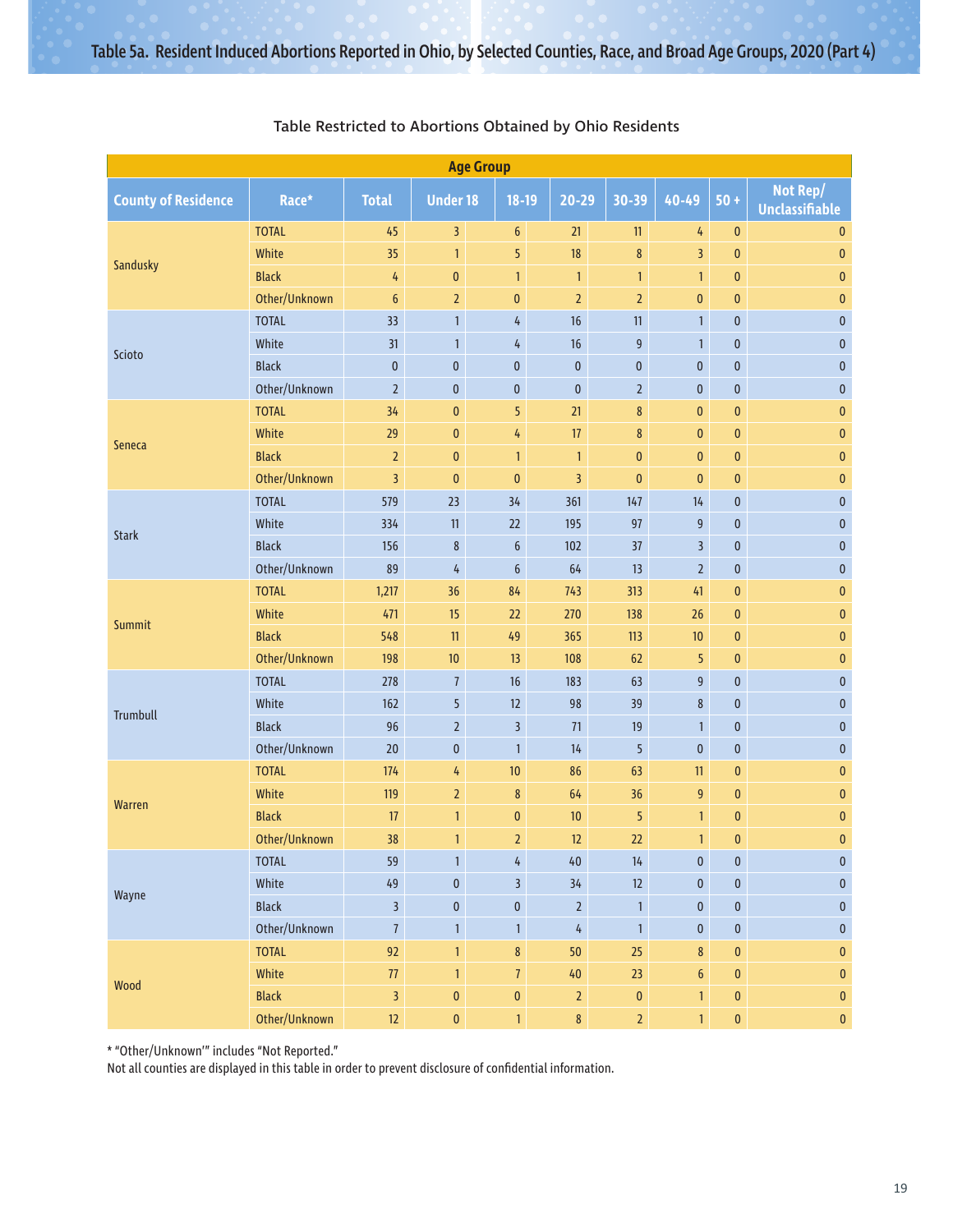|               |                          |              |                         |                |                  |                |                |                 |                | <b>Age Group</b> |                |                |                |              |                |              |                |                |                                        |
|---------------|--------------------------|--------------|-------------------------|----------------|------------------|----------------|----------------|-----------------|----------------|------------------|----------------|----------------|----------------|--------------|----------------|--------------|----------------|----------------|----------------------------------------|
| <b>County</b> | Race*                    | <b>Total</b> | <15                     | 15             | 16               | 17             | $15-17$        | 18              | 19             | $18-19$          | 20             | 21             | $20 - 24$      | $25 - 29$    | 30-34          | 35-39        | 40-44          | 45+            | Not Rep/<br><b>Unclassi-</b><br>fiable |
| OHIO          | <b>TOTAL</b>             | 19,438       | 51                      | 92             | 127              | 224            | 443            | 496             | 653            | 1,149            | 914            | 1,059          | 5,550          | 5,955        | 3,742          | 1,883        | 633            | 32             | $\bf{0}$                               |
|               | White                    | 7,918        | 12                      | 32             | 48               | 91             | 171            | 189             | 258            | 447              | 364            | 439            | 2,264          | 2,278        | 1,508          | 869          | 350            | 19             | $\pmb{0}$                              |
|               | <b>Black</b>             | 8,688        | 31                      | 48             | 54               | 97             | 199            | 236             | 306            | 542              | 419            | 467            | 2,485          | 2,888        | 1,663          | 687          | 182            | 11             | $\pmb{0}$                              |
|               | Other/<br>Unknown        | 2,832        | 8                       | 12             | 25               | 36             | 73             | 71              | 89             | 160              | 131            | 153            | 801            | 789          | 571            | 327          | 101            | $\overline{2}$ | $\mathbf{0}$                           |
| <b>Butler</b> | <b>TOTAL</b>             | 545          | $\mathbf{1}$            | $\mathbf{1}$   | $6\phantom{a}$   | $\overline{7}$ | 14             | 12              | 21             | 33               | 34             | 24             | 153            | 146          | 105            | 63           | 29             | $\mathbf{1}$   | $\mathbf{0}$                           |
|               | White                    | 280          | $\mathbf{1}$            | $\mathbf{1}$   | $\overline{3}$   | 4              | 8              | $6\phantom{1}6$ | 8              | 14               | 21             | 11             | 79             | 79           | 48             | 32           | 18             | $\mathbf{1}$   | $\mathbf{0}$                           |
|               | <b>Black</b>             | 143          | $\pmb{0}$               | $\pmb{0}$      | $\mathbf{1}$     | $\overline{2}$ | $\overline{3}$ | $\mathbf{1}$    | 8              | 9                | 8              | 4              | 33             | 39           | 34             | 18           | $\overline{7}$ | $\pmb{0}$      | $\bf{0}$                               |
|               | Other/<br><b>Unknown</b> | 122          | $\pmb{0}$               | $\pmb{0}$      | $\overline{2}$   | $\mathbf{1}$   | $\overline{3}$ | 5               | 5              | 10               | 5              | 9              | 41             | 28           | 23             | 13           | 4              | $\bf{0}$       | $\mathbf{0}$                           |
| Cuyahoga      | <b>TOTAL</b>             | 4,523        | 11                      | 24             | 26               | 46             | 96             | 125             | 150            | 275              | 199            | 213            | 1,225          | 1,463        | 911            | 410          | 125            | $\overline{1}$ | $\mathbf 0$                            |
|               | White                    | 1,022        | $\overline{\mathbf{3}}$ | 3              | $\mathbf{1}$     | $6\phantom{.}$ | 10             | 20              | 26             | 46               | 26             | 37             | 246            | 334          | 214            | 127          | 40             | $\overline{2}$ | $\pmb{0}$                              |
|               | <b>Black</b>             | 3,003        | $\overline{7}$          | 20             | 21               | 36             | 77             | 96              | 107            | 203              | 148            | 160            | 843            | 975          | 598            | 233          | 62             | 5              | $\mathbf{0}$                           |
|               | Other/<br><b>Unknown</b> | 498          | $\mathbf{1}$            | $\mathbf{1}$   | 4                | 4              | 9              | 9               | 17             | 26               | 25             | 16             | 136            | 154          | 99             | 50           | 23             | $\pmb{0}$      | $\mathbf 0$                            |
| Franklin      | <b>TOTAL</b>             | 3,115        | 13                      | 8              | 18               | 22             | 48             | 56              | 79             | 135              | 124            | 151            | 863            | 979          | 644            | 323          | 103            | $\overline{1}$ | 0                                      |
|               | White                    | 1,007        | $\overline{2}$          | $\overline{2}$ | $\overline{1}$   | $\overline{7}$ | 16             | 13              | 29             | 42               | 47             | 46             | 303            | 294          | 193            | 115          | 40             | $\overline{2}$ | $\mathbf{0}$                           |
|               | <b>Black</b>             | 1,485        | $\bf 8$                 | $\overline{3}$ | $\boldsymbol{6}$ | 12             | 21             | 31              | 35             | 66               | 53             | 76             | 394            | 508          | 321            | 127          | 35             | 5              | $\pmb{0}$                              |
|               | Other/<br><b>Unknown</b> | 623          | $\overline{3}$          | $\overline{3}$ | 5                | $\overline{3}$ | 11             | 12              | 15             | 27               | 24             | 29             | 166            | 177          | 130            | 81           | 28             | $\bf{0}$       | $\bf{0}$                               |
| Greene        | <b>TOTAL</b>             | 173          | $\mathbf{0}$            | $\mathbf{0}$   | $\overline{2}$   | $\overline{2}$ | 4              | 8               | 5              | 13               | $\overline{7}$ | 16             | 61             | 43           | 30             | 14           | 8              | $\mathbf{0}$   | $\mathbf{0}$                           |
|               | White                    | 105          | $\mathbf{0}$            | $\pmb{0}$      | $\overline{2}$   | $\overline{2}$ | 4              | $6\phantom{1}$  | $\overline{2}$ | 8                | 4              | $\overline{1}$ | 30             | 27           | 21             | 10           | 5              | $\mathbf{0}$   | $\mathbf{0}$                           |
|               | <b>Black</b>             | 50           | $\mathbf{0}$            | $\pmb{0}$      | $\mathbf{0}$     | $\mathbf{0}$   | $\mathbf{0}$   | $\mathbf{1}$    | $\overline{2}$ | $\overline{3}$   | $\overline{3}$ | $\overline{1}$ | 25             | 16           | $\overline{3}$ | $\mathbf{0}$ | $\overline{3}$ | $\mathbf{0}$   | $\mathbf{0}$                           |
|               | Other/<br>Unknown        | 18           | $\mathbf{0}$            | $\mathbf{0}$   | $\mathbf{0}$     | $\mathbf{0}$   | $\mathbf{0}$   | $\mathbf{1}$    | $\mathbf{1}$   | $\overline{2}$   | $\mathbf{0}$   | $\overline{2}$ | $6\phantom{1}$ | $\mathbf{0}$ | $6\phantom{1}$ | 4            | $\mathbf{0}$   | $\mathbf{0}$   | $\overline{0}$                         |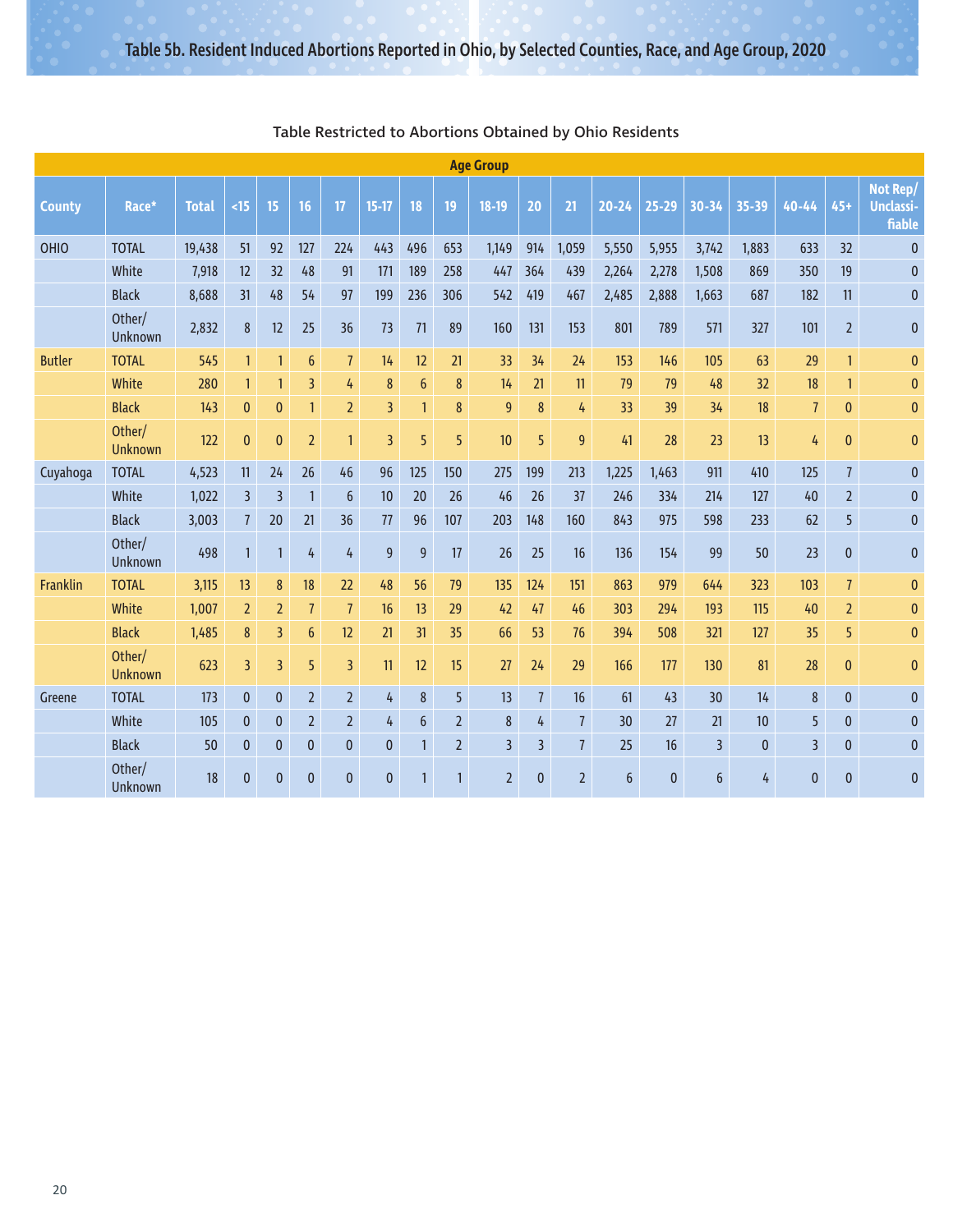|                 | <b>Age Group</b>         |              |                |                |                |                         |                  |                |                |                |                |                  |           |           |           |       |                         |                |                                        |
|-----------------|--------------------------|--------------|----------------|----------------|----------------|-------------------------|------------------|----------------|----------------|----------------|----------------|------------------|-----------|-----------|-----------|-------|-------------------------|----------------|----------------------------------------|
| <b>County</b>   | Race*                    | <b>Total</b> | <15            | 15             | 16             | 17                      | $15-17$          | 18             | 19             | $18-19$        | 20             | 21               | $20 - 24$ | $25 - 29$ | $30 - 34$ | 35-39 | 40-44                   | $45+$          | Not Rep/<br><b>Unclassi-</b><br>fiable |
|                 | <b>TOTAL</b>             | 2,345        | 8              | 11             | 13             | 30                      | 54               | 52             | 86             | 138            | 112            | 132              | 681       | 682       | 468       | 249   | 63                      | $\overline{2}$ | $\pmb{0}$                              |
|                 | White                    | 657          | $\mathbf{1}$   | 3              | $\mathbf{1}$   | $\overline{1}$          | 11               | 10             | 21             | 31             | 33             | 46               | 211       | 168       | 126       | 78    | 29                      | $\overline{2}$ | $\pmb{0}$                              |
| <b>Hamilton</b> | <b>Black</b>             | 1,339        | $\overline{7}$ | 8              | 12             | 16                      | 36               | 32             | 53             | 85             | 62             | 65               | 371       | 418       | 272       | 127   | 23                      | $\pmb{0}$      | $\pmb{0}$                              |
|                 | Other/<br><b>Unknown</b> | 349          | $\bf{0}$       | $\mathbf{0}$   | $\pmb{0}$      | $\overline{1}$          | $\overline{1}$   | 10             | 12             | 22             | 17             | 21               | 99        | 96        | 70        | 44    | 11                      | $\pmb{0}$      | $\pmb{0}$                              |
|                 | <b>TOTAL</b>             | 483          | $\overline{2}$ | 5              | 4              | $\overline{9}$          | 18               | 16             | 12             | 28             | 22             | 24               | 131       | 150       | 85        | 53    | 15                      | $\mathbf{1}$   | $\pmb{0}$                              |
|                 | White                    | 271          | $\mathbf{1}$   | 3              | 4              | 5                       | 12               | $\bf 8$        | 5              | 13             | $\overline{9}$ | 13               | 67        | 80        | 53        | 33    | 12                      | $\pmb{0}$      | $\pmb{0}$                              |
| Lorain          | <b>Black</b>             | 122          | $\mathbf{0}$   | $\overline{2}$ | 0              | $\overline{0}$          | $\overline{2}$   | $\overline{1}$ | 5              | 12             | $8\phantom{1}$ | 5                | 33        | 42        | 22        | 10    | $\mathbf{1}$            | $\mathbf{0}$   | $\pmb{0}$                              |
|                 | Other/<br>Unknown        | 90           | $\mathbf{1}$   | $\mathbf{0}$   | $\mathbf{0}$   | 4                       | 4                | $\overline{1}$ | $\overline{2}$ | $\overline{3}$ | 5              | $6\phantom{1}$   | 31        | 28        | 10        | 10    | $\overline{2}$          | 1              | $\mathbf{0}$                           |
|                 | <b>TOTAL</b>             | 676          | $\pmb{0}$      | 4              | 5              | $\overline{2}$          | 11               | 20             | 23             | 43             | 28             | 44               | 194       | 231       | 112       | 63    | 22                      | $\mathbf{0}$   | $\pmb{0}$                              |
|                 | White                    | 250          | $\pmb{0}$      | $\mathbf{1}$   | $\mathbf{0}$   | 1                       | $\overline{2}$   | 6              | 10             | 16             | $8\phantom{1}$ | 16               | 69        | 77        | 51        | 24    | 11                      | $\pmb{0}$      | $\pmb{0}$                              |
| Lucas           | <b>Black</b>             | 283          | $\pmb{0}$      | 3              | 3              | $\mathbf{1}$            | $\overline{1}$   | 10             | 10             | 20             | 11             | 20               | 79        | 103       | 40        | 25    | 9                       | $\pmb{0}$      | $\pmb{0}$                              |
|                 | Other/<br><b>Unknown</b> | 143          | $\overline{0}$ | $\bf{0}$       | $\overline{2}$ | $\mathbf{0}$            | $\overline{2}$   | 4              | $\overline{3}$ | $\overline{7}$ | $\overline{9}$ | $\boldsymbol{8}$ | 46        | 51        | 21        | 14    | $\overline{2}$          | $\mathbf{0}$   | $\pmb{0}$                              |
|                 | <b>TOTAL</b>             | 1,292        | 6              | 9              | 5              | 15                      | 29               | 27             | 41             | 68             | 76             | 74               | 378       | 417       | 250       | 110   | 34                      | $\mathbf{0}$   | $\pmb{0}$                              |
|                 | White                    | 401          | $\overline{2}$ | $\overline{2}$ | $\overline{2}$ | $6\phantom{1}$          | 10               | 12             | 10             | 22             | 21             | 21               | 102       | 118       | 90        | 39    | 18                      | $\mathbf{0}$   | $\pmb{0}$                              |
| Montgomery      | <b>Black</b>             | 742          | $\overline{3}$ | 5              | $\overline{2}$ | 6                       | 13               | 12             | 29             | 41             | 46             | 46               | 237       | 260       | 125       | 50    | 13                      | $\pmb{0}$      | $\pmb{0}$                              |
|                 | Other/<br>Unknown        | 149          | $\mathbf{1}$   | $\overline{2}$ | $\mathbf{1}$   | $\overline{\mathbf{3}}$ | $\boldsymbol{6}$ | $\overline{3}$ | $\overline{2}$ | 5              | $9\,$          | $\overline{7}$   | 39        | 39        | 35        | 21    | $\overline{\mathbf{3}}$ | $\pmb{0}$      | $\pmb{0}$                              |
|                 | <b>TOTAL</b>             | 1,217        | $\mathbf{1}$   | 8              | $\overline{7}$ | 20                      | 35               | 34             | 50             | 84             | 66             | 71               | 362       | 381       | 211       | 102   | 39                      | $\overline{2}$ | $\pmb{0}$                              |
|                 | White                    | 471          | 0              | $\mathbf{1}$   | 5              | 9                       | 15               | 10             | 12             | 22             | 27             | 27               | 138       | 132       | 84        | 54    | 24                      | $\overline{2}$ | $\bf{0}$                               |
| <b>Summit</b>   | <b>Black</b>             | 548          | $\mathbf{1}$   | 5              | 0              | 5                       | 10               | 19             | 30             | 49             | 30             | 35               | 172       | 193       | 86        | 27    | 10                      | $\bf{0}$       | $\bf{0}$                               |
|                 | Other/<br>Unknown        | 198          | $\overline{0}$ | $\overline{2}$ | $\overline{2}$ | $6\phantom{1}$          | 10               | 5              | 8              | 13             | 9              | $\overline{9}$   | 52        | 56        | 41        | 21    | 5                       | $\mathbf{0}$   | $\mathbf{0}$                           |

\* "Other/Unknown" includes "Not Reported."

Not all counties are displayed in this table in order to prevent disclosure of confidential information.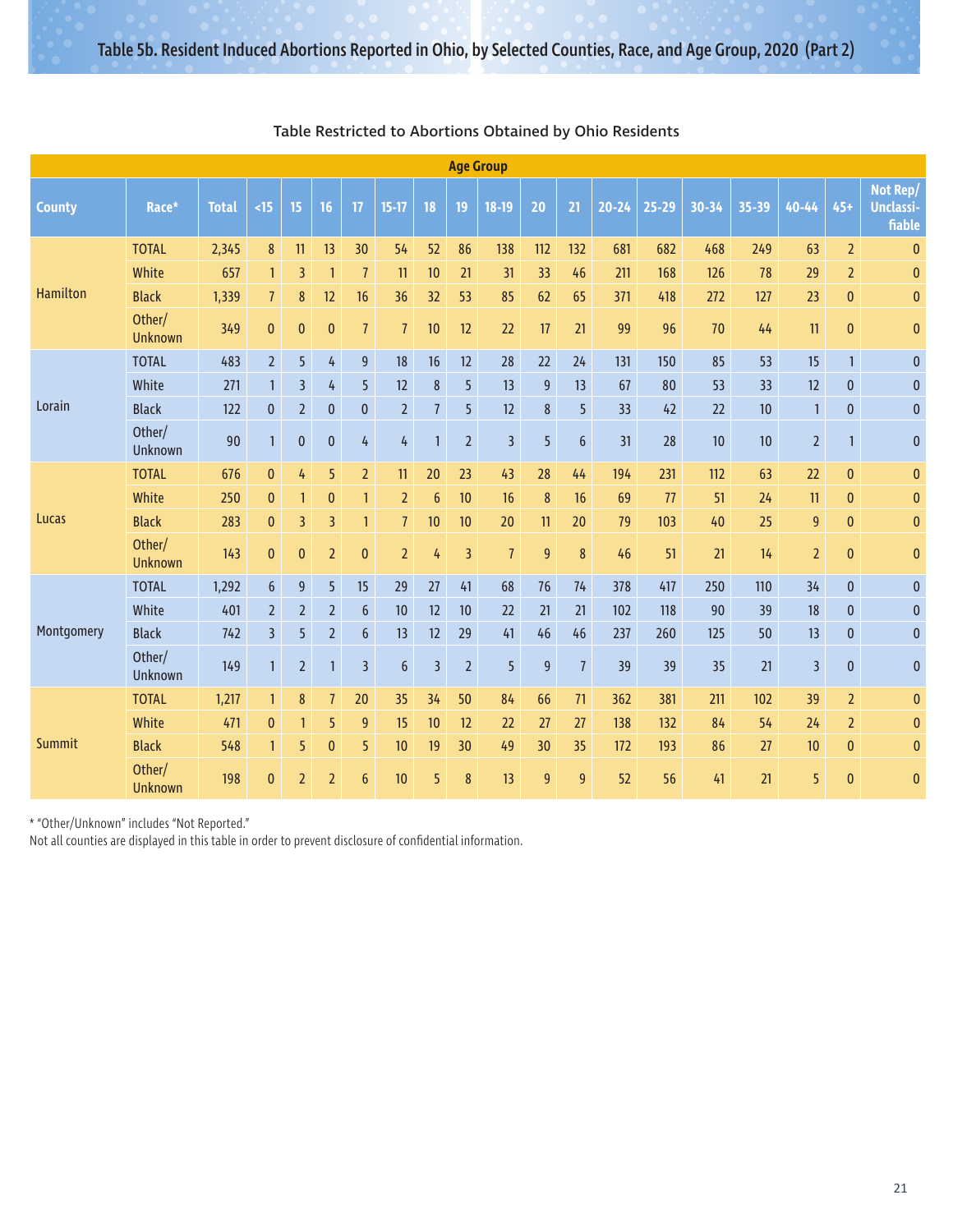| <b>County of</b><br><b>Occurrence</b> | 2020           | 2019           | 2018           | 2017           | 2016           | 2015           | 2014           | 2013         | 2012           | 2011           | 2010           | 2009           | 2008           | 2007         | 2006           |
|---------------------------------------|----------------|----------------|----------------|----------------|----------------|----------------|----------------|--------------|----------------|----------------|----------------|----------------|----------------|--------------|----------------|
| <b>TOTAL</b>                          | 20,605         | 20,102         | 20,425         | 20,893         | 20,672         | 20,976         | 21,186         | 23,216       | 25,473         | 24,764         | 28,123         | 28,721         | 29,613         | 30,859       | 32,936         |
| <b>Allen County</b>                   | $\mathbf{0}$   | $\mathbf{0}$   | $\mathbf{0}$   | $\mathbf{0}$   | $\mathbf{0}$   | $\mathbf{0}$   | $\mathbf{0}$   | $\mathbf{1}$ | $\mathbf{0}$   | $6\phantom{1}$ | 33             | $\mathbf{0}$   | $\mathbf{0}$   | $\mathbf{0}$ | $\bf{0}$       |
| <b>Brown County</b>                   | $\mathbf{0}$   | $\Omega$       | $\mathbf{0}$   | $\mathbf{0}$   | $\mathbf{0}$   | $\mathbf{0}$   | $\Omega$       | $\mathbf{0}$ | 5              | $\mathbf{0}$   | $\mathbf{0}$   | $\Omega$       | $\Omega$       | $\mathbf{0}$ | $\bf{0}$       |
| <b>Butler County</b>                  | $\mathbf{1}$   | $\mathbf{0}$   | $\mathbf{0}$   | $\mathbf{0}$   | $\mathbf{0}$   | $\mathbf{0}$   | $\mathbf{0}$   | $\mathbf{0}$ | $\overline{0}$ | $\mathbf{0}$   | $\mathbf{0}$   | $\mathbf{0}$   | $\mathbf{0}$   | $\mathbf{0}$ | $\mathbf{0}$   |
| <b>Clark County</b>                   | $\mathbf{0}$   | $\mathbf{0}$   | $\overline{0}$ | $\mathbf{0}$   | $\mathbf{0}$   | $\Omega$       | $\Omega$       | $\Omega$     | $\mathbf{0}$   | $\overline{0}$ | $\Omega$       | $\mathbf{0}$   | $\Omega$       | $\mathbf{1}$ | $\Omega$       |
| <b>Cuyahoga County</b>                | 6,498          | 7,006          | 7,575          | 7,662          | 7,745          | 7,505          | 8,548          | 9,037        | 9,201          | 8,908          | 10,352         | 10,317         | 10,038         | 9,700        | 10,161         |
| <b>Delaware County</b>                | $\mathbf{0}$   | $\mathbf{0}$   | $\mathbf{0}$   | $\mathbf{1}$   | $\bf{0}$       | $\mathbf{0}$   | $\mathbf{0}$   | $\mathbf{0}$ | $\mathbf{0}$   | $\bf{0}$       | $\mathbf{0}$   | $\mathbf{0}$   | $\mathbf{0}$   | $\mathbf{0}$ | $\bf{0}$       |
| <b>Erie County</b>                    | $\overline{0}$ | $\mathbf{0}$   | $\overline{0}$ | $\mathbf{0}$   | $\mathbf{0}$   | $\overline{0}$ | $\overline{0}$ | $\mathbf{0}$ | $\overline{0}$ | $\mathbf{0}$   | $\mathbf{1}$   | $\mathbf{0}$   | $\mathbf{1}$   | $\mathbf{0}$ | $\mathbf{0}$   |
| <b>Franklin County</b>                | 3,501          | 3,933          | 3,706          | 4,844          | 4,476          | 4,715          | 4,137          | 4,966        | 5,698          | 5,640          | 5,391          | 5,581          | 5,222          | 6,594        | 6,778          |
| <b>Greene County</b>                  | $\mathbf{0}$   | $\mathbf{0}$   | $\mathbf{0}$   | $\mathbf{1}$   | $\mathbf{1}$   | $\mathbf{0}$   | $\mathbf{0}$   | $\mathbf{1}$ | $\mathbf{0}$   | 19             | 335            | 432            | 140            | 312          | 424            |
| <b>Hamilton County</b>                | 3,797          | 3,306          | 3,060          | 3,225          | 3,057          | 3,303          | 3,890          | 4,171        | 4,601          | 4,363          | 4,995          | 4,825          | 5,663          | 5,114        | 5,583          |
| <b>Henry County</b>                   | 0              | $\mathbf{0}$   | $\mathbf{0}$   | $\pmb{0}$      | $\mathbf{1}$   | $\mathbf{0}$   | $\mathbf{0}$   | $\mathbf{0}$ | $\mathbf{0}$   | $\mathbf{0}$   | $\mathbf{0}$   | $\mathbf{0}$   | $\mathbf{0}$   | $\mathbf{0}$ | $\bf{0}$       |
| <b>Lake County</b>                    | $\mathbf{0}$   | $\overline{0}$ | $\mathbf{0}$   | $\overline{2}$ | $\mathbf{0}$   | $\mathbf{0}$   | $\mathbf{0}$   | $\mathbf{0}$ | $\mathbf{0}$   | $\bf{0}$       | $\mathbf{0}$   | $\mathbf{0}$   | $\mathbf{0}$   | $\mathbf{0}$ | $\Omega$       |
| <b>Lucas County</b>                   | 988            | 1,105          | 1,488          | 1,320          | 1,144          | 986            | 733            | 1,511        | 1,960          | 2,318          | 2,563          | 2,548          | 2,338          | 2,212        | 2,851          |
| <b>Mahoning County</b>                | 90             | 62             | $\mathbf{0}$   | $\mathbf{0}$   | $\mathbf{0}$   | $\mathbf{0}$   | $\mathbf{0}$   | $\mathbf{0}$ | $\mathbf{0}$   | $\bf{0}$       | 20             | 572            | 690            | 817          | 820            |
| Montgomery<br>County                  | 2,770          | 2,740          | 2,871          | 2,339          | 2,358          | 2,599          | 1,855          | 1,798        | 1,931          | 1,701          | 2,078          | 2,088          | 2,411          | 2,403        | 2,618          |
| <b>Richland County</b>                | 45             | 50             | $\mathbf{0}$   | $\mathbf{0}$   | $\mathbf{0}$   | $\overline{0}$ | $\mathbf{0}$   | $\mathbf{0}$ | $\mathbf{0}$   | $\mathbf{0}$   | $\mathbf{0}$   | $\overline{0}$ | $\overline{0}$ | $\mathbf{0}$ | $\bf{0}$       |
| <b>Shelby County</b>                  | $\overline{0}$ | $\mathbf{0}$   | $\overline{0}$ | $\bf{0}$       | $\overline{2}$ | $\overline{0}$ | $\mathbf{1}$   | $\mathbf{1}$ | $\overline{2}$ | $\mathbf{0}$   | $\overline{0}$ | $\overline{0}$ | $\overline{0}$ | $\mathbf{0}$ | $\overline{0}$ |
| <b>Stark County</b>                   | $\mathbf{0}$   | $\mathbf{0}$   | $\mathbf{0}$   | $\mathbf{0}$   | $\mathbf{0}$   | $\overline{0}$ | $\mathbf{0}$   | $\mathbf{0}$ | $\mathbf{0}$   | $\mathbf{1}$   | $\mathbf{0}$   | $\mathbf{0}$   | $\mathbf{1}$   | $\mathbf{0}$ | $\Omega$       |
| <b>Summit County</b>                  | 2,915          | 1,899          | 1,725          | 1,501          | 1,886          | 1,864          | 2,022          | 1,730        | 2,075          | 1,808          | 2,355          | 2,358          | 3,109          | 3,667        | 3,701          |
| <b>Trumbull County</b>                | $\mathbf{0}$   | $\mathbf{0}$   | $\mathbf{0}$   | $\mathbf{0}$   | $\mathbf{0}$   | $\overline{2}$ | $\mathbf{0}$   | $\mathbf{0}$ | $\mathbf{0}$   | $\mathbf{0}$   | $\mathbf{0}$   | $\Omega$       | $\mathbf{0}$   | $\mathbf{0}$ | $\mathbf{0}$   |
| <b>Wayne County</b>                   | $\mathbf{0}$   | $\mathbf{0}$   | $\mathbf{0}$   | $\mathbf{0}$   | $\pmb{0}$      | $\overline{2}$ | $\overline{0}$ | $\mathbf{0}$ | $\mathbf{0}$   | $\mathbf{0}$   | $\bf{0}$       | $\mathbf{0}$   | $\mathbf{0}$   | $\mathbf{0}$ | $\mathbf{0}$   |
| <b>Wood County</b>                    | $\mathbf{0}$   | $\mathbf{1}$   | $\mathbf{0}$   | $\overline{0}$ | $\mathbf{0}$   | $\mathbf{0}$   | $\mathbf{0}$   | $\Omega$     | $\overline{0}$ | $\overline{0}$ | $\overline{0}$ | $\Omega$       | $\mathbf{0}$   | $\mathbf{0}$ | $\mathbf{0}$   |
| <b>Ohio County</b><br>Unknown         | $\Omega$       | $\Omega$       | $\Omega$       | $\mathbf{0}$   | $\mathbf{0}$   | $\Omega$       | $\Omega$       | $\Omega$     | $\Omega$       | $\mathbf{0}$   | $\Omega$       | $\Omega$       | $\Omega$       | 39           | $\mathbf{0}$   |

Total 2020 abortions reported in Ohio by source:

Ambulatory Surgical Facility = 18,712

Hospital =  $83$ 

Non-Surgical Clinic = 1,810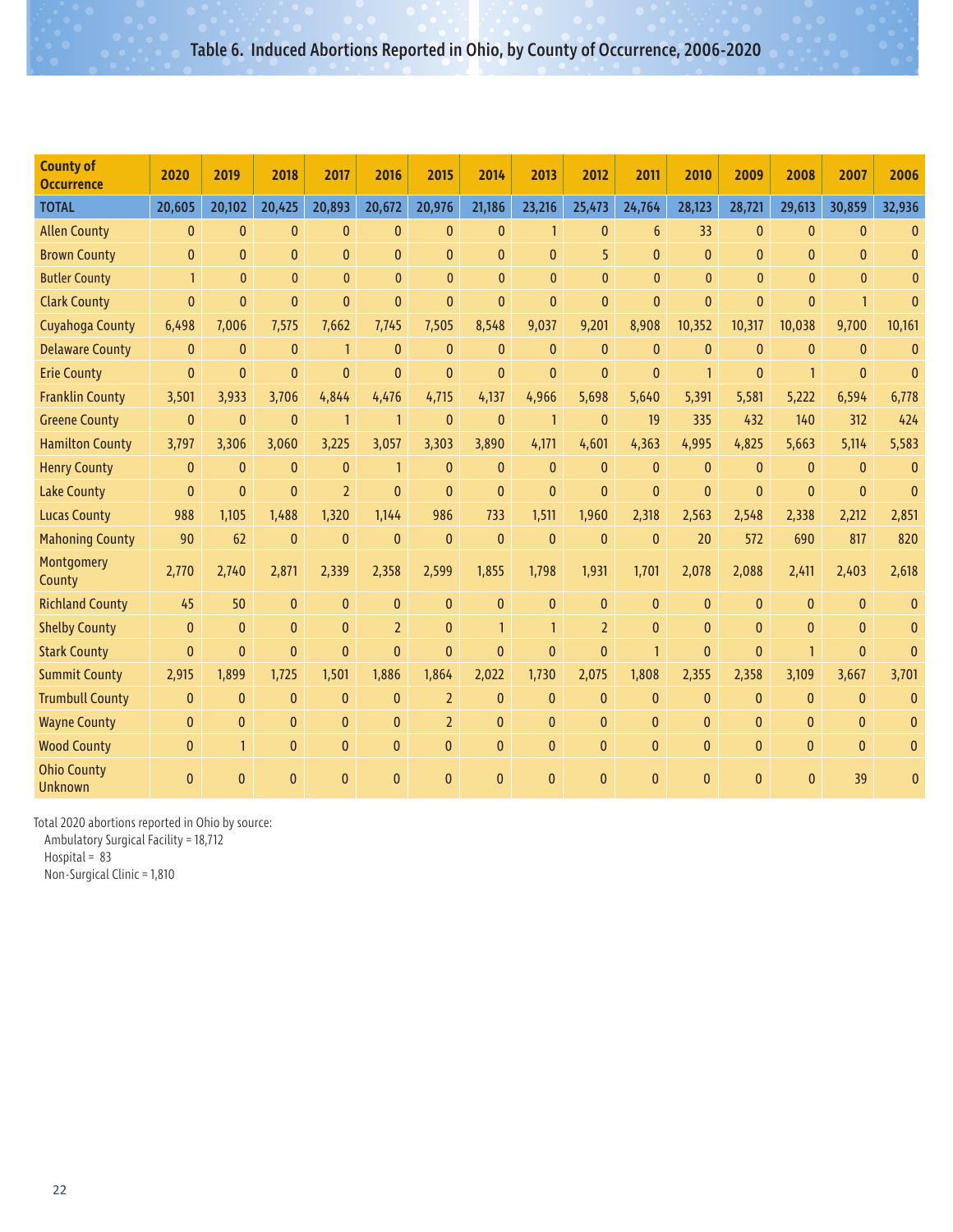|                                       | <b>Surgical</b><br><b>Non-surgical</b> |                                    |                             |                              |                  |                   |                             |                                |                          |                          |                         |                                 |                               |
|---------------------------------------|----------------------------------------|------------------------------------|-----------------------------|------------------------------|------------------|-------------------|-----------------------------|--------------------------------|--------------------------|--------------------------|-------------------------|---------------------------------|-------------------------------|
| <b>County of</b><br><b>Occurrence</b> | <b>Total</b>                           | <b>Curettage</b><br><b>Suction</b> | <b>D&amp;</b><br><b>Ext</b> | <b>D&amp;</b><br><b>Evac</b> | Hystero-<br>tomy | Hysterec-<br>tomy | <b>Other</b><br><b>Surg</b> | <b>Total</b><br><b>Non-Sur</b> | Mife-<br><b>Pristone</b> | Metho-<br><b>Trexate</b> | Miso-<br><b>Prostol</b> | <b>Other</b><br><b>Non-Surg</b> | <b>Not</b><br><b>Reported</b> |
| <b>OHIO TOTAL</b>                     | 20,605                                 | 8,323                              | 35                          | 2,428                        | 3                | $\overline{2}$    |                             | 9,865                          | 9,791                    | 4                        | 1,788                   |                                 |                               |
| <b>Butler</b>                         |                                        | $\mathbf{0}$                       | $\mathbf{0}$                | $\mathbf{0}$                 | $\mathbf{0}$     | $\mathbf{0}$      | $\mathbf{0}$                |                                | 0                        | $\mathbf{0}$             |                         | $\mathbf{0}$                    | $\mathbf{0}$                  |
| Cuyahoga                              | 6,498                                  | 3,522                              | $\mathbf{0}$                | 1,196                        | $\overline{2}$   | 1                 | 0                           | 1,785                          | 1,780                    |                          | 4                       |                                 | $\mathbf{0}$                  |
| Franklin                              | 3,501                                  | 408                                | 33 <sup>2</sup>             | 289                          | $\mathbf{0}$     | $\pmb{0}$         |                             | 2,803                          | 2,798                    | $\overline{2}$           | 1,402                   | $\mathbf{0}$                    |                               |
| Hamilton                              | 3,797                                  | 1,831                              |                             | 575                          |                  | $\bf{0}$          | 0                           | 1,392                          | 1,386                    | 0                        | $6\overline{6}$         | $\mathbf{0}$                    |                               |
| Lucas                                 | 988                                    | $\mathbf{0}$                       | $\mathbf{0}$                |                              | $\mathbf{0}$     | $\bf{0}$          | $\bf{0}$                    | 987                            | 987                      | 0                        | $\mathbf{0}$            | $\mathbf{0}$                    | $\mathbf{0}$                  |
| Mahoning                              | 90                                     | $\mathbf{0}$                       | $\mathbf{0}$                | $\mathbf{0}$                 | $\mathbf{0}$     | $\bf{0}$          | $\mathbf{0}$                | 90                             | 90                       | $\mathbf{0}$             | $\mathbf{0}$            | $\mathbf{0}$                    | $\mathbf{0}$                  |
| Montgomery                            | 2,770                                  | 1,205                              | $\mathbf{0}$                | 364                          | $\mathbf{0}$     | $\mathbf{1}$      | $\mathbf{0}$                | 1,204                          | 1,201                    | $\mathbf{0}$             | $\overline{3}$          | $\mathbf{0}$                    | $\mathbf{0}$                  |
| Richland                              | 45                                     | $\mathbf{0}$                       | $\mathbf{0}$                | $\mathbf{0}$                 | $\mathbf{0}$     | $\bf{0}$          | $\mathbf{0}$                | 45                             | 45                       | $\mathbf{0}$             | $\mathbf{0}$            | $\mathbf{0}$                    | $\mathbf{0}$                  |
| Summit                                | 2,915                                  | 1,357                              |                             | 3                            | $\mathbf{0}$     | $\bf{0}$          | 0                           | 1,558                          | 1,504                    |                          | 372                     | $\mathbf{0}$                    | $\mathbf{0}$                  |

Note: More than one method can be reported for a procedure.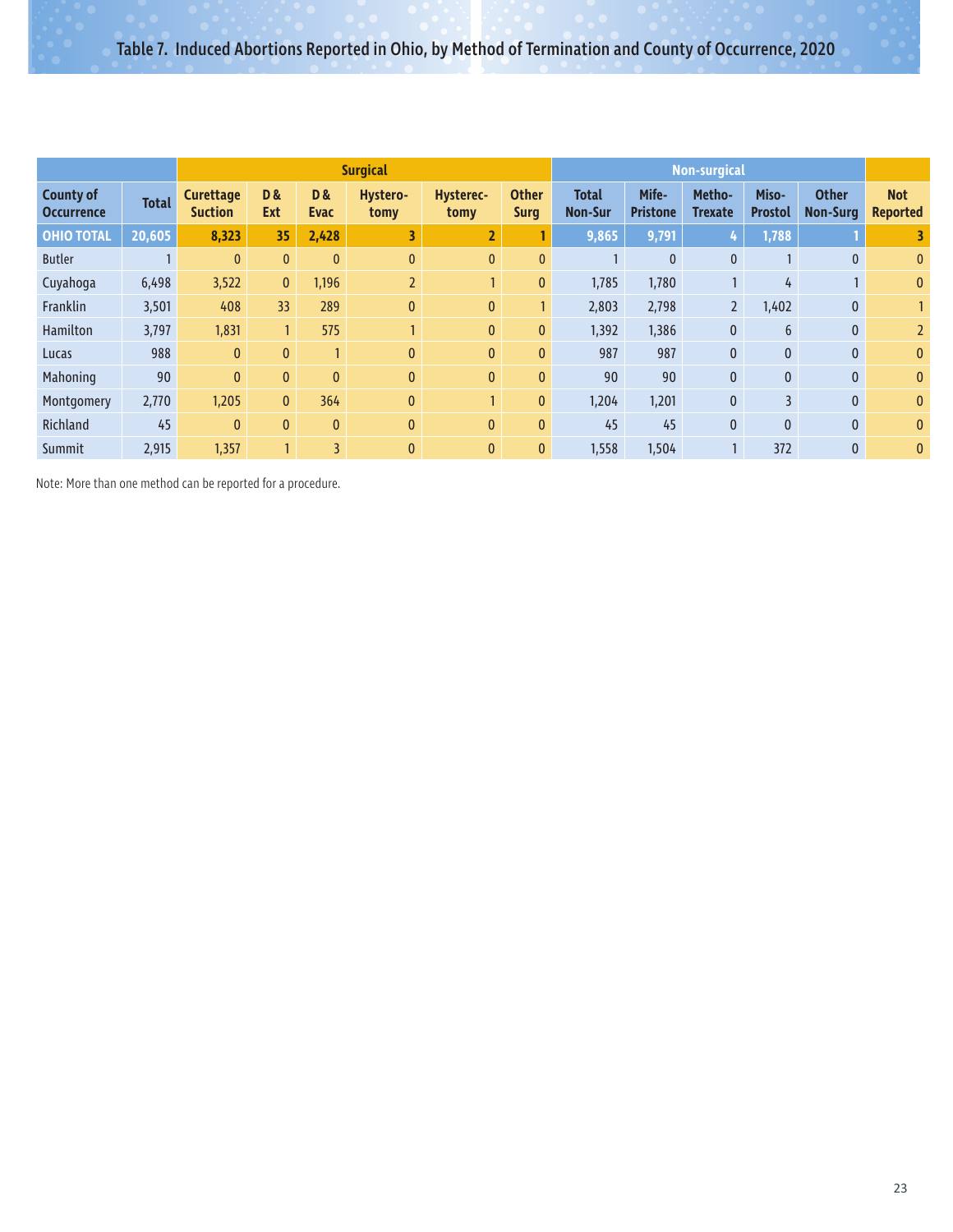| <b>Gestational Age</b>          | <b>Number</b> | <b>Percent</b> |
|---------------------------------|---------------|----------------|
| <b>Total Abortions Reported</b> | 20,605        | 100.0          |
| Less than 9 Weeks               | 12,739        | 61.8           |
| 9-12 Weeks                      | 5,207         | 25.3           |
| 13-18 Weeks                     | 2,218         | 10.8           |
| 19-20 Weeks                     | 328           | 1.6            |
| 21-24 Weeks                     | 113           | 0.6            |
| 25-36 Weeks                     | $\Omega$      | 0.0            |
| Not Reported                    | $\Omega$      | 0.0            |

#### Table 8b. Method Used to Determine Gestational Age of Fetus, Ohio, 2020

| <b>Method</b>                | <b>Number</b> | <b>Percent</b> |
|------------------------------|---------------|----------------|
| <b>Clinical Exam</b>         | 15            | 0.1            |
| Last Menstrual Period        | 1,450         | 7.0            |
| Ultrasound                   | 19,179        | 93.1           |
| <b>Other Reported Method</b> | $\mathcal{P}$ | 0.0            |
| Not Reported                 |               | 0.O            |

Note: More than one method of estimation can be reported.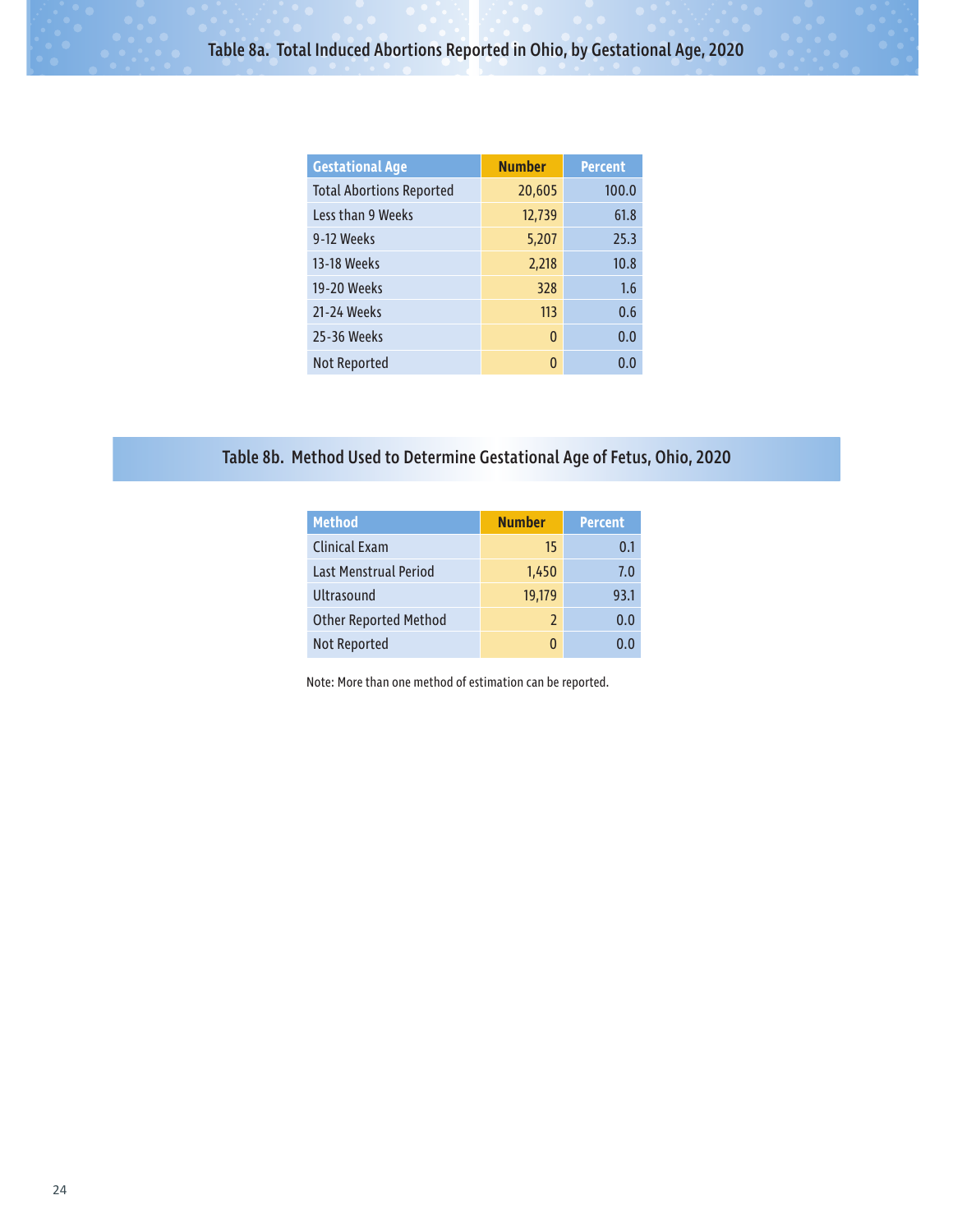| <b>Prior Induced Abortion</b>     |              |              |                |                |                |              |              |              |  |  |  |  |  |
|-----------------------------------|--------------|--------------|----------------|----------------|----------------|--------------|--------------|--------------|--|--|--|--|--|
| <b>Age Group</b>                  | <b>Total</b> | 0            |                | $\overline{2}$ | 3              | 4            | $5+$         | Not Reported |  |  |  |  |  |
| <b>Total Abortions</b>            | 19,438       | 10,394       | 4,535          | 1,969          | 720            | 323          | 224          | 1,273        |  |  |  |  |  |
| <b>Under 18</b>                   | 494          | 445          | 15             | $\mathbf{0}$   | $\mathbf{0}$   | $\mathbf 0$  | $\mathbf{0}$ | 34           |  |  |  |  |  |
| $18-19$                           | 1,149        | 919          | 121            | 21             | $\mathbf{1}$   | $\mathbf{0}$ | $\mathbf{0}$ | 87           |  |  |  |  |  |
| $20 - 24$                         | 5,550        | 3,499        | 1,186          | 328            | 88             | 33           | 11           | 405          |  |  |  |  |  |
| $25 - 29$                         | 5,955        | 2,869        | 1,570          | 745            | 247            | 114          | 62           | 348          |  |  |  |  |  |
| $30 - 34$                         | 3,742        | 1,554        | 963            | 537            | 242            | 112          | 85           | 249          |  |  |  |  |  |
| 35-39                             | 1,883        | 814          | 490            | 249            | 109            | 54           | 58           | 109          |  |  |  |  |  |
| $40 - 44$                         | 633          | 280          | 184            | 83             | 31             | 9            | 8            | 38           |  |  |  |  |  |
| 45-59                             | 32           | 14           | $6\phantom{1}$ | 6              | $\overline{2}$ | $\mathbf{1}$ | $\mathbf{0}$ | 3            |  |  |  |  |  |
| Age is Outside of Fertility Range | $\mathbf{0}$ | $\mathbf{0}$ | $\mathbf{0}$   | $\mathbf{0}$   | $\mathbf{0}$   | $\mathbf{0}$ | $\mathbf{0}$ | $\mathbf{0}$ |  |  |  |  |  |
| <b>Not Reported</b>               | $\mathbf{0}$ | $\mathbf 0$  | $\mathbf{0}$   | $\bf{0}$       | $\mathbf{0}$   | $\bf{0}$     | $\mathbf{0}$ | $\mathbf{0}$ |  |  |  |  |  |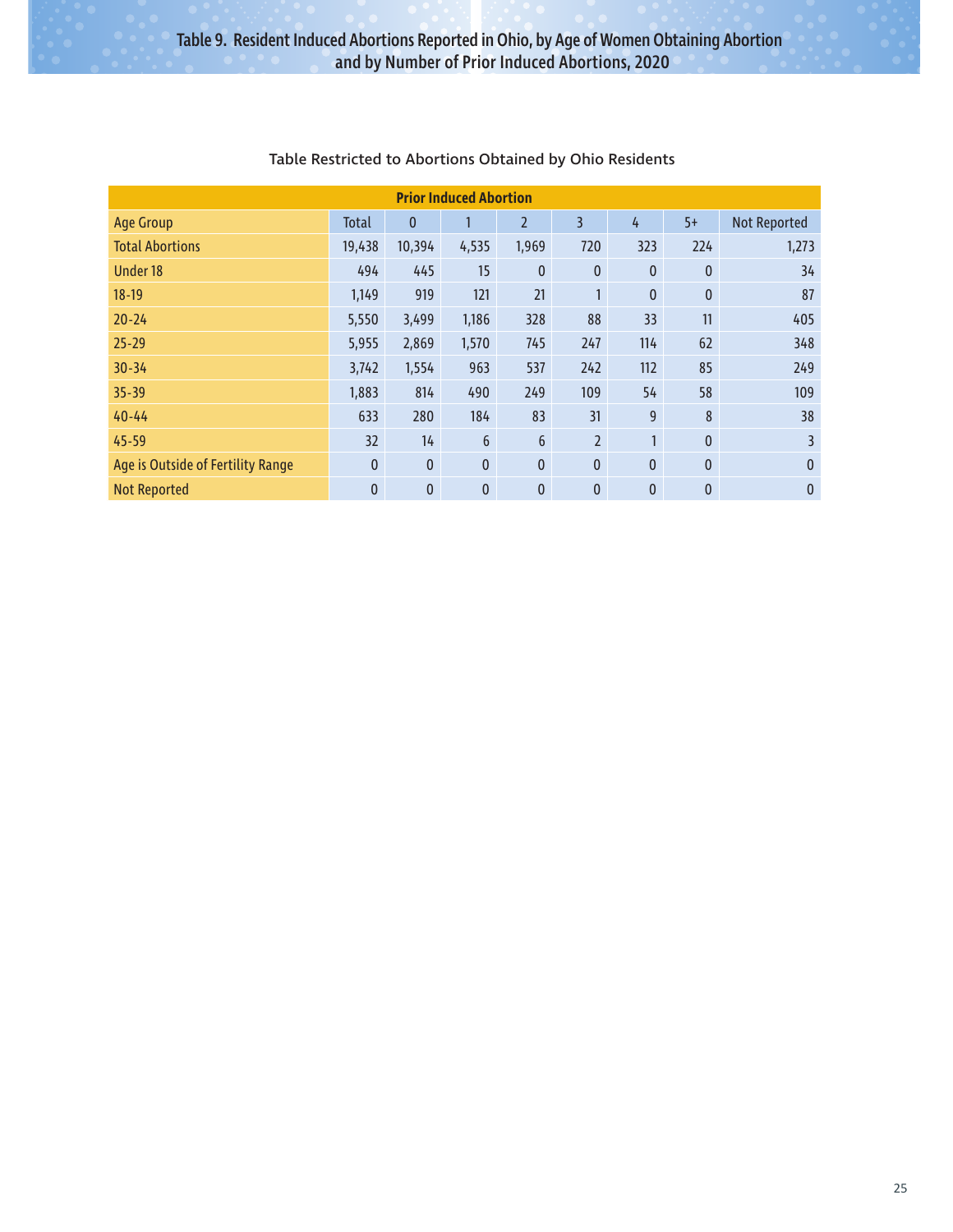| <b>Complication Type</b>                              | <b>Number of</b><br><b>Complications</b> | <b>Percent of Abortions</b><br>with Complications |
|-------------------------------------------------------|------------------------------------------|---------------------------------------------------|
| <b>Perforation of Uterus</b>                          | $\overline{2}$                           | 8.7%                                              |
| <b>Cervical Laceration</b>                            | $\overline{2}$                           | 8.7%                                              |
| Hemorrhage                                            | 5                                        | 21.7%                                             |
| <b>Incomplete Abortion</b>                            | $\overline{2}$                           | 8.7%                                              |
| <b>Hematometra</b>                                    | $\overline{2}$                           | 8.7%                                              |
| Anesthetic                                            | 1                                        | 4.3%                                              |
| <b>Failed Abortion</b>                                | 1                                        | 4.3%                                              |
| <b>Infection</b>                                      | 1                                        | 4.3%                                              |
| <b>Death</b>                                          | $\Omega$                                 | 0.0%                                              |
| Other                                                 | 8                                        | 34.8%                                             |
| <b>Other Unknown Complication</b>                     | 8                                        | 34.8%                                             |
| Total Number of Complications*                        | 24                                       | Not Applicable                                    |
| <b>Total Abortions with One or More Complications</b> | 23                                       | 100.00%                                           |

#### Data Source: Confidential Abortion Reporting Form, Box 23

\* One termination may have more than one reported complication.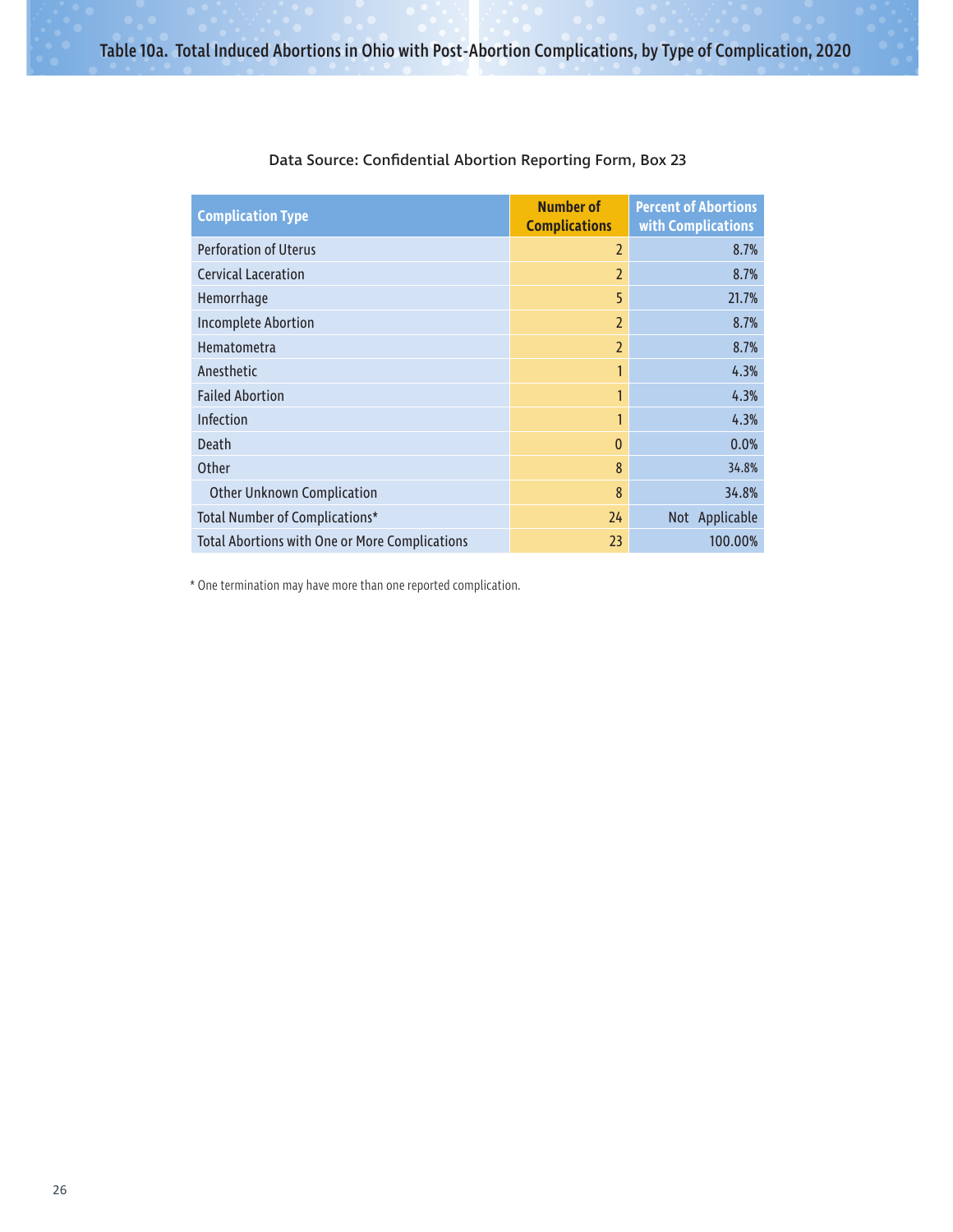| <b>Complication Type</b>                              | <b>Number of</b><br><b>Complications</b> | <b>Percent of Abortions</b><br>with Complications |
|-------------------------------------------------------|------------------------------------------|---------------------------------------------------|
| <b>Perforation of Uterus</b>                          | $\mathbf{0}$                             | 0.0%                                              |
| <b>Cervical Laceration</b>                            | $\Omega$                                 | 0.0%                                              |
| Hemorrhage                                            | 9                                        | 10.0%                                             |
| <b>Incomplete Abortion</b>                            | 27                                       | 30.0%                                             |
| <b>Hematometra</b>                                    | 7                                        | 7.8%                                              |
| Anesthetic                                            | $\Omega$                                 | 0.0%                                              |
| <b>Failed Abortion</b>                                | 46                                       | 51.1%                                             |
| <b>Infection</b>                                      | $\overline{2}$                           | 2.2%                                              |
| Death                                                 | $\mathbf{0}$                             | 0.0%                                              |
| <b>Failure of Amniotic Fluid Ex</b>                   | $\mathbf{0}$                             | 0.0%                                              |
| RH Incompatibility                                    | $\mathbf{0}$                             | 0.9%                                              |
| Other                                                 | 5                                        | 5.6%                                              |
| Total Number of Complications*                        | 96                                       | Not Applicable                                    |
| <b>Total Abortions with One or More Complications</b> | 90                                       | 100.0%                                            |

#### Data Source: Post-Abortion Care Report for Complications, Box 8

\* An abortion may have more than one reported complication.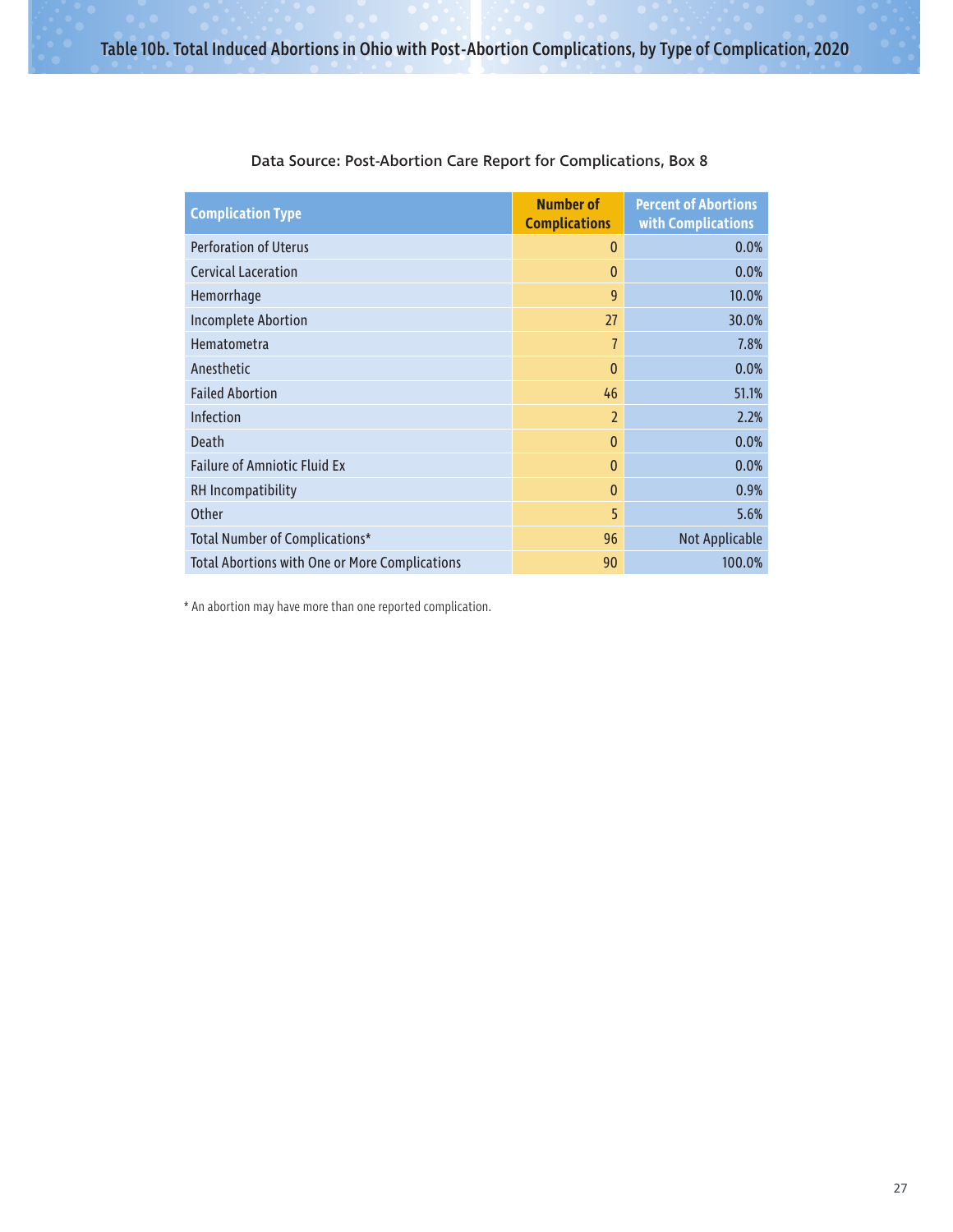|                                                       |                | <b>Gestation Period</b> |                          |                           |                |                               |  |  |  |  |
|-------------------------------------------------------|----------------|-------------------------|--------------------------|---------------------------|----------------|-------------------------------|--|--|--|--|
| <b>Complication Type</b>                              | <b>Total</b>   | $< 9$ Wks               | 9-12 Wks                 | 13-19 Wks                 | $20+W$ ks      | <b>Not</b><br><b>Reported</b> |  |  |  |  |
|                                                       |                |                         |                          | (Number of Complications) |                |                               |  |  |  |  |
| <b>Perforation of Uterus</b>                          | $\mathbf{0}$   | $\mathbf{0}$            | $\Omega$                 | 0                         | 0              | 0                             |  |  |  |  |
| <b>Cervical Laceration</b>                            | $\mathbf{0}$   | $\mathbf{0}$            | $\Omega$                 | $\mathbf{0}$              | $\mathbf{0}$   | $\Omega$                      |  |  |  |  |
| Hemorrhage                                            | $\overline{9}$ | 4                       | $\overline{2}$           | $\overline{2}$            | $\mathbf{0}$   |                               |  |  |  |  |
| <b>Incomplete Abortion</b>                            | 27             | 14                      | 8                        |                           | 0              | 4                             |  |  |  |  |
| Hematometra                                           | 7              | 4                       | 3                        | $\mathbf{0}$              | 0              | $\Omega$                      |  |  |  |  |
| Anesthetic                                            | $\Omega$       | $\mathbf{0}$            | $\Omega$                 | $\mathbf{0}$              | 0              | $\Omega$                      |  |  |  |  |
| <b>Failed Abortion</b>                                | 46             | 29                      | 17                       | $\Omega$                  | $\mathbf{0}$   | $\Omega$                      |  |  |  |  |
| Infection                                             | $\overline{2}$ | $\mathbf{1}$            | $\mathbf{0}$             | $\Omega$                  | $\mathbf{0}$   |                               |  |  |  |  |
| <b>Death</b>                                          | $\mathbf{0}$   | $\mathbf{0}$            | $\Omega$                 | $\mathbf{0}$              | 0              | $\Omega$                      |  |  |  |  |
| <b>Failure of Amniotic Fluid Ex</b>                   | $\mathbf{0}$   | $\mathbf{0}$            | $\Omega$                 | $\Omega$                  | $\mathbf{0}$   | $\Omega$                      |  |  |  |  |
| RH Incompatibility                                    | $\Omega$       | $\mathbf{0}$            | $\mathbf{0}$             | $\Omega$                  | $\mathbf{0}$   | $\Omega$                      |  |  |  |  |
| Other/Unreported                                      | 5              | $\overline{\mathsf{B}}$ | $\overline{\phantom{a}}$ | $\Omega$                  | $\mathbf{0}$   | $\Omega$                      |  |  |  |  |
| Total Number of Complications*                        | 96             | 55                      | 32                       | 3                         | $\overline{0}$ | 6                             |  |  |  |  |
| <b>Total Abortions with One or More Complications</b> | 90             | 55                      | 29                       | $\overline{2}$            | $\overline{0}$ | 4                             |  |  |  |  |

#### Data Source: Post-Abortion Care Report for Complications, Box 4 and Box 8

\* An abortion may have more than one reported complication.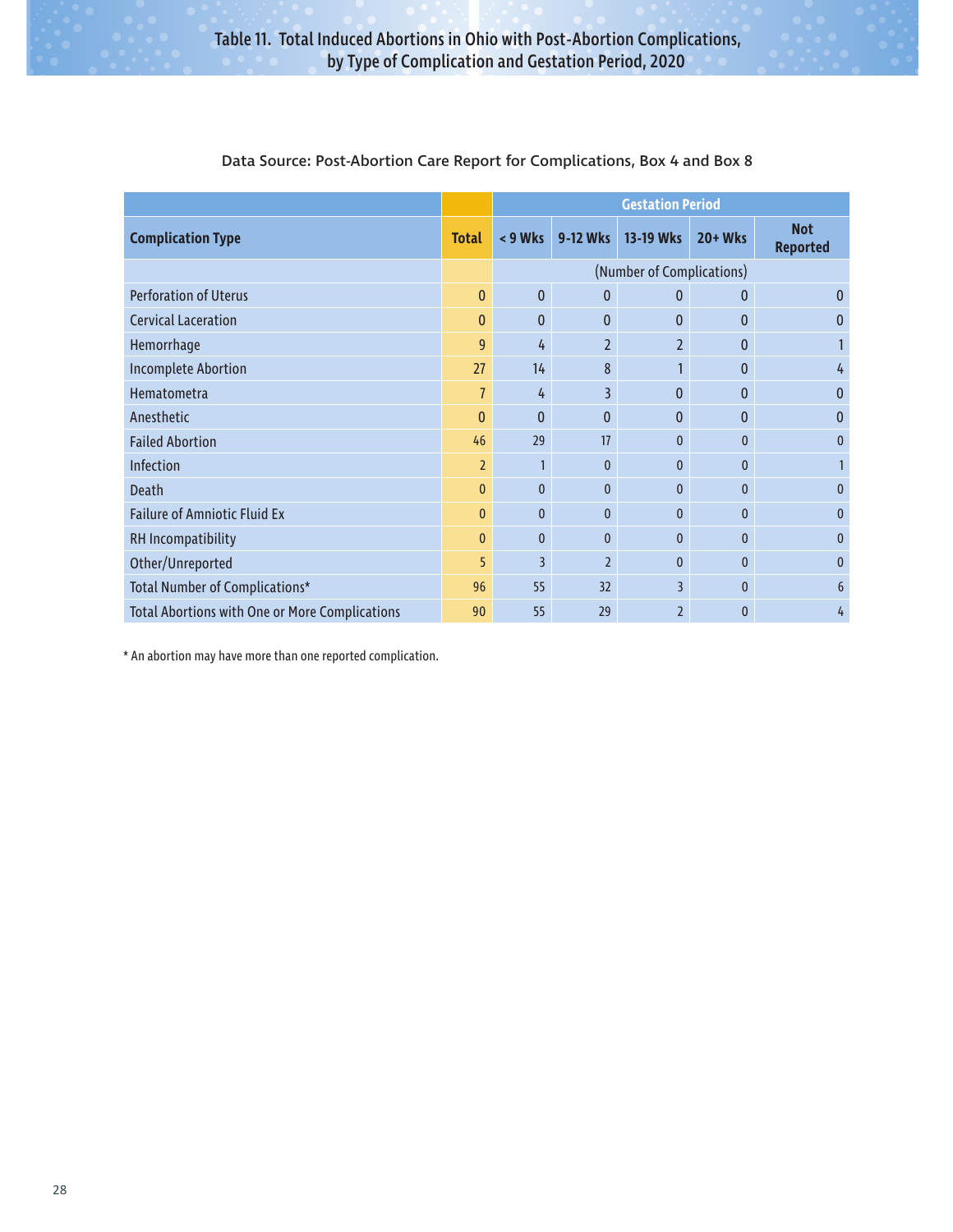# Table 12. Resident Induced Abortions, by Zip Code of Patient, Ohio, 2020

| <b>Zip Code</b> | <b>Total</b>            | <b>Zip Code</b> | <b>Total</b>     | <b>Zip Code</b> | <b>Total</b>       | <b>Zip Code</b> | <b>Total</b>        |
|-----------------|-------------------------|-----------------|------------------|-----------------|--------------------|-----------------|---------------------|
| 43003           | 4                       | 43076           | 6                | 43202           | 31                 | 43323           | 1                   |
| 43004           | 52                      | 43078           | 16               | 43203           | 49                 | 43324           | 1                   |
| 43006           | $\mathbf{1}$            | 43080           | 1                | 43204           | 93                 | 43326           | $\overline{7}$      |
| 43008           | $\overline{2}$          | 43081           | 105              | 43205           | 60                 | 43331           | 3                   |
| 43009           | $\mathbf{1}$            | 43082           | 18               | 43206           | 77                 | 43332           | 2                   |
| 43010           | 1                       | 43085           | 30               | 43207           | 118                | 43334           | 1                   |
| 43011           | 10 <sup>°</sup>         | 43087           | 1                | 43208           | $\mathbf{1}$       | 43338           | $\overline{2}$      |
| 43013           | $\mathbf{1}$            | 43089           | 1                | 43209           | 48                 | 43340           | 3                   |
| 43014           | $\overline{\mathbf{3}}$ | 43094           | 1                | 43210           | 8                  | 43342           | 4                   |
| 43015           | 39                      | 43102           | 1                | 43211           | 87                 | 43344           | $\boldsymbol{6}$    |
| 43016           | 57                      | 43103           | 22               | 43212           | 50                 | 43345           | 1                   |
| 43017           | 48                      | 43105           | $\boldsymbol{6}$ | 43213           | 143                | 43348           | $\overline{2}$      |
| 43018           | $\mathbf{1}$            | 43110           | 120              | 43214           | 36                 | 43351           | $\overline{7}$      |
| 43019           | 5                       | 43112           | $\mathbf{1}$     | 43215           | 46                 | 43357           | $\overline{2}$      |
| 43020           | $\overline{2}$          | 43113           | 14               | 43217           | 5                  | 43402           | 20                  |
| 43021           | 4                       | 43114           | 1                | 43218           | $\mathbf{1}$       | 43403           | $\overline{2}$      |
| 43022           | 5                       | 43115           | 3                | 43219           | 114                | 43406           | 1                   |
| 43023           | 8                       | 43116           | 3                | 43220           | 47                 | 43410           | 3                   |
| 43025           | $\overline{7}$          | 43119           | 44               | 43221           | 37                 | 43412           | $\overline{2}$      |
| 43026           | 75                      | 43123           | 72               | 43222           | 13                 | 43416           | 1                   |
| 43028           | 5                       | 43124           | $\mathbf{1}$     | 43223           | 66                 | 43417           | $\mathbf{1}$        |
| 43029           | 1                       | 43125           | 17               | 43224           | 141                | 43420           | 30                  |
| 43031           | 5                       | 43127           | $\mathbf{1}$     | 43225           | 3                  | 43424           | $\mathbf{1}$        |
| 43033           | $\mathbf{1}$            | 43128           | 5                | 43226           | 2                  | 43430           | $\overline{2}$      |
| 43035           | 43                      | 43130           | 55               | 43227           | 99                 | 43435           | $\mathbf{1}$        |
| 43037           | $\overline{2}$          | 43131           | 1                | 43228           | 133                | 43440           | 3                   |
| 43040           | 22                      | 43134           | 1                | 43229           | 192                | 43442           | 1                   |
| 43044           | $\overline{\mathbf{3}}$ | 43137           | 3                | 43230           | 93                 | 43443           | 2                   |
| 43046           | $\overline{2}$          | 43138           | 13               | 43231           | 61                 | 43447           | 5                   |
| 43050           | 16                      | 43140           | 18               | 43232           | 198                | 43449           | 5                   |
| 43051           | 1                       | 43143           | 3                | 43235           | 67                 | 43451           | 1                   |
| 43053           | $\mathbf{1}$            | 43145           | 1                | 43236           | 1                  | 43452           | 9                   |
| 43054           | 32                      | 43146<br>43147  | $\overline{2}$   | 43239<br>43240  | $\mathbf{1}$<br>26 | 43457           | 1<br>$\overline{7}$ |
| 43055<br>43056  | 66<br>$16$              | 43148           | 54<br>3          | 43252           | $\mathbf{1}$       | 43460<br>43462  | 1                   |
| 43060           | $\overline{2}$          | 43149           | 1                | 43255           | 1                  | 43463           | 1                   |
| 43061           | $\overline{2}$          | 43150           | 1                | 43257           | 1                  | 43464           | 3                   |
| 43062           | 37                      | 43151           | 1                | 43270           | 1                  | 43465           | 12                  |
| 43064           | 9                       | 43153           | 3                | 43277           | 1                  | 43469           | $\mathbf{1}$        |
| 43065           | 28                      | 43155           | 1                | 43282           | 1                  | 43502           | 1                   |
| 43066           | $\mathbf{1}$            | 43157           | $\overline{2}$   | 43302           | 46                 | 43506           | 11                  |
| 43067           | $\overline{2}$          | 43160           | 15               | 43311           | 14                 | 43512           | $\boldsymbol{8}$    |
| 43068           | 168                     | 43162           | $\overline{2}$   | 43314           | 2                  | 43515           | 5                   |
| 43069           | $\mathbf{1}$            | 43164           | 1                | 43315           | 4                  | 43516           | 1                   |
| 43072           | 4                       | 43200           | $\mathbf{1}$     | 43316           | 6                  | 43518           | 1                   |
| 43074           | $\overline{7}$          | 43201           | 95               | 43318           | $\mathbf{1}$       | 43520           | $\mathbf{1}$        |
|                 |                         |                 |                  |                 |                    |                 |                     |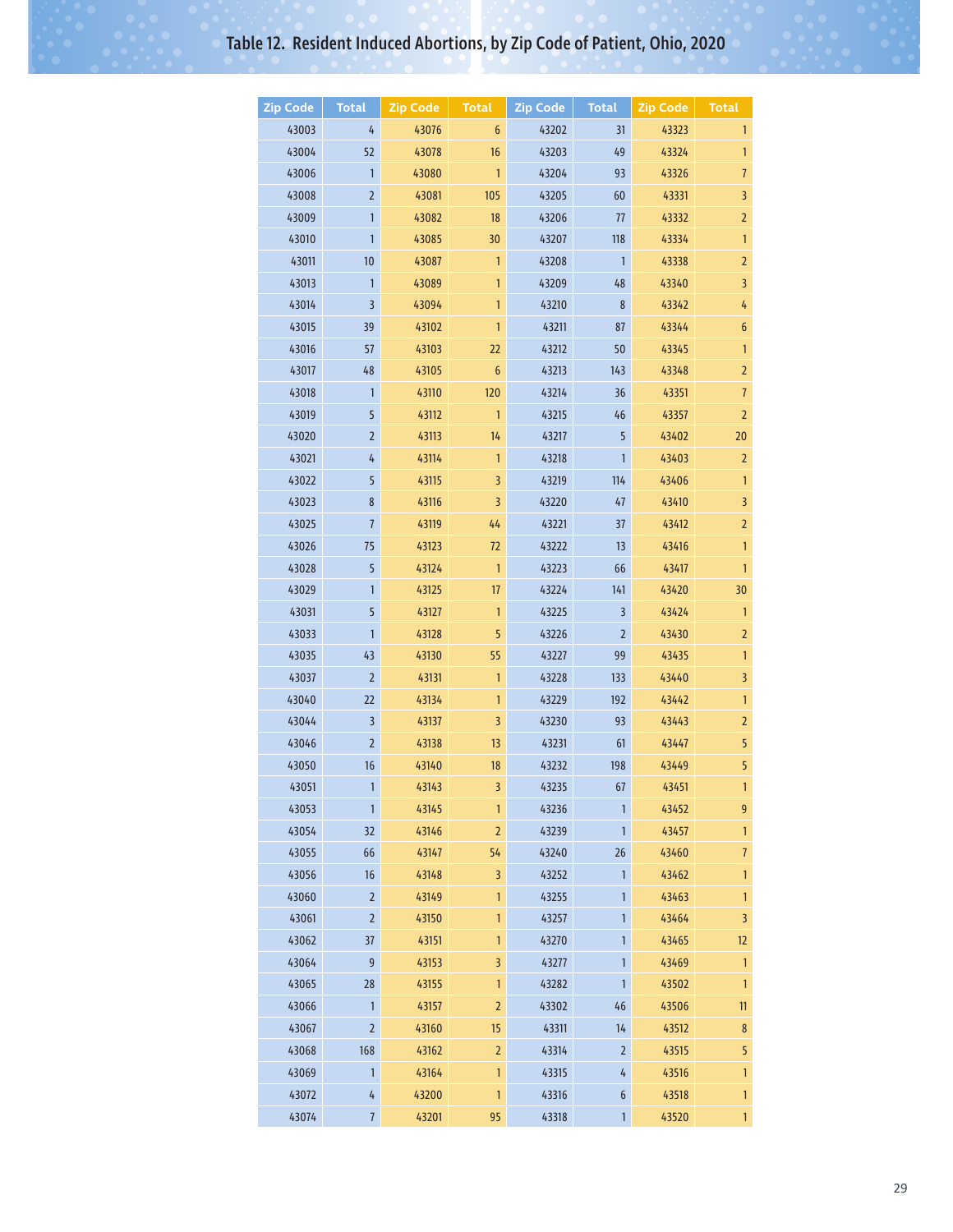# Table 12. Resident Induced Abortions by Zip Code of Patient, Ohio, 2020 (Part 2)

| <b>Zip Code</b> | <b>Total</b>            | <b>Zip Code</b> | <b>Total</b>            | <b>Zip Code</b> | <b>Total</b>            | <b>Zip Code</b> | <b>Total</b>   |
|-----------------|-------------------------|-----------------|-------------------------|-----------------|-------------------------|-----------------|----------------|
| 43521           | 2                       | 43720           | $\overline{2}$          | 44005           | $\overline{\mathbf{3}}$ | 44074           | $\overline{2}$ |
| 43527           | 1                       | 43723           | 4                       | 44007           | 1                       | 44076           | 4              |
| 43528           | 16                      | 43724           | 1                       | 44009           | 1                       | 44077           | 87             |
| 43534           | $\mathbf{1}$            | 43725           | 14                      | 44010           | 1                       | 44080           | $\overline{2}$ |
| 43537           | 27                      | 43730           | 1                       | 44011           | 26                      | 44081           | 10             |
| 43540           | 2                       | 43731           | 4                       | 44012           | 19                      | 44084           | $\overline{1}$ |
| 43542           | 3                       | 43734           | 1                       | 44017           | 24                      | 44085           | $\mathbf{1}$   |
| 43543           | 1                       | 43755           | 1                       | 44019           | 1                       | 44086           | $\overline{2}$ |
| 43545           | $\,$ 8 $\,$             | 43762           | $\overline{2}$          | 44020           | 1                       | 44087           | 37             |
| 43551           | 29                      | 43764           | 3                       | 44021           | 3                       | 44089           | 16             |
| 43557           | $\mathbf{1}$            | 43771           | 1                       | 44022           | 13                      | 44090           | 11             |
| 43558           | 8                       | 43777           | 3                       | 44023           | 18                      | 44092           | 53             |
| 43560           | 14                      | 43778           | 1                       | 44024           | 22                      | 44094           | 68             |
| 43566           | 4                       | 43779           | 1                       | 44025           | 1                       | 44095           | 57             |
| 43567           | 6                       | 43783           | 1                       | 44026           | 3                       | 44100           | $\mathbf{1}$   |
| 43569           | 2                       | 43787           | 1                       | 44027           | 2                       | 44101           | 2              |
| 43570           | 5                       | 43801           | 1                       | 44028           | $\overline{1}$          | 44102           | 167            |
| 43571           | $\overline{2}$          | 43804           | 1                       | 44030           | 10                      | 44103           | 82             |
| 43601           | 1                       | 43805           | 2                       | 44032           | $\overline{2}$          | 44104           | 188            |
| 43603           | $\overline{\mathbf{3}}$ | 43812           | 10                      | 44034           | 1                       | 44105           | 233            |
| 43604           | 26                      | 43820           | 1                       | 44035           | 138                     | 44106           | 87             |
| 43605           | 51                      | 43821           | $\overline{\mathbf{c}}$ | 44036           | $\overline{2}$          | 44107           | 137            |
| 43606           | 38                      | 43822           | 3                       | 44039           | 33                      | 44108           | 135            |
| 43607           | 56                      | 43824           | 1                       | 44040           | $\overline{\mathbf{3}}$ | 44109           | 142            |
| 43608           | 28                      | 43828           | 1                       | 44041           | 20                      | 44110           | 120            |
| 43609           | 45                      | 43830           | 5                       | 44042           | $\mathbf{1}$            | 44111           | 118            |
| 43610           | 14                      | 43832           | 4                       | 44044           | 23                      | 44112           | 139            |
| 43611           | 21                      | 43837           | 1                       | 44045           | 1                       | 44113           | 66             |
| 43612           | 93                      | 43840           | 1                       | 44046           | 1                       | 44114           | 22             |
| 43613           | 42                      | 43844           | 1                       | 44047           | 4                       | 44115           | 84             |
| 43614           | 42                      | 43845           | 3                       | 44050           | 6                       | 44116           | 27             |
| 43615           | 72                      | 43917           | 1                       | 44052           | 89                      | 44117           | 64             |
| 43616           | 22                      | 43920           | 3                       | 44053           | 34                      | 44118           | 134            |
| 43617           | $\boldsymbol{6}$        | 43942           | 1                       | 44054           | 18                      | 44119           | 82             |
| 43619           | $\mathbf{4}$            | 43943           | $\mathbf{1}$            | 44055           | 56                      | 44120           | 200            |
| 43620           | 13                      | 43945           | 1                       | 44056           | 19                      | 44121           | 202            |
| 43623           | 31                      | 43947           | $\mathbf{1}$            | 44057           | 26                      | 44122           | 105            |
| 43635           | 1                       | 43952           | $\overline{c}$          | 44059           | $\mathbf{1}$            | 44123           | 116            |
| 43660           | 1                       | 43964           | $\overline{2}$          | 44060           | 56                      | 44124           | 103            |
| 43697           | 1                       | 43968           | $\overline{c}$          | 44062           | 5                       | 44125           | 197            |
| 43701           | 55                      | 43977           | 1                       | 44064           | $\mathbf{1}$            | 44126           | 30             |
| 43703           | 1                       | 43986           | 1                       | 44065           | $\,8\,$                 | 44127           | 25             |
| 43704           | 1                       | 43988           | $\mathbf{1}$            | 44067           | 17                      | 44128           | 212            |
| 43705           | $\mathbf{1}$            | 44001           | 21                      | 44069           | $\mathbf{1}$            | 44129           | 60             |
| 43713           | $\overline{2}$          | 44003           | $\sqrt{4}$              | 44070           | 52                      | 44130           | 100            |
| 43719           | $\overline{2}$          | 44004           | 47                      | 44072           | $\boldsymbol{6}$        | 44131           | 22             |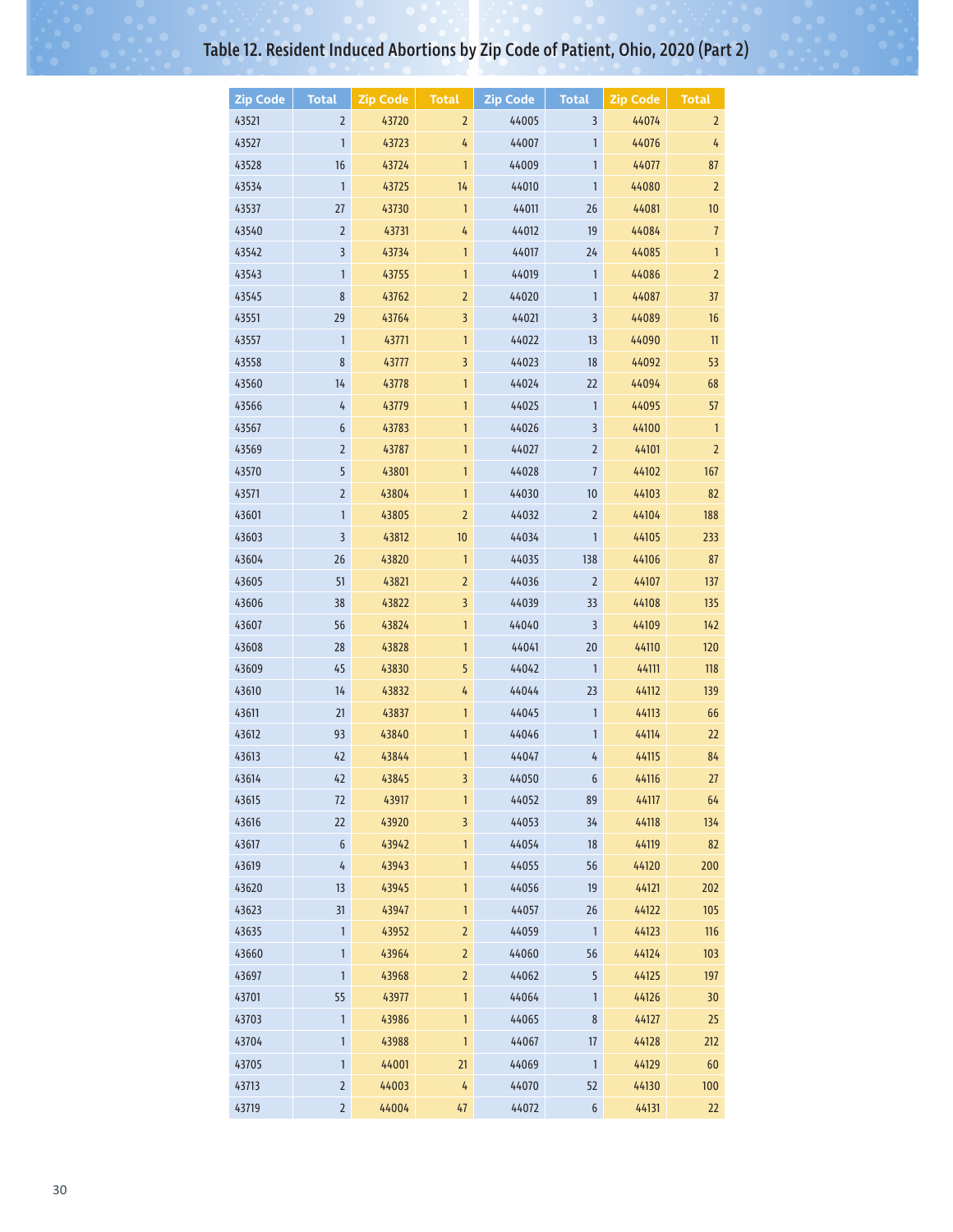# Table 12. Resident Induced Abortions by Zip Code of Patient, Ohio, 2020 (Part 3)

| <b>Zip Code</b> | <b>Total</b> | <b>Zip Code</b> | <b>Total</b>     | <b>Zip Code</b> | <b>Total</b>   | <b>Zip Code</b> | <b>Total</b>            |
|-----------------|--------------|-----------------|------------------|-----------------|----------------|-----------------|-------------------------|
| 44132           | 127          | 44129           | 60               | 44320           | 97             | 44502           | 33                      |
| 44133           | 39           | 44230           | 6                | 44321           | 26             | 44503           | $\overline{2}$          |
| 44134           | 51           | 44231           | 8                | 44326           | $\mathbf{1}$   | 44504           | 15                      |
| 44135           | 90           | 44233           | $\boldsymbol{6}$ | 44333           | 12             | 44505           | 43                      |
| 44136           | 33           | 44234           | 3                | 44370           | 1              | 44506           | $\overline{1}$          |
| 44137           | 171          | 44236           | 16               | 44385           | 1              | 44507           | 26                      |
| 44138           | 25           | 44240           | 81               | 44401           | 1              | 44508           | $\overline{1}$          |
| 44139           | 28           | 44241           | 27               | 44403           | 3              | 44509           | 34                      |
| 44140           | 11           | 44244           | $\overline{2}$   | 44405           | 20             | 44510           | 10                      |
| 44141           | 6            | 44248           | 1                | 44406           | 12             | 44511           | 43                      |
| 44142           | 34           | 44250           | 5                | 44408           | 5              | 44512           | 57                      |
| 44143           | 71           | 44251           | 1                | 44410           | 15             | 44514           | 22                      |
| 44144           | 63           | 44253           | 1                | 44411           | 5              | 44515           | 52                      |
| 44145           | 36           | 44254           | 4                | 44412           | 2              | 44517           | $\mathbf{1}$            |
| 44146           | 137          | 44255           | 3                | 44418           | $\mathbf{1}$   | 44551           | $\mathbf{1}$            |
| 44147           | 27           | 44256           | 70               | 44420           | 21             | 44570           | 1                       |
| 44149           | 20           | 44260           | 11               | 44425           | 8              | 44571           | 1                       |
| 44152           | $\mathbf{1}$ | 44262           | $\overline{3}$   | 44426           | 1              | 44574           | $\mathbf{1}$            |
| 44153           | 1            | 44264           | 1                | 44428           | 1              | 44575           | 2                       |
| 44166           | 1            | 44265           | 1                | 44429           | 4              | 44601           | 46                      |
| 44170           | $\mathbf{1}$ | 44266           | 33               | 44430           | 1              | 44606           | 1                       |
| 44175           | 1            | 44270           | 10               | 44432           | 7              | 44608           | 3                       |
| 44177           | 2            | 44272           | 6                | 44436           | 5              | 44609           | $\mathbf{1}$            |
| 44178           | $\mathbf{1}$ | 44273           | 4                | 44437           | 1              | 44611           | $\overline{2}$          |
| 44184           | 1            | 44275           | $\overline{2}$   | 44438           | 5              | 44612           | 6                       |
| 44201           | 4            | 44278           | 29               | 44442           | 1              | 44613           | $\mathbf{1}$            |
| 44202           | 17           | 44280           | $\overline{1}$   | 44443           | 1              | 44614           | 18                      |
| 44203           | 64           | 44281           | 30               | 44444           | 13             | 44615           | $\boldsymbol{6}$        |
| 44204           | 2            | 44286           | 5                | 44445           | $\overline{2}$ | 44619           | $\mathbf{1}$            |
| 44205           | 2            | 44287           | 5                | 44446           | 32             | 44620           | 1                       |
| 44209           | 2            | 44288           | 8                | 44448           | 1              | 44622           | 20                      |
| 44210           | $\mathbf{1}$ | 44301           | 47               | 44449           | 2              | 44626           | $\overline{2}$          |
| 44212           | 53           | 44302           | 17               | 44451           | 3              | 44627           | 1                       |
| 44214           | $\mathbf{1}$ | 44303           | 16               | 44452           | 3              | 44629           | $\overline{c}$          |
| 44215           | 4            | 44304           | 12               | 44455           | $\mathbf{1}$   | 44632           | $\boldsymbol{6}$        |
| 44216           | 11           | 44305           | 76               | 44460           | 19             | 44637           | 4                       |
| 44217           | 2            | 44306           | $117$            | 44470           | 2              | 44638           | 1                       |
| 44218           | 1            | 44307           | 57               | 44471           | 9              | 44640           | $\mathbf{1}$            |
| 44219           | 1            | 44308           | 5                | 44473           | 2              | 44641           | 13                      |
| 44221           | 43           | 44310           | 83               | 44481           | 9              | 44642           | 1                       |
| 44223           | 32           | 44311           | 26               | 44482           | $\mathbf{1}$   | 44644           | 5                       |
| 44224           | 46           | 44312           | 56               | 44483           | 59             | 44645           | $\mathbf{1}$            |
| 44225           | 2            | 44313           | 87               | 44484           | 28             | 44646           | 67                      |
| 44126           | 30           | 44314           | 80               | 44485           | 57             | 44647           | 22                      |
| 44127           | 25           | 44315           | $\overline{2}$   | 44488           | $\mathbf{1}$   | 44657           | $\boldsymbol{8}$        |
| 44128           | 212          | 44319           | 24               | 44490           | $\overline{2}$ | 44662           | $\overline{\mathbf{3}}$ |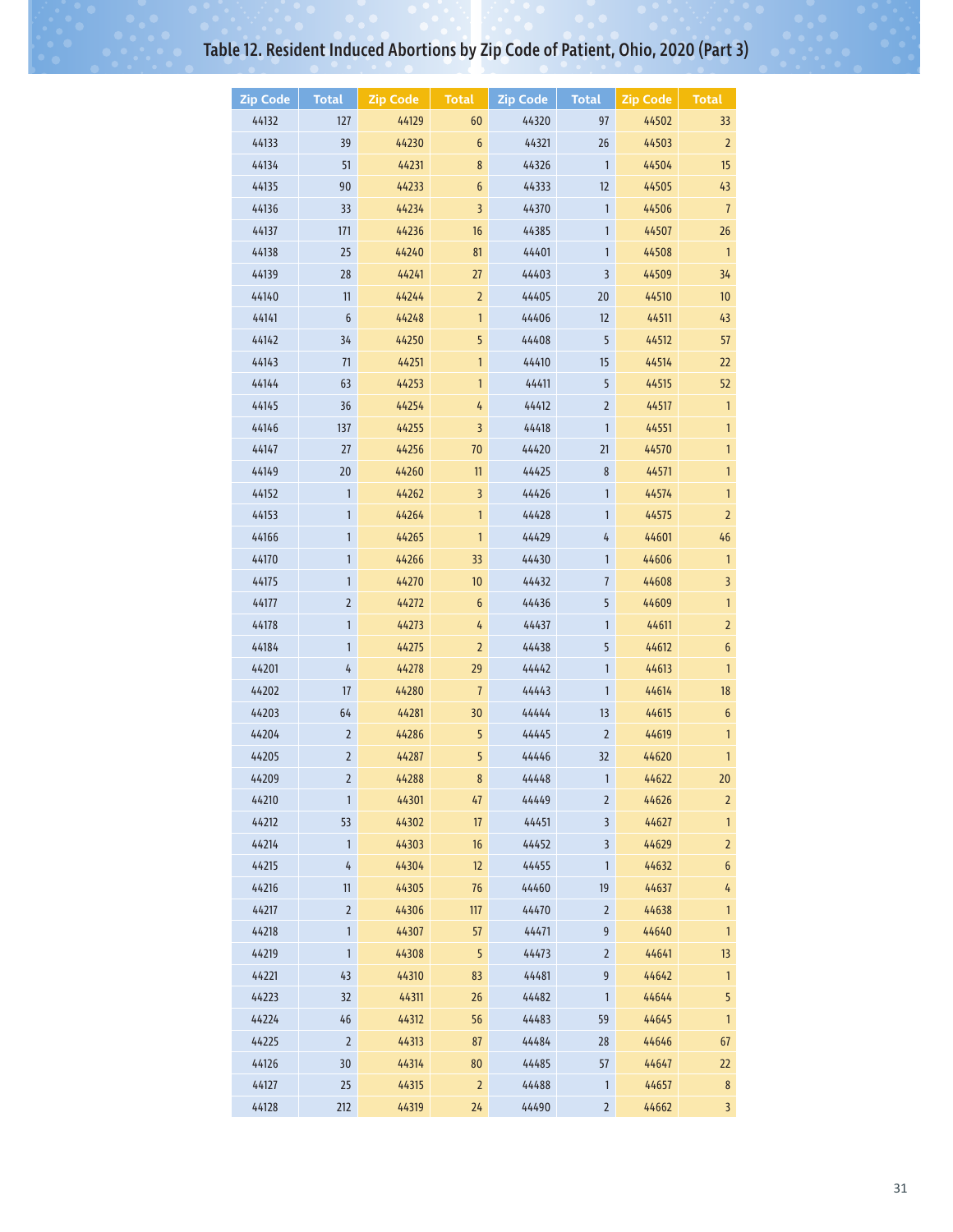# Table 12. Resident Induced Abortions by Zip Code of Patient, Ohio, 2020 (Part 4)

| <b>Zip Code</b> | <b>Total</b>   | <b>Zip Code</b> | <b>Total</b>      | Zip Code | <b>Total</b>   | <b>Zip Code</b> | <b>Total</b>            |
|-----------------|----------------|-----------------|-------------------|----------|----------------|-----------------|-------------------------|
| 44663           | 31             | 44830           | 18                | 45036    | 31             | 45142           | 2                       |
| 44666           | 3              | 44833           | $9\,$             | 45039    | 24             | 45144           | 1                       |
| 44667           | 12             | 44836           | 3                 | 45040    | 66             | 45146           | $\mathbf{1}$            |
| 44672           | 4              | 44839           | 15                | 45041    | 1              | 45147           | $\overline{2}$          |
| 44675           | 2              | 44840           | $\mathbf{1}$      | 45042    | 43             | 45149           | $\mathbf{1}$            |
| 44676           | 2              | 44842           | 1                 | 45044    | 92             | 45150           | 34                      |
| 44677           | 4              | 44843           | 1                 | 45045    | 1              | 45152           | $\overline{1}$          |
| 44680           | 1              | 44846           | 4                 | 45046    | $\mathbf{1}$   | 45154           | 5                       |
| 44681           | 1              | 44849           | 1                 | 45048    | 1              | 45155           | 1                       |
| 44682           | 1              | 44851           | 6                 | 45049    | 1              | 45156           | 1                       |
| 44683           | 8              | 44854           | $\mathbf{1}$      | 45050    | 20             | 45157           | 8                       |
| 44684           | 1              | 44857           | 18                | 45051    | 1              | 45159           | 2                       |
| 44685           | 27             | 44859           | $\mathbf{1}$      | 45052    | 3              | 45160           | 1                       |
| 44688           | $\mathbf{1}$   | 44864           | 4                 | 45053    | 2              | 45167           | 4                       |
| 44691           | 29             | 44865           | $\overline{2}$    | 45054    | 2              | 45168           | $\mathbf{1}$            |
| 44693           | 1              | 44866           | 3                 | 45055    | 2              | 45169           | 3                       |
| 44699           | 1              | 44868           | $\mathbf{1}$      | 45056    | 28             | 45171           | 5                       |
| 44702           | 2              | 44870           | 59                | 45058    | 1              | 45172           | $\mathbf{1}$            |
| 44703           | 31             | 44875           | 4                 | 45061    | 1              | 45174           | $\mathbf{1}$            |
| 44704           | 16             | 44878           | $\mathbf{1}$      | 45062    | 2              | 45176           | $\overline{2}$          |
| 44705           | 44             | 44882           | $\mathbf{1}$      | 45064    | 3              | 45177           | 20                      |
| 44706           | 25             | 44883           | 14                | 45065    | 5              | 45179           | $\mathbf{1}$            |
| 44707           | 32             | 44887           | $\mathbf{1}$      | 45066    | 16             | 45201           | 3                       |
| 44708           | 44             | 44888           | $\mathbf{1}$      | 45067    | 13             | 45202           | 66                      |
| 44709           | 44             | 44889           | 3                 | 45068    | 4              | 45203           | 18                      |
| 44710           | 26             | 44890           | 8                 | 45069    | 64             | 45204           | 32                      |
| 44714           | 35             | 44901           | $\mathbf{1}$      | 45071    | 2              | 45205           | 88                      |
| 44718           | 20             | 44902           | 16                | 45081    | 1              | 45206           | 36                      |
| 44720           | 34             | 44903           | 35                | 45093    | 1              | 45207           | 28                      |
| 44721           | 17             | 44904           | 13                | 45102    | 29             | 45208           | 17                      |
| 44730           | 6              | 44905           | $\boldsymbol{6}$  | 45103    | 36             | 45209           | 24                      |
| 44783           | 1              | 44906           | $12 \overline{ }$ | 45104    | 1              | 45211           | 148                     |
| 44802           | 2              | 44907           | 30                | 45105    | 1              | 45212           | 66                      |
| 44804           | $\mathbf{1}$   | 44951           | $\mathbf{1}$      | 45106    | 4              | 45213           | 17                      |
| 44805           | 15             | 45002           | 13                | 45107    | 6              | 45214           | 48                      |
| 44807           | $\overline{2}$ | 45005           | 24                | 45113    | 1              | 45215           | 74                      |
| 44810           | $\mathbf{1}$   | 45009           | $\mathbf{1}$      | 45117    | 1              | 45216           | 25                      |
| 44811           | 5              | 45011           | 120               | 45120    | 3              | 45217           | 27                      |
| 44813           | 3              | 45012           | $\mathbf{1}$      | 45121    | 5              | 45218           | $\boldsymbol{6}$        |
| 44814           | $\mathbf{1}$   | 45013           | 63                | 45122    | 9              | 45219           | 60                      |
| 44817           | 1              | 45014           | 106               | 45123    | 5              | 45220           | 51                      |
| 44820           | 12             | 45015           | 12                | 45130    | 5              | 45221           | $\overline{\mathbf{3}}$ |
| 44822           | $\mathbf{1}$   | 45017           | $\mathbf{1}$      | 45132    | 1              | 45223           | 81                      |
| 44824           | 4              | 45024           | 1                 | 45133    | 6              | 45224           | 71                      |
| 44826           | 1              | 45030           | 17                | 45135    | $\overline{2}$ | 45225           | 58                      |
| 44827           | 8              | 45033           | $\mathbf{1}$      | 45140    | 55             | 45226           | 9                       |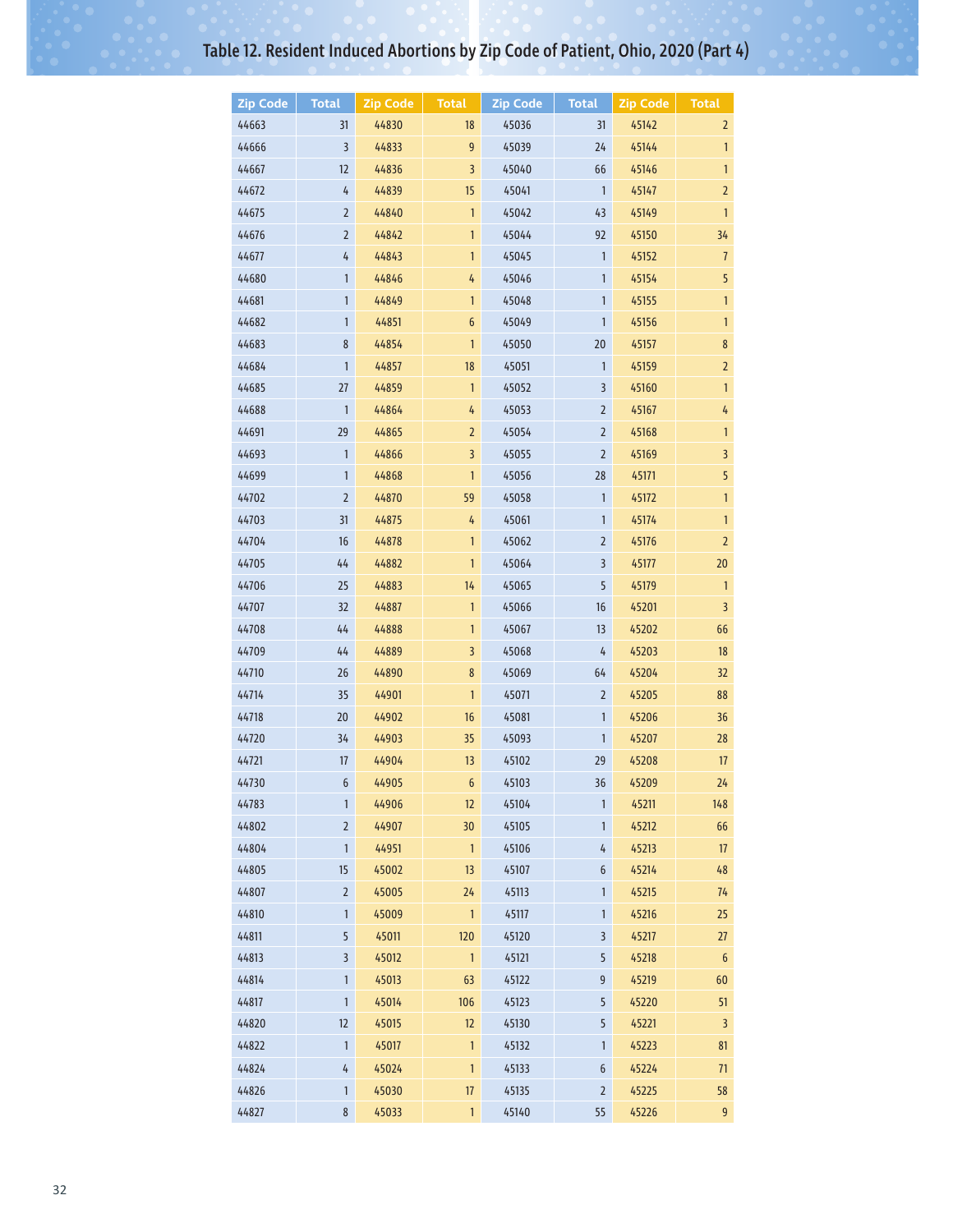# Table 12. Resident Induced Abortions by Zip Code of Patient, Ohio, 2020 (Part 5)

| <b>Zip Code</b> | <b>Total</b>   | <b>Zip Code</b> | <b>Total</b>    | <b>Zip Code</b> | <b>Total</b>            | <b>Zip Code</b> | <b>Total</b>     |
|-----------------|----------------|-----------------|-----------------|-----------------|-------------------------|-----------------|------------------|
| 45227           | 27             | 45324           | 73              | 45415           | 32                      | 45656           | 1                |
| 45229           | 56             | 45325           | $\overline{2}$  | 45416           | 39                      | 45657           | $\mathbf{1}$     |
| 45230           | 44             | 45326           | $\mathbf{1}$    | 45417           | 147                     | 45658           | 2                |
| 45231           | 154            | 45327           | 10              | 45418           | $\mathbf{1}$            | 45660           | 7                |
| 45232           | 48             | 45329           | $\mathbf{1}$    | 45419           | 22                      | 45661           | 2                |
| 45233           | 12             | 45331           | 16              | 45420           | 59                      | 45662           | 13               |
| 45234           | 5              | 45332           | 2               | 45423           | $\mathbf{1}$            | 45663           | $\boldsymbol{6}$ |
| 45235           | 1              | 45335           | 5               | 45424           | 98                      | 45673           | 1                |
| 45236           | 42             | 45337           | $\mathbf{1}$    | 45426           | 91                      | 45679           | $\mathbf{1}$     |
| 45237           | 108            | 45338           | 3               | 45429           | 48                      | 45680           | 3                |
| 45238           | 143            | 45341           | 3               | 45430           | 6                       | 45681           | $\mathbf{1}$     |
| 45239           | 100            | 45342           | 49              | 45431           | 28                      | 45684           | $\mathbf{1}$     |
| 45240           | 104            | 45344           | $\overline{11}$ | 45432           | 16                      | 45690           | 9                |
| 45241           | 27             | 45346           | $\overline{2}$  | 45433           | 4                       | 45692           | 8                |
| 45242           | 23             | 45347           | $\overline{2}$  | 45434           | $\overline{1}$          | 45693           | 4                |
| 45243           | 9              | 45348           | $\mathbf{1}$    | 45439           | 30                      | 45694           | 5                |
| 45244           | 24             | 45356           | 27              | 45440           | 26                      | 45697           | 3                |
| 45245           | 24             | 45359           | 3               | 45449           | 49                      | 45701           | 30               |
| 45246           | 52             | 45361           | $\mathbf{1}$    | 45453           | $\mathbf{1}$            | 45703           | $\mathbf{1}$     |
| 45247           | 23             | 45363           | $\mathbf{1}$    | 45458           | 35                      | 45710           | $\mathbf{1}$     |
| 45248           | 28             | 45365           | 21              | 45459           | 33                      | 45714           | 4                |
| 45249           | 18             | 45368           | 10              | 45460           | $\mathbf{1}$            | 45724           | 2                |
| 45250           | 3              | 45369           | 4               | 45477           | 1                       | 45732           | 4                |
| 45251           | 44             | 45370           | 3               | 45480           | 1                       | 45745           | $\mathbf{1}$     |
| 45252           | 3              | 45371           | 23              | 45488           | 1                       | 45750           | 6                |
| 45255           | 27             | 45373           | 29              | 45489           | $\mathbf{1}$            | 45761           | $\mathbf{1}$     |
| 45256           | 1              | 45377           | 21              | 45502           | 10                      | 45764           | 10               |
| 45257           | 5              | 45378           | $\mathbf{1}$    | 45503           | 50                      | 45769           | $\mathbf{1}$     |
| 45259           | $\mathbf{1}$   | 45380           | 5               | 45504           | 22                      | 45776           | 1                |
| 45280           | 1              | 45381           | 1               | 45505           | 49                      | 45778           | 1                |
| 45281           | 1              | 45383           | 6               | 45506           | 34                      | 45780           | 3                |
| 45301           | $\mathbf{1}$   | 45384           | $\overline{7}$  | 45601           | 32                      | 45784           | $\mathbf{1}$     |
| 45302           | 3              | 45385           | 47              | 45612           | $\overline{\mathbf{3}}$ | 45801           | 33               |
| 45303           | $\overline{2}$ | 45387           | 5               | 45614           | $\overline{2}$          | 45804           | 27               |
| 45304           | $\mathbf{1}$   | 45389           | $\overline{2}$  | 45621           | 1                       | 45805           | 28               |
| 45305           | 10             | 45396           | 1               | 45622           | 1                       | 45806           | 3                |
| 45309           | 9              | 45397           | 1               | 45628           | 1                       | 45807           | $\mathbf{1}$     |
| 45311           | 3              | 45401           | $\mathbf{1}$    | 45631           | 4                       | 45809           | 1                |
| 45312           | 1              | 45402           | 52              | 45634           | $\mathbf{1}$            | 45810           | 4                |
| 45314           | 1              | 45403           | 38              | 45638           | 4                       | 45813           | $\mathbf{1}$     |
| 45315           | 1              | 45404           | 38              | 45640           | 8                       | 45817           | 3                |
| 45318           | 1              | 45405           | 78              | 45647           | 1                       | 45820           | 1                |
| 45320           | 9              | 45406           | 104             | 45648           | 6                       | 45822           | $\overline{7}$   |
| 45321           | 1              | 45409           | 16              | 45650           | 1                       | 45830           | 6                |
| 45322           | 31             | 45410           | 26              | 45651           | 1                       | 45832           | 1                |
| 45323           | 12             | 45414           | 55              | 45654           | $\overline{2}$          | 45833           | $\overline{c}$   |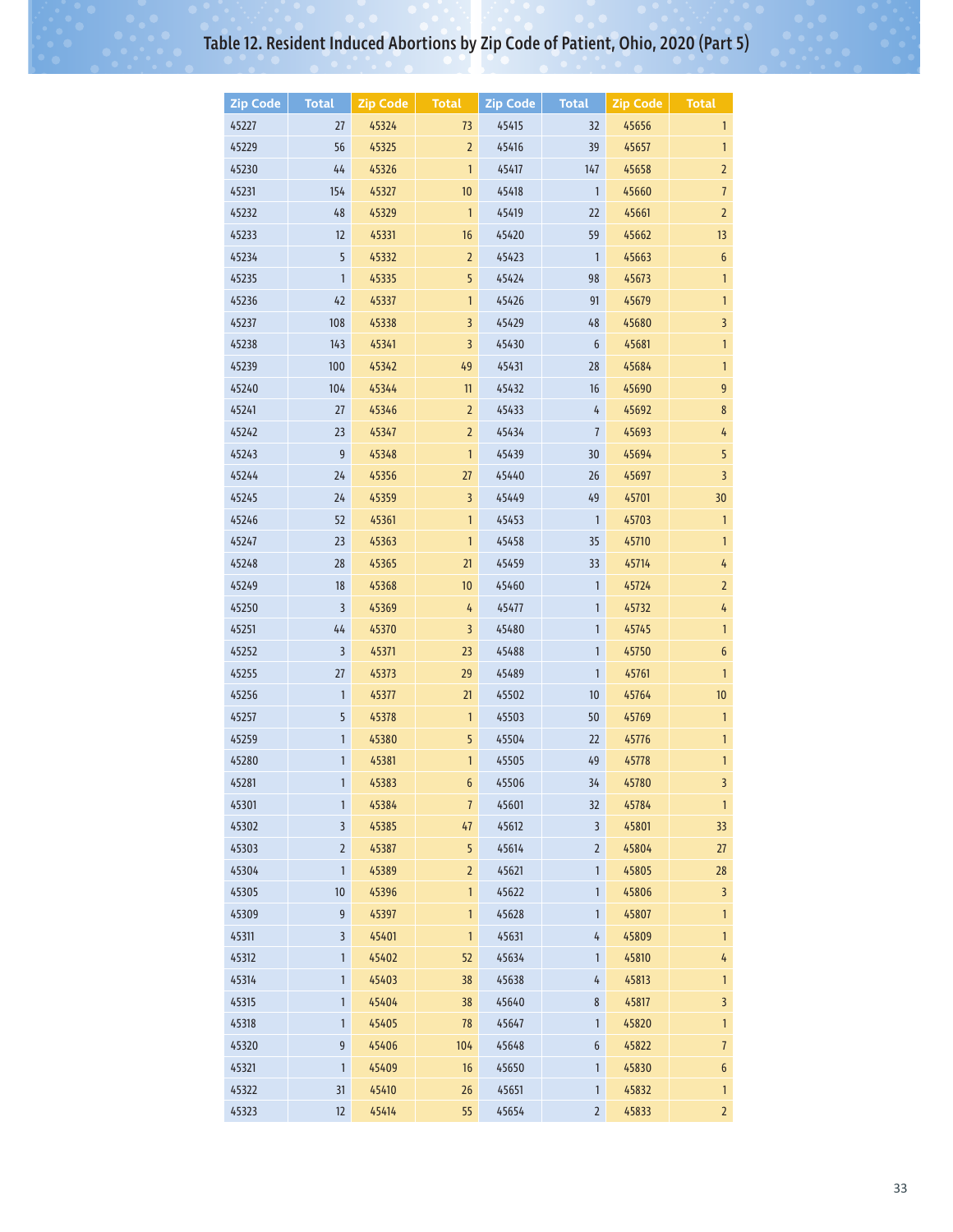| <b>Zip Code</b> | <b>Total</b>   | <b>Zip Code</b> | <b>Total</b>   | <b>Zip Code</b> | <b>Total</b>   | <b>Zip Code</b> | <b>Total</b>   |
|-----------------|----------------|-----------------|----------------|-----------------|----------------|-----------------|----------------|
| 45840           | 28             | 45861           | 1              | 45879           |                | 45891           | 4              |
| 45844           |                | 45862           | 1              | 45882           | 4              | 45893           | $\mathbf{1}$   |
| 45845           |                | 45865           | $\overline{2}$ | 45883           |                | 45895           | 14             |
| 45850           |                | 45867           | 1              | 45884           |                | 45896           | $\overline{2}$ |
| 45854           |                | 45869           | $\overline{2}$ | 45885           | 6              | 45930           | $\mathbf{1}$   |
| 45856           | 3              | 45871           | $\mathbf{1}$   | 45887           | $\overline{2}$ | 99999           | 105            |
| 45858           | $\overline{2}$ | 45873           | 1              | 45889           |                |                 |                |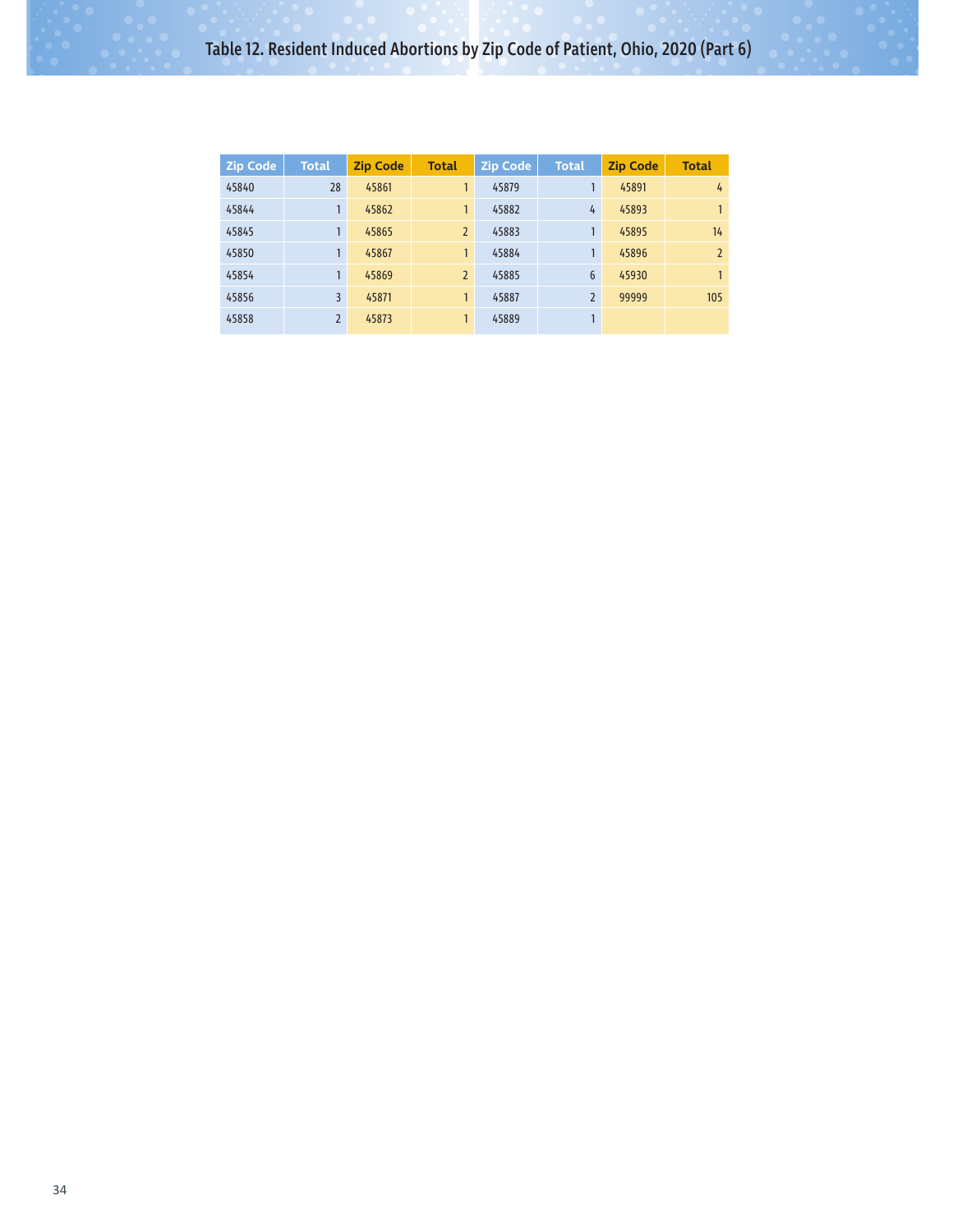| <b>Type of Contraception</b>   | <b>History</b><br>(at conception) | <b>Recommended</b><br>(after procedure) |
|--------------------------------|-----------------------------------|-----------------------------------------|
| <b>Yes, Any Type</b>           | 3,374                             | 20,605                                  |
| <b>Cervical Cap</b>            | $\mathfrak{p}$                    | 8                                       |
| <b>Hormone Implant</b>         | 42                                | 357                                     |
| <b>IUD</b>                     | 103                               | 699                                     |
| Condom, Male                   | 1,138                             | 8,969                                   |
| <b>Oral Contraceptive</b>      | 1,415                             | 4,317                                   |
| <b>Vaginal Ring</b>            | 132                               | 356                                     |
| Contraceptive Injection        | 244                               | $\Omega$                                |
| Condom, Female                 | 27                                | 26                                      |
| Foam                           | 8                                 | $\mathbf{0}$                            |
| Diaphragm                      | 3                                 | 4                                       |
| <b>Hormone Patch</b>           | 93                                | 392                                     |
| Rhythm                         | 74                                | 63                                      |
| <b>DepoProvera</b>             | 1                                 | 938                                     |
| Plan B                         | 59                                | $\bf{0}$                                |
| Abstinence                     | $\overline{2}$                    | 91                                      |
| Withdrawal                     | 52                                | $\overline{2}$                          |
| Vasectomy                      | $\overline{1}$                    | 61                                      |
| <b>Tubal Ligation</b>          | 4                                 | 202                                     |
| <b>Emergency Contraceptive</b> | 41                                | 1                                       |
| <b>Essure</b>                  | $\mathbf{1}$                      | $\mathbf{0}$                            |
| Own MD                         | $\mathbf{0}$                      | 699                                     |
| <b>Own Plans</b>               | $\Omega$                          | $\overline{0}$                          |
| Other                          | 28                                | 3,779                                   |
| <b>None</b>                    | 14,189                            | 0                                       |
| <b>Unknown</b>                 | 3,042                             | $\overline{0}$                          |

Note: One termination may have more than one contraception type recommended.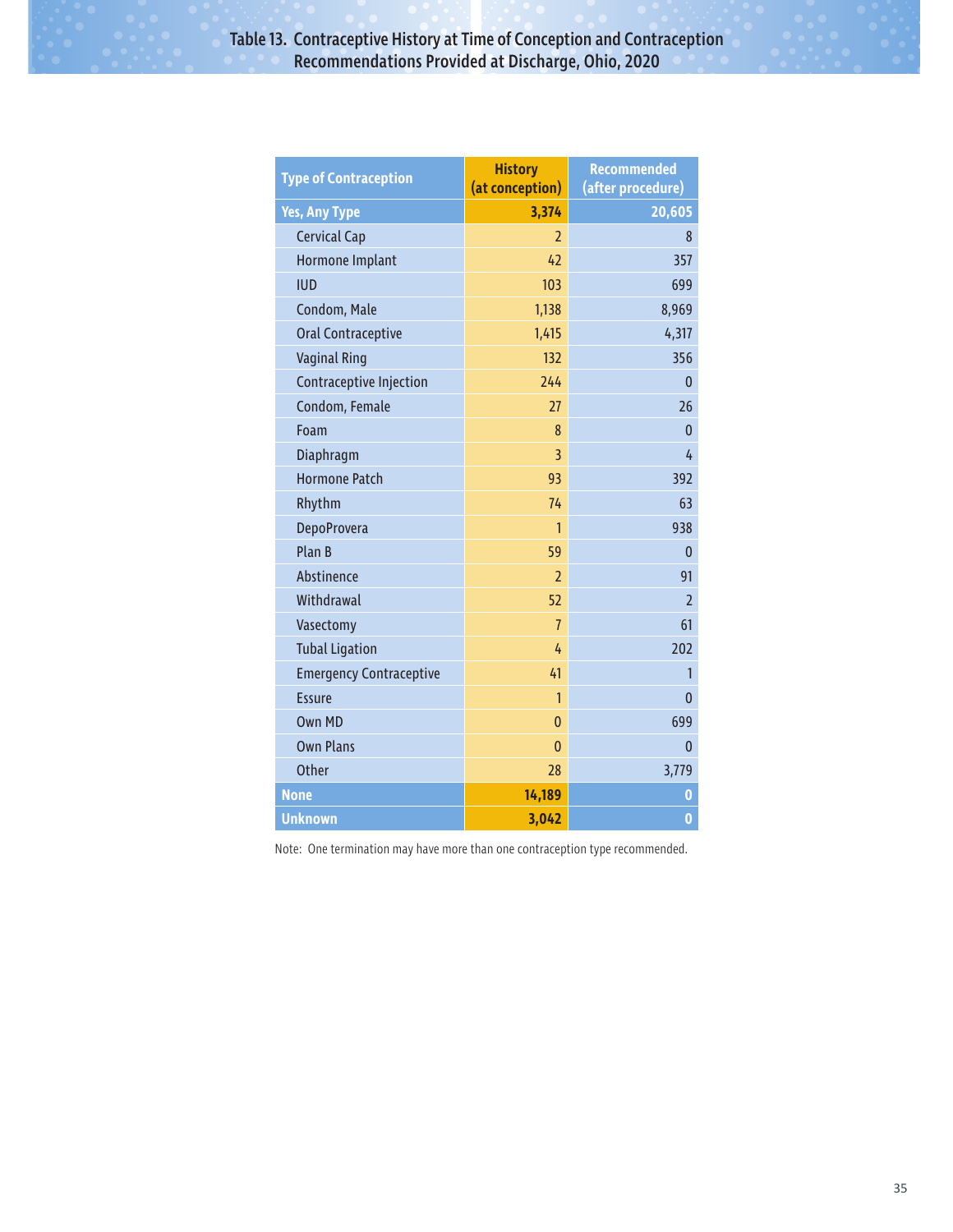# Table 14. Pregnancy History of Women who Obtained Induced Terminations in Ohio, 2020

| <b>Number of specified</b><br>pregnancies                                  | <b>Number of women</b><br>with specified number<br>of previous pregnancies | <b>Number of women</b><br>with specified number<br>of prior spontaneous<br>abortions | <b>Number of women</b><br>with specified number<br>of prior induced<br>abortions |
|----------------------------------------------------------------------------|----------------------------------------------------------------------------|--------------------------------------------------------------------------------------|----------------------------------------------------------------------------------|
| $\pmb{0}$                                                                  | 4,234                                                                      | 15,062                                                                               | 11,085                                                                           |
| 1                                                                          | 3,605                                                                      | 3,016                                                                                | 4,757                                                                            |
| $\overline{2}$                                                             | 3,486                                                                      | 734                                                                                  | 2,056                                                                            |
| $\overline{3}$                                                             | 2,791                                                                      | 187                                                                                  | 744                                                                              |
| 4                                                                          | 2,091                                                                      | 75                                                                                   | 329                                                                              |
| 5                                                                          | 1,388                                                                      | 24                                                                                   | 125                                                                              |
| $\boldsymbol{6}$                                                           | 811                                                                        | 15                                                                                   | 57                                                                               |
| $\overline{1}$                                                             | 459                                                                        | 8                                                                                    | 23                                                                               |
| 8                                                                          | 241                                                                        | $\overline{\mathbf{3}}$                                                              | 11                                                                               |
| $\overline{9}$                                                             | 146                                                                        | $\mathbf{1}$                                                                         | $\overline{1}$                                                                   |
| 10                                                                         | 83                                                                         | $\overline{3}$                                                                       | $\overline{3}$                                                                   |
| 11                                                                         | 54                                                                         | $\mathbf{1}$                                                                         | $\overline{2}$                                                                   |
| 12                                                                         | 16                                                                         | $\mathbf{0}$                                                                         | $\mathbf{1}$                                                                     |
| 13                                                                         | 14                                                                         | $\mathbf{0}$                                                                         | $\mathbf{0}$                                                                     |
| 14                                                                         | $\overline{9}$                                                             | $\mathbf{0}$                                                                         | $\overline{2}$                                                                   |
| 15                                                                         | $\overline{1}$                                                             | $\pmb{0}$                                                                            | $\mathbf{0}$                                                                     |
| 16                                                                         | $\overline{3}$                                                             | $\mathbf{0}$                                                                         | $\mathbf{0}$                                                                     |
| 17                                                                         | 4                                                                          | $\mathbf{0}$                                                                         | $\mathbf{0}$                                                                     |
| 18                                                                         | $\mathbf{1}$                                                               | $\mathbf{0}$                                                                         | $\mathbf{0}$                                                                     |
| 19                                                                         | $\mathbf{0}$                                                               | $\mathbf{0}$                                                                         | $\mathbf{0}$                                                                     |
| 20                                                                         | $\mathbf{1}$                                                               | $\overline{0}$                                                                       | $\mathbf{0}$                                                                     |
| <b>Not Reported</b>                                                        | 1,161                                                                      | 1,476                                                                                | 1,403                                                                            |
| <b>Total Number of</b><br><b>Previous Pregnancies</b><br>of Specified Type | 47,758                                                                     | 5,685                                                                                | 13,788                                                                           |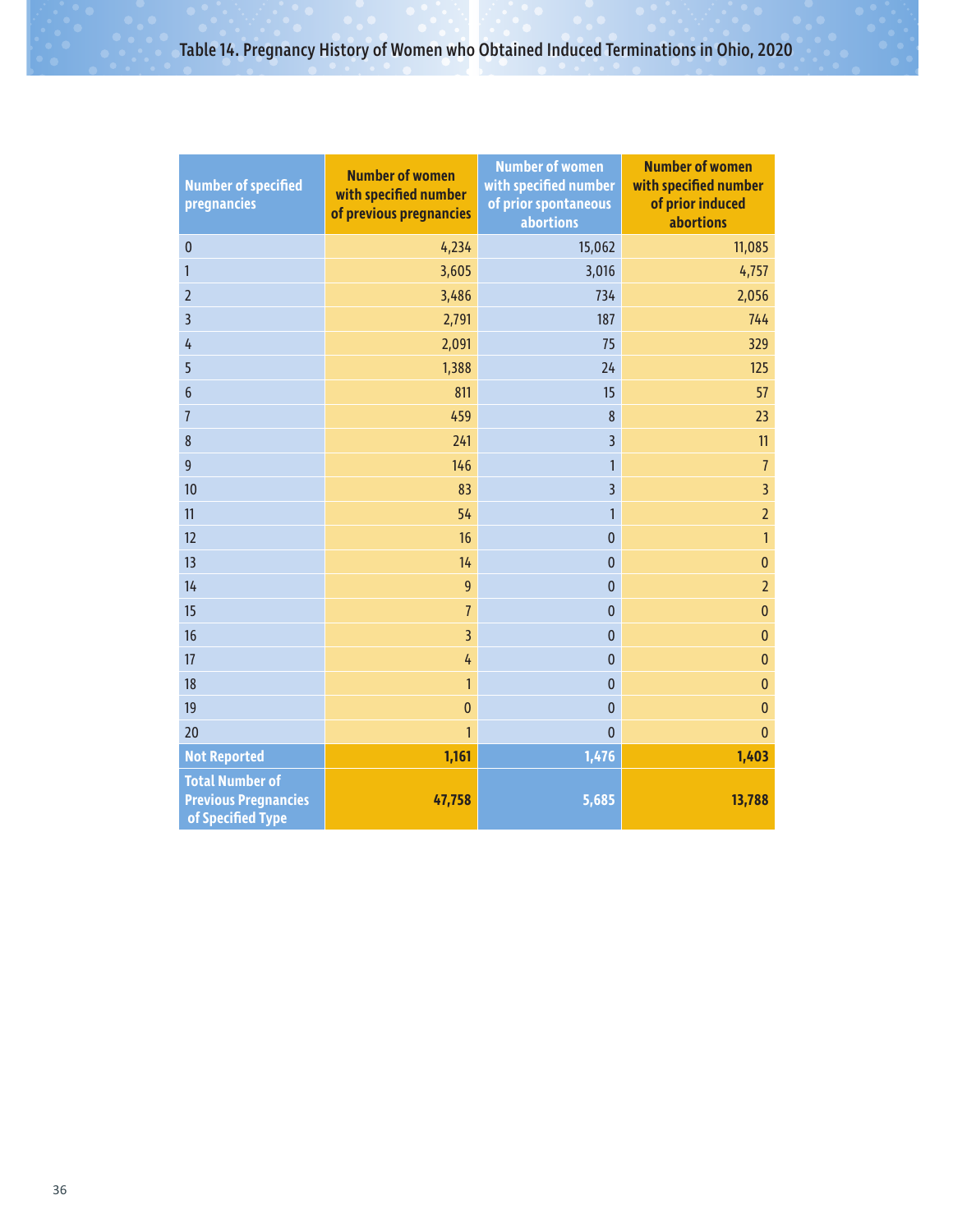| Discharge instruction given as per O.A.C. 3701-47-02<br>(Restricted to women obtaining procedure at 14+ weeks gestation) |          |  |  |  |
|--------------------------------------------------------------------------------------------------------------------------|----------|--|--|--|
| Yes                                                                                                                      | 2,100    |  |  |  |
| <b>No</b>                                                                                                                | 9        |  |  |  |
| <b>Not Reported</b>                                                                                                      | $\Omega$ |  |  |  |
| Medical condition of the woman at time of abortion                                                                       |          |  |  |  |
| Good                                                                                                                     | 20,581   |  |  |  |
| Other                                                                                                                    | 74       |  |  |  |
| Type of procedure done immediately after the abortion                                                                    |          |  |  |  |
| <b>None</b>                                                                                                              | 20,594   |  |  |  |
| <b>Other</b>                                                                                                             |          |  |  |  |

Table 16. Type of Counseling Provided to Women Obtaining Terminations, Ohio, 2020

| <b>Type of Counseling</b> | <b>Number</b> |
|---------------------------|---------------|
| Psychological             | 43            |
| <b>Social Services</b>    | 2,710         |
| Pastoral                  | 12            |
| <b>Medical</b>            | 13,384        |
| Other                     | २             |
| <b>None</b>               | 7.211         |

Note: A single patient could receive one or more counseling types.

Table 17. Timing of Medical Exam for Terminations Performed, Induced, or Attempted After 19 Completed Weeks Gestation, Ohio, 2020

| <b>Medical Exam performed within 48 hours</b> |     |  |  |  |
|-----------------------------------------------|-----|--|--|--|
| Yes                                           | 440 |  |  |  |
| No                                            |     |  |  |  |
| <b>Not Reported</b>                           |     |  |  |  |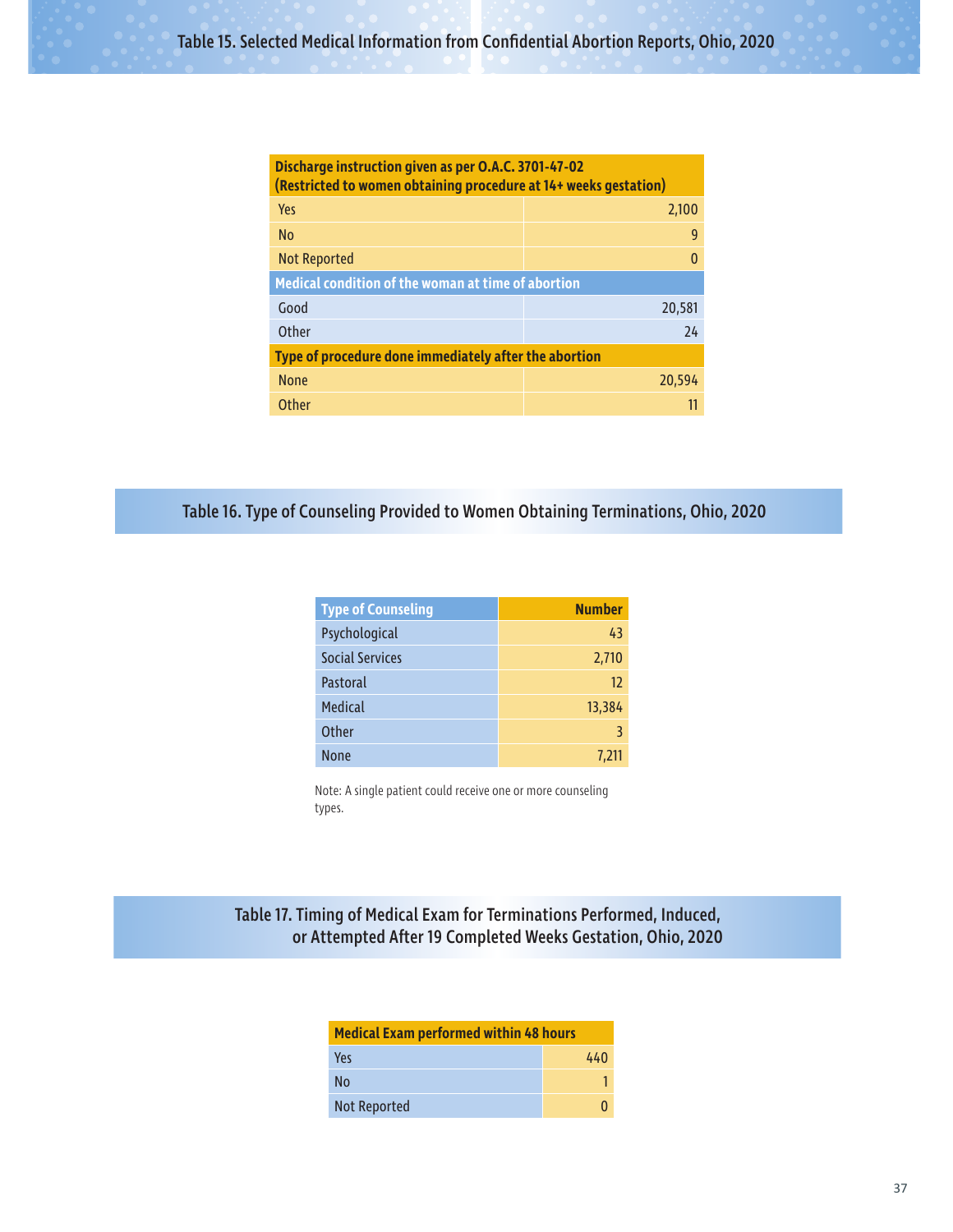| <b>Viability Judgment</b>        |                          |
|----------------------------------|--------------------------|
| Viable                           | 0                        |
| <b>Not Viable</b>                | 441                      |
| Not Reported                     | ŋ                        |
| <b>Type of Viability Testing</b> |                          |
| Ultrasound                       | 441                      |
| <b>Lung Maturity Testing</b>     | O                        |
| <b>Genetic Testing</b>           | 1                        |
| Amniocentesis                    | $\overline{\phantom{0}}$ |
| <b>Chorionic Villus Sampling</b> | O                        |
| Cordocentesis                    | O                        |
| Weight (Ultrasound Estimate)     | $\overline{2}$           |
| Maternal Serum Alpha-Fetoprotein | O                        |
| <b>Actual Fetal Biometrics</b>   | O                        |
| <b>Other</b>                     |                          |

Note: More than one type of test to determine viability may be reported.

Table 19. Probable Post-Fertilization Age (PPFA) Determination and Type of Method Used to Determine PPFA for Terminations Performed, Induced, or Attempted After 19 Completed Weeks Gestation, Ohio, 2020

| Probable Post-Fertilization Age (PPFA) Judged to be 20 Weeks or Greater |     |  |  |
|-------------------------------------------------------------------------|-----|--|--|
| Yes                                                                     | 20  |  |  |
| <b>No</b>                                                               | 421 |  |  |
| <b>Method Used to Determine Probable Post-Fertilization Age (PPFA)</b>  |     |  |  |
| Composite Ultrasound (Fourteen days after LMP)                          | 438 |  |  |
| LMP (Fourteen days after LMP)                                           | 5   |  |  |
| <b>Clinical Exam</b>                                                    | 7   |  |  |
| <b>Other</b>                                                            | 1   |  |  |
| No Reported Method                                                      | O   |  |  |

More than one method to determine PPFA my be reported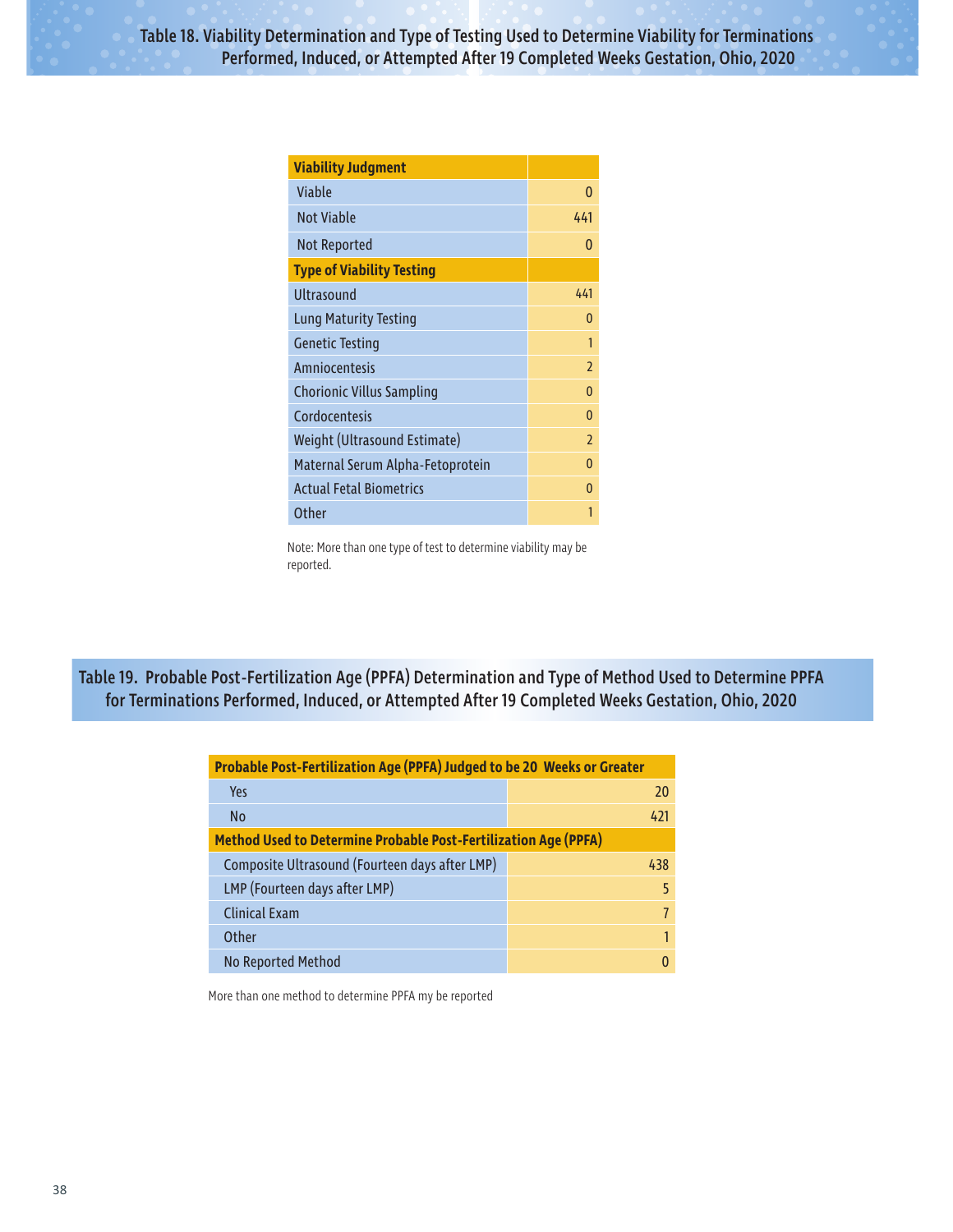Appendix I

| <b>Confidential Abortion Report</b><br>Ohio Department of Health                                                                                                                                                                                                                       |                                                                            |                                                                                                                                                   |                                                                                                                             |  |  |  |
|----------------------------------------------------------------------------------------------------------------------------------------------------------------------------------------------------------------------------------------------------------------------------------------|----------------------------------------------------------------------------|---------------------------------------------------------------------------------------------------------------------------------------------------|-----------------------------------------------------------------------------------------------------------------------------|--|--|--|
|                                                                                                                                                                                                                                                                                        | (Required pursuant to R.C.3701.79)                                         |                                                                                                                                                   |                                                                                                                             |  |  |  |
| 1. Facility Name:                                                                                                                                                                                                                                                                      | 2. Address:                                                                |                                                                                                                                                   | Zip Code of Facility:                                                                                                       |  |  |  |
| <b>General Information</b>                                                                                                                                                                                                                                                             |                                                                            |                                                                                                                                                   |                                                                                                                             |  |  |  |
| 3. Zip code of address of the woman:                                                                                                                                                                                                                                                   | County of Residence (specify):                                             |                                                                                                                                                   | State of Residence:                                                                                                         |  |  |  |
| 4. Woman's Identification number:<br>5. Age of woman:                                                                                                                                                                                                                                  | $\Box$ 8th grade or less<br>$\Box$ Master's Degree                         | 6. Specify highest degree or level of school completed:<br>$\Box$ 9 <sup>th</sup> -12 <sup>th</sup> grade<br>$\Box$ Some College/No degree $\Box$ | High School Grad/GED<br>Associate's Degree<br>Bachelor's Degree<br>Doctorate Degree<br>Unknown                              |  |  |  |
| 7. Marital status, please select one:                                                                                                                                                                                                                                                  |                                                                            | 8a. Race or ethnic group, please select all that apply:                                                                                           | 8b. Is the woman of Hispanic                                                                                                |  |  |  |
| Never Married<br>Divorced<br>Married<br>Widowed<br>Separated<br>Unknown                                                                                                                                                                                                                | White<br><b>Black</b><br>American Indian $\Box$ Unknown<br>Other (specify) | origin?<br>Yes<br><b>No</b><br>Unknown                                                                                                            |                                                                                                                             |  |  |  |
| <b>Medical History, Physical, and Assessment</b>                                                                                                                                                                                                                                       |                                                                            |                                                                                                                                                   |                                                                                                                             |  |  |  |
| 9. Number of living children:                                                                                                                                                                                                                                                          |                                                                            | 10. Date of last live birth: M M<br>Unknown                                                                                                       | Y Y<br>D D                                                                                                                  |  |  |  |
| 11.a Number of prior spontaneous abortions:<br>11.b Number of prior induced abortions:                                                                                                                                                                                                 |                                                                            | 12. Date of last induced abortion: M M<br>Unknown                                                                                                 | D D<br>Y Y                                                                                                                  |  |  |  |
| 13. Number of previous pregnancies:                                                                                                                                                                                                                                                    |                                                                            | the time of conception? $\Box$ Yes                                                                                                                | 14. Contraceptive History: Was the woman practicing contraception at<br>$\Box$ No<br>  Unknown                              |  |  |  |
| 15. Method. If yes to number 14, what was the method used?<br>Cervical Cap<br>Hormone Implant<br>Condom (male)<br>Oral Contraceptive<br>Contraceptive Injection<br>Condom (female)<br>Diaphragm<br>Hormone Patch<br>Other (specify)                                                    | <b>I</b> IUD<br>$\Box$ Vaginal Ring<br>Foam<br>$\Box$ Rhythm               |                                                                                                                                                   | 16. First day of last menstrual period:<br>D D<br>Y Y<br>M M<br>$\frac{1}{2}$ $\frac{1}{2}$<br>Unknown                      |  |  |  |
| I attest that I do not have knowledge that the pregnant woman is seeking an abortion, in whole or in part, because of a test result indicating Down syndrome,<br>17.<br>a prenatal diagnosis of Down syndrome, or any other reason to believe that the unborn child has Down syndrome. |                                                                            |                                                                                                                                                   |                                                                                                                             |  |  |  |
| <b>Medical Procedure</b>                                                                                                                                                                                                                                                               |                                                                            |                                                                                                                                                   |                                                                                                                             |  |  |  |
| 18. Date of Termination:<br>19a. Clinical Estimate of Gestational Age:<br>D D<br>Y Y<br>M M<br>Weeks<br>Days                                                                                                                                                                           |                                                                            | 19b. Method used to determine<br>gestational age of the fetus:<br>Clinical Exam<br>LMP<br>Ultrasound<br>Other (specify)                           | 19c. If 18a is 14 weeks or greater, were<br>discharge instructions given as per<br>O.A.C. 3701-47-02?<br>l Yes<br><b>No</b> |  |  |  |
| 20. Method of Termination:<br>Suction Dilation & Curettage<br>Dilation & Evacuation (D&E)<br>$\Box$ Medical (NonSurgical) (specify)<br>Hysterectomy<br>Hysterectomy<br>Mifepristone (RU 486)<br>Other (specify)<br><b>Dilation Extraction</b><br>Methotrexate<br>Other (specify)       |                                                                            |                                                                                                                                                   |                                                                                                                             |  |  |  |
| 21. Medical condition of the woman at the time of abortion:<br>$\Box$ Good<br>$\Box$ Other (specify)                                                                                                                                                                                   | None                                                                       | 22. Type of procedure done immediately after the abortion:<br>$\Box$ Other (specify)                                                              |                                                                                                                             |  |  |  |
| 23. Post Abortion Complications (Indicate all): None<br>Perforation of Uterus Cervical Laceration<br>$\Box$ Hemorrhage<br>Infection<br>Anesthetic<br> Incomplete Abortion   Hematometra<br>Death<br>Other (specify)                                                                    | <b>Failed Abortion</b>                                                     | 24. Type of family planning recommended:<br>Cervical Cap<br>Oral Contraceptive<br>Diaphragm<br>Vaginal Ring                                       | Condom (male)<br>Hormone Implant<br>Depo Provera<br>Condom (female)<br>Hormone Patch<br><b>IUD</b><br>Other (specify)       |  |  |  |
| 25. Type of Counseling given:<br>$\Box$ None $\Box$ Psychological $\Box$ Social Service<br>26. Physician's Name (type or print)                                                                                                                                                        |                                                                            | Pastoral Medical $\Box$ Other (specify)<br>27. Physician's Signature:                                                                             | Date:                                                                                                                       |  |  |  |
| Send completed forms to:<br>Ohio Department of Health Confidential Reports A<br>Columbus, Ohio 43216<br><b>PO Box 118</b><br>HEA 1802 (Rev. 05/2021)                                                                                                                                   | Email: VSReporting@odh.ohio.gov                                            |                                                                                                                                                   | <b>Department</b><br>of Health                                                                                              |  |  |  |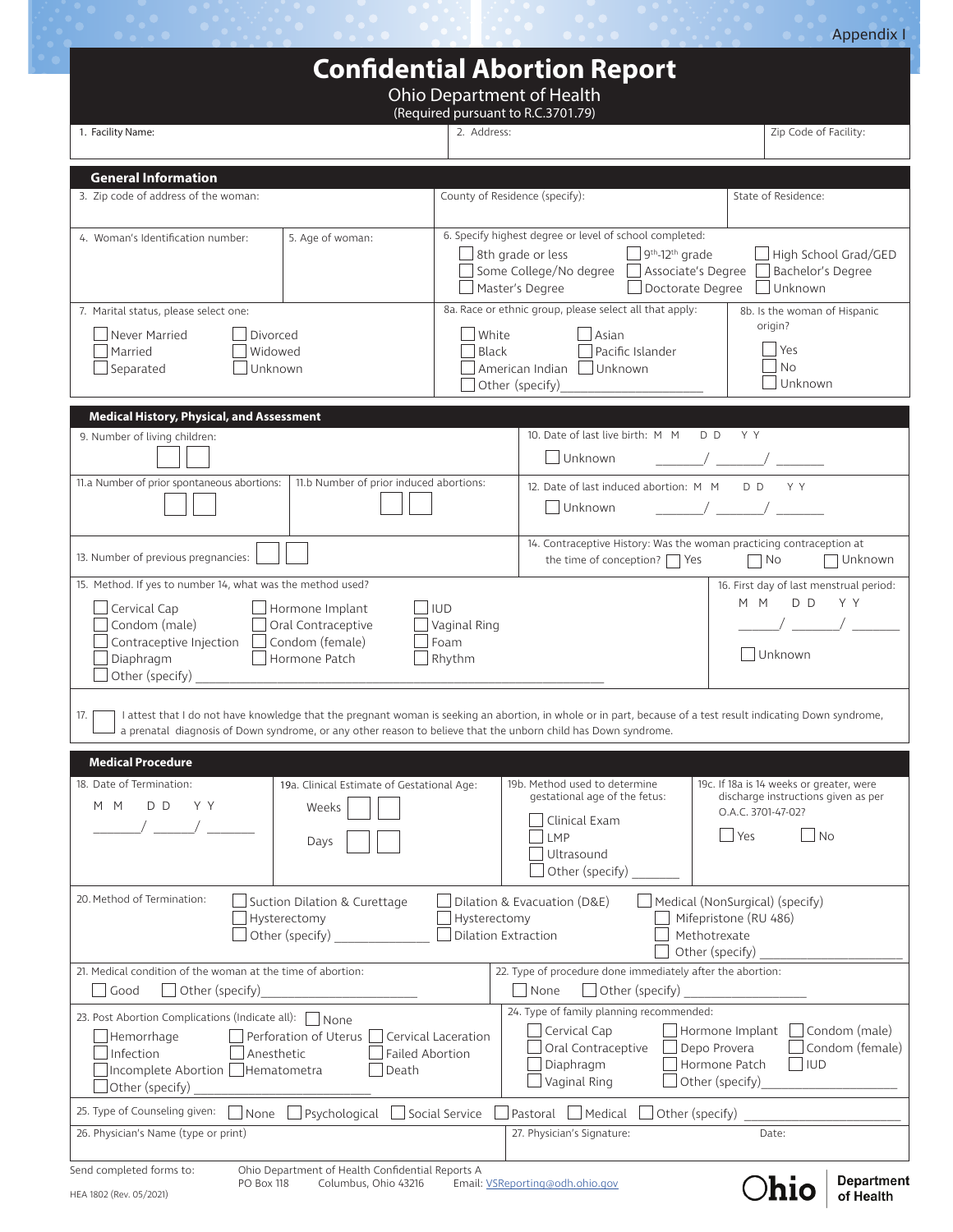|  | Appendix I |  |
|--|------------|--|
|--|------------|--|

|                                                                                                                                                                                                                                                                                                                                                                                                                                                                                                                                                                                    | Medical Information for Abortions Performed, Induced or Attempted after 19 Completed Weeks of Gestation<br>(Required pursuant to R. C. 2919.171, 2919.201-2919.203, and O.A.C. 3701-47-03)                                                                                                                                                                                                              |
|------------------------------------------------------------------------------------------------------------------------------------------------------------------------------------------------------------------------------------------------------------------------------------------------------------------------------------------------------------------------------------------------------------------------------------------------------------------------------------------------------------------------------------------------------------------------------------|---------------------------------------------------------------------------------------------------------------------------------------------------------------------------------------------------------------------------------------------------------------------------------------------------------------------------------------------------------------------------------------------------------|
| Woman's Identification number:                                                                                                                                                                                                                                                                                                                                                                                                                                                                                                                                                     | For State Use Only                                                                                                                                                                                                                                                                                                                                                                                      |
| Please respond to questions 30b-d and 31a-b and initial the document ONLY if you responded "YES" to question 29a, 29c or 30a.                                                                                                                                                                                                                                                                                                                                                                                                                                                      |                                                                                                                                                                                                                                                                                                                                                                                                         |
| 28a. Did you perform a medical examination of the pregnant woman within 48<br>hours before the performance of the abortion or the attempt to perform or<br>induce the abortion?<br>l Yes II No                                                                                                                                                                                                                                                                                                                                                                                     | 28b. Date of medical examination:<br>MM DD YY<br>$\frac{1}{\sqrt{2}}$ , $\frac{1}{\sqrt{2}}$ , $\frac{1}{\sqrt{2}}$ , $\frac{1}{\sqrt{2}}$ , $\frac{1}{\sqrt{2}}$ , $\frac{1}{\sqrt{2}}$ , $\frac{1}{\sqrt{2}}$ , $\frac{1}{\sqrt{2}}$ , $\frac{1}{\sqrt{2}}$ , $\frac{1}{\sqrt{2}}$ , $\frac{1}{\sqrt{2}}$ , $\frac{1}{\sqrt{2}}$ , $\frac{1}{\sqrt{2}}$ , $\frac{1}{\sqrt{2}}$ , $\frac{1}{\sqrt{2}}$ |
| 29b. Type of testing performed to determine viability:<br>29a. In your good faith judgment, was<br>the unborn child viable as defined<br>Ultrasound<br>in ORC 2919.16, paragraph M?<br>Lung Maturity Testing<br>$\Box$ Genetic Testing<br>  Yes     No<br>Amniocentesis<br>$\Box$ Other (specify)                                                                                                                                                                                                                                                                                  | Chorionic Villus Sampling<br>Cordocentesis<br>$\Box$ Weight (Ultrasound Estimate)<br>Maternal Serum Alpha-Fetoprotein (MSAFPI)                                                                                                                                                                                                                                                                          |
| 29c. Based on inquires of the woman and performance of medical examinations or<br>tests, is the Probable Post-Fertilization Age (PPFA). as defined in RC. 2919.20,<br>twenty (20) weeks or greater, in the physician's reasonable medical judgment?<br>Yes     No                                                                                                                                                                                                                                                                                                                  | 29d. Method used to determine PPFA<br>Composite Ultrasound (Fourteen (14) days after LMP)<br>LMP (Fourteen (14) days after LMP)<br>Clinical Exam<br>Other (specify)                                                                                                                                                                                                                                     |
| risk of the substantial and irreversible impairment of a major bodily function of the pregnant woman):<br><b>Yes</b><br>$\overline{\phantom{a}}$ No                                                                                                                                                                                                                                                                                                                                                                                                                                | 30a. The abortion was induced, performed or attempted because of a medical necessity or medical emergency (i.e. to prevent the death of the pregnant woman or a serious                                                                                                                                                                                                                                 |
| 30b. Please have the physician, who is not professionally related to the attending physician, certify the information in Question #30a. by printing and signing their<br>name: By signing below, I certify that I am not professionally related to the attending physician and that the abortion was induced, performed, or attempted<br>because of a medical necessity or medical emergency (i.e. to prevent the death of the pregnant woman or a serious risk of the substantial and irreversible<br>impairment of a major bodily function of the pregnant woman).<br>Print Name |                                                                                                                                                                                                                                                                                                                                                                                                         |
|                                                                                                                                                                                                                                                                                                                                                                                                                                                                                                                                                                                    | $M.D./$ D.O.                                                                                                                                                                                                                                                                                                                                                                                            |
| 30c. Medical condition of the pregnant woman that constitutes medical necessity<br>or medical emergency:<br>Acute Fatty Liver of Pregnancy<br>Diabetes<br>$\Box$ Multiple Sclerosis $\Box$ Infection<br>Hemorrhage<br>Premature Rupture of the Membrane<br>Respiratory Failure<br>Cardiac Disease<br>Preeclampsia (Toxemia) Other<br>Eclampsia<br>Inevitable Abortion                                                                                                                                                                                                              | 30d. Method or techniques considered when inducing or performing the abortion<br>(check all that apply<br>Suction Dilation & Curettage<br>    Dilation & Evacuation (D&E)<br>$\Box$ Dilation Extraction (specify) $\hfill \Box$ Hysterectomy<br>Hysterectomy<br>Medical (NonSurgical)<br>Other (specify)<br>Mifepristone (RU 486)<br>Methotrexate<br>Other (specify)                                    |
| 31a. Method or technique employed when inducing or performing the abortion:<br>Suction Dilation & Curettage<br>Dilation & Evacuation (D&E)<br>Dilation Extraction (specify)<br>Hysterectomy<br>Medical (NonSurgical)<br>Hysterectomy<br>Other (specify)<br>Mifepristone (RU 486)<br>Methotrexate<br>Other (specify)                                                                                                                                                                                                                                                                | Reason for choice of method or technique:<br>31b.<br><b>Gestational Age</b><br>Availability of Services<br>Patient Safety<br>Other (specify) ____________<br>Patient Choice                                                                                                                                                                                                                             |

\_\_\_\_\_\_\_\_\_\_\_\_ By initialing I certify that the abortion was not based on a claim or diagnosis that the pregnant woman will engage in conduct that would result in the pregnant woman's death or a substantial and irreversible impairment of a major bodily function of the pregnant woman or on any reason related to the woman's mental health.

A physician who fails to submit the report described in Paragraph (A) of OAC 3701-47-03 more than thirty days after the fifteen-day deadline, shall be subject to a late fee of five hundred dollars for each additional thirty-day period or portion of a thirty-day period the report is overdue.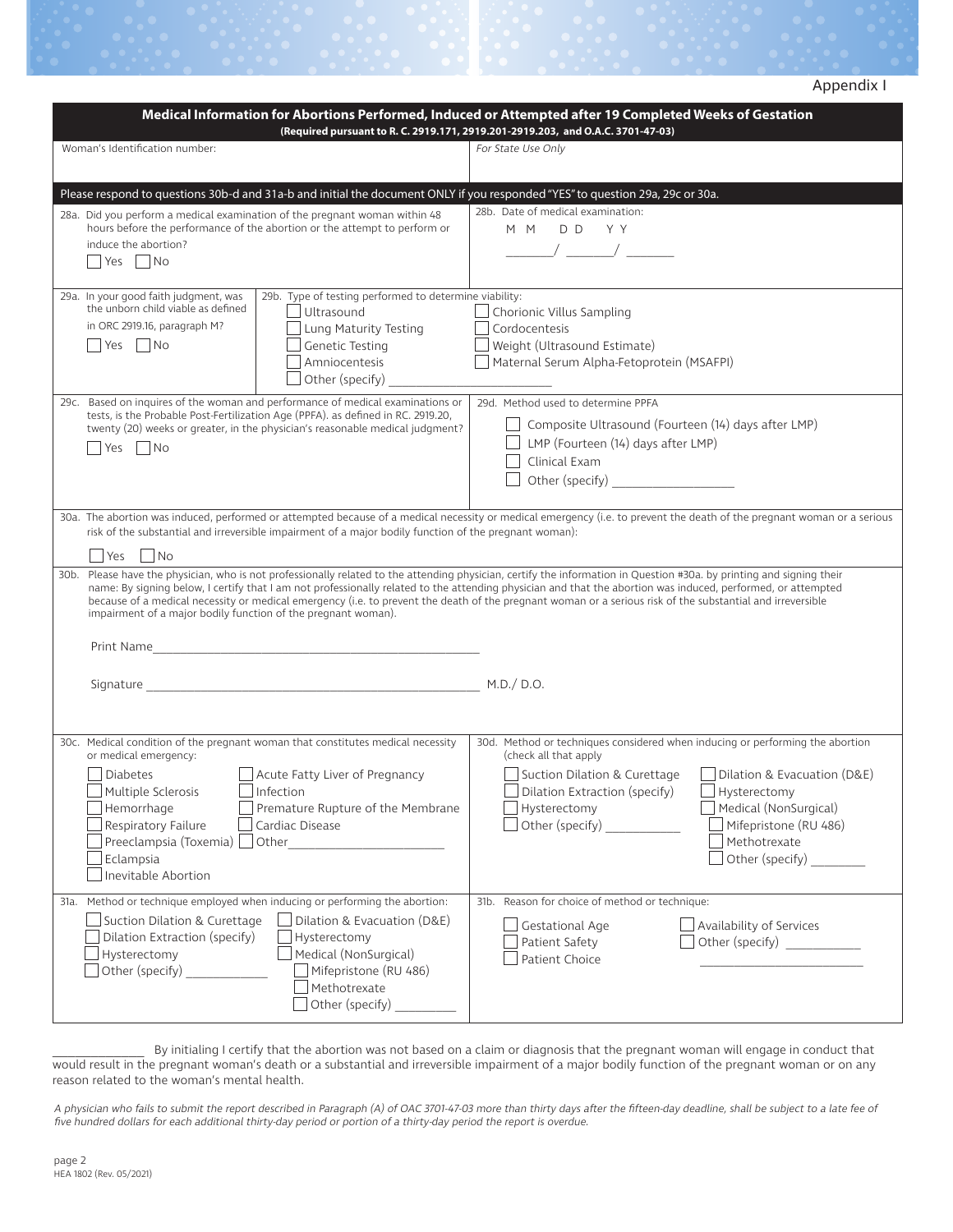Appendix II

# **Post Abortion Care Report For Complications Ohio Department of Health**

(Required Pursuant to O. A.C. 3701-47-03) To be completed by the physician providing post-abortion care

|                                                                                                                                                                                                                                                                                                                                                                                                                                    | State Use Only                               |  |       |     |      |  |
|------------------------------------------------------------------------------------------------------------------------------------------------------------------------------------------------------------------------------------------------------------------------------------------------------------------------------------------------------------------------------------------------------------------------------------|----------------------------------------------|--|-------|-----|------|--|
| Facility Where Post-Abortion Care was Provided                                                                                                                                                                                                                                                                                                                                                                                     |                                              |  |       |     |      |  |
| <b>Street or Post Number</b>                                                                                                                                                                                                                                                                                                                                                                                                       | City                                         |  | State | Zip |      |  |
| Date of Abortion: Month Date Year                                                                                                                                                                                                                                                                                                                                                                                                  | <b>Weeks of Gestation</b>                    |  |       |     |      |  |
| Facility Where Abortion was Performed:                                                                                                                                                                                                                                                                                                                                                                                             |                                              |  |       |     |      |  |
| Address of Facility: Street or Post Number                                                                                                                                                                                                                                                                                                                                                                                         | City                                         |  | State | Zip |      |  |
| Date Post Abortion Care Began: Month Day Year                                                                                                                                                                                                                                                                                                                                                                                      | Patient Number:                              |  |       |     |      |  |
| Complication(s) (Please check all that apply):<br>$\exists$ Hematometra<br>$\Box$ Hemorrhage<br>$\Box$ Anesthetic<br>$\Box$ Perforation of Uterus<br>$\Box$ Failure of Amniotic Fluid Ex $\;\;\Box$ RH Incompatibility<br>$\Box$ Cervical Laceration<br>$\Box$ Failed Abortion<br>$\Box$ Infection<br>$\Box$ Incomplete Abortion<br>$\Box$ Death<br>$\Box$<br>Duration of Treatment: (indicate Number of Hours or Days)<br>Remarks |                                              |  |       |     |      |  |
|                                                                                                                                                                                                                                                                                                                                                                                                                                    |                                              |  |       |     |      |  |
|                                                                                                                                                                                                                                                                                                                                                                                                                                    |                                              |  |       |     |      |  |
| Physician's Name Providing Care (Type or Print)                                                                                                                                                                                                                                                                                                                                                                                    | Physicians Signature $\Box$ M.D. $\Box$ D.O. |  |       |     | Date |  |

Send Completed Form to: Ohio Department of Health Health Health Health HEA 1806 Rev. 9/2014 Confidential Reports A PO Box 118 Columbus, Ohio 43216